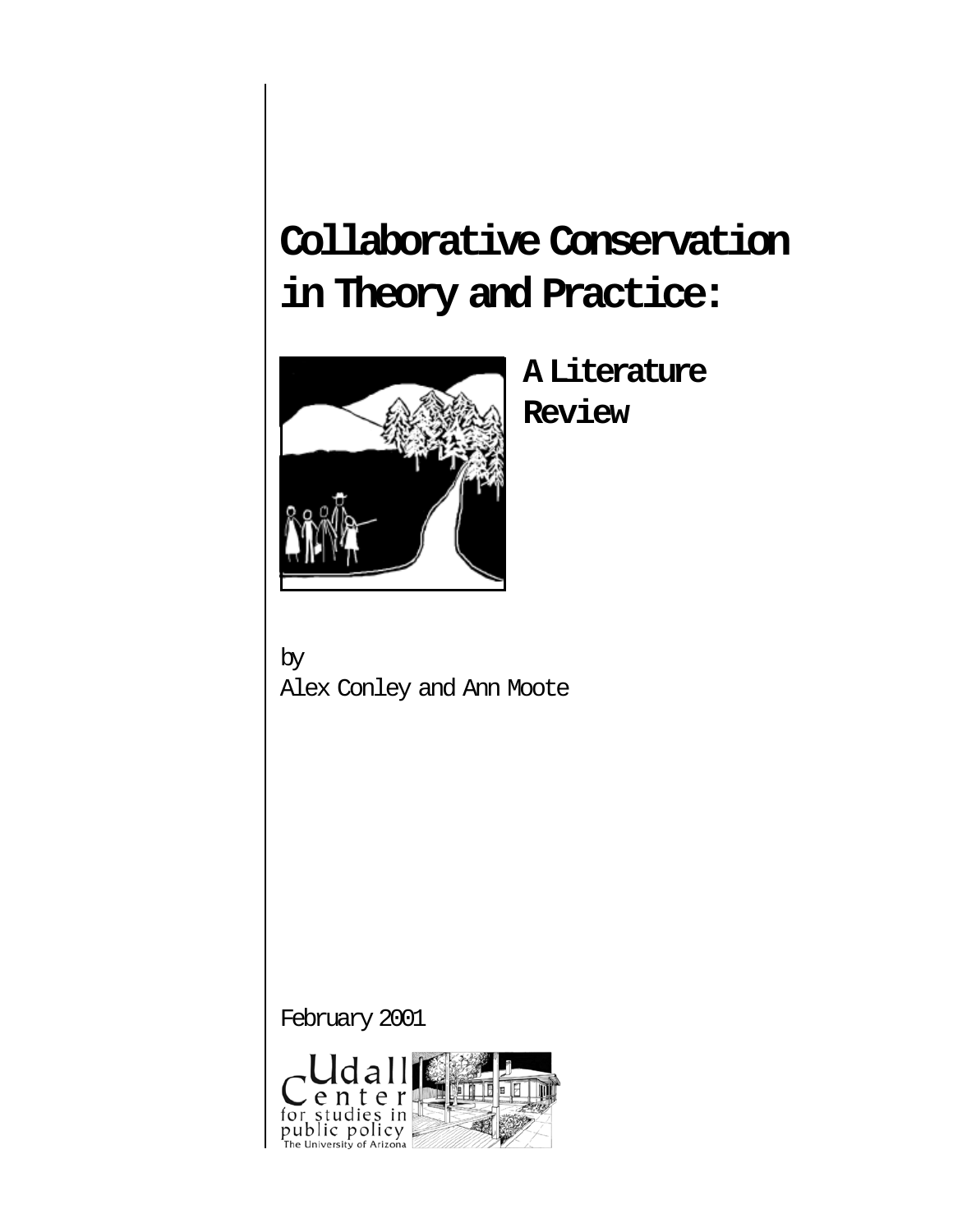## **Acknowledgments**

This collection began as a briefing paper for a workshop of the Consortium for Research and Assessment of Community-based Collaboratives, held in Tucson, Arizona, in October 1999. The workshop was organized and hosted by the Udall Center for Studies in Public Policy at the University of Arizona and the Institute for Environmental Negotiation at the University of Virginia. The authors are grateful to the assistance from the workshop participants and others, especially Louis Blumberg, Phil Brick, Mark Brunson, Sam Burns, Barb Cestero, Hanna Cortner, Timothy Duane, Frank Dukes, Karen Firehock, Carla Garrison, Lorie Higgins, Doug Kenney, Jonathan Kusel, Peter Lavigne, Dan'l Markham, Matt McKinney, Cassandra Moseley, Connie Ozawa, William Potapchuck, David Schlosberg, John Shepard, Melinda Smith, Sarah Van de Wetering, Greg Walker, and Ed Weber. We would also like to thank our colleagues at the Udall Center for their assistance and support, including Jennifer Shepherd, Kathleen Veslany, Robert Merideth, and Robert Varady. This publication was made possible with support from the Morris K. Udall Foundation.

*Udall Center Publications*

Robert Merideth, Editor-in-Chief Kathleen Veslany, Associate Editor Jen McCormack, Editorial Associate

*Collaborative Conservation in Theory and Practice: A Literature Review* February 2001 ISBN 1-931143-13-7

Copy editing: Kathleen Veslany Layout and design: Robert Merideth and Jennifer Shepherd Cover art: Kimi Eisele

Udall Center for Studies in Public Policy The University of Arizona 803 East First Street Tucson, Arizona 85719 (520) 884-4393 phone; (520) 884-4702 fax udallcenter.arizona.edu

Copyright © 2001 The Arizona Board of Regents on behalf of The University of Arizona All Rights Reserved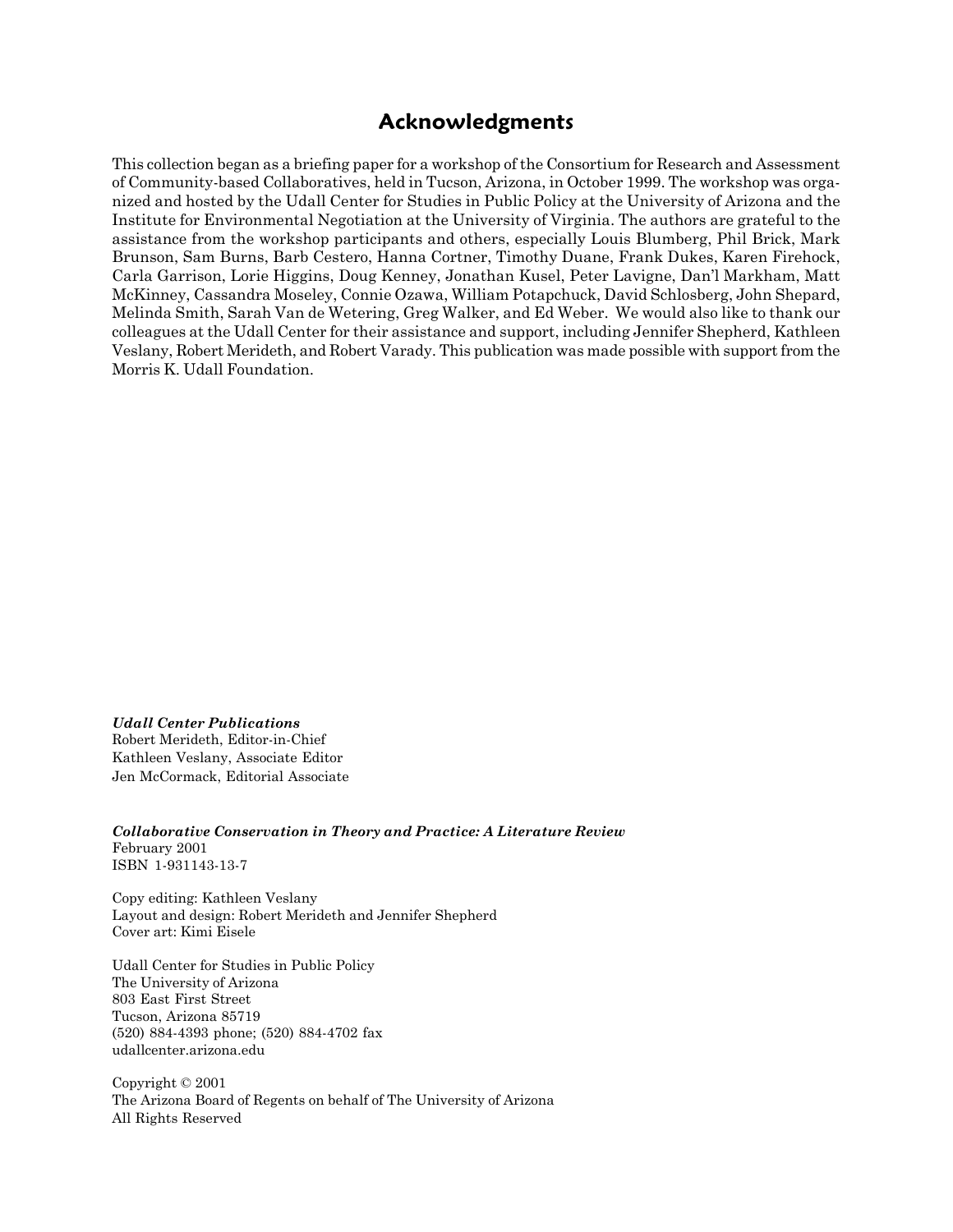# **Table of Contents**

| Participatory Development and Community-based Resource Management  3 |  |
|----------------------------------------------------------------------|--|
|                                                                      |  |
|                                                                      |  |
|                                                                      |  |
|                                                                      |  |
|                                                                      |  |
|                                                                      |  |
|                                                                      |  |
|                                                                      |  |
|                                                                      |  |
|                                                                      |  |
|                                                                      |  |
|                                                                      |  |
|                                                                      |  |
|                                                                      |  |
|                                                                      |  |
|                                                                      |  |
|                                                                      |  |
|                                                                      |  |
|                                                                      |  |
|                                                                      |  |
|                                                                      |  |
|                                                                      |  |
|                                                                      |  |
|                                                                      |  |
|                                                                      |  |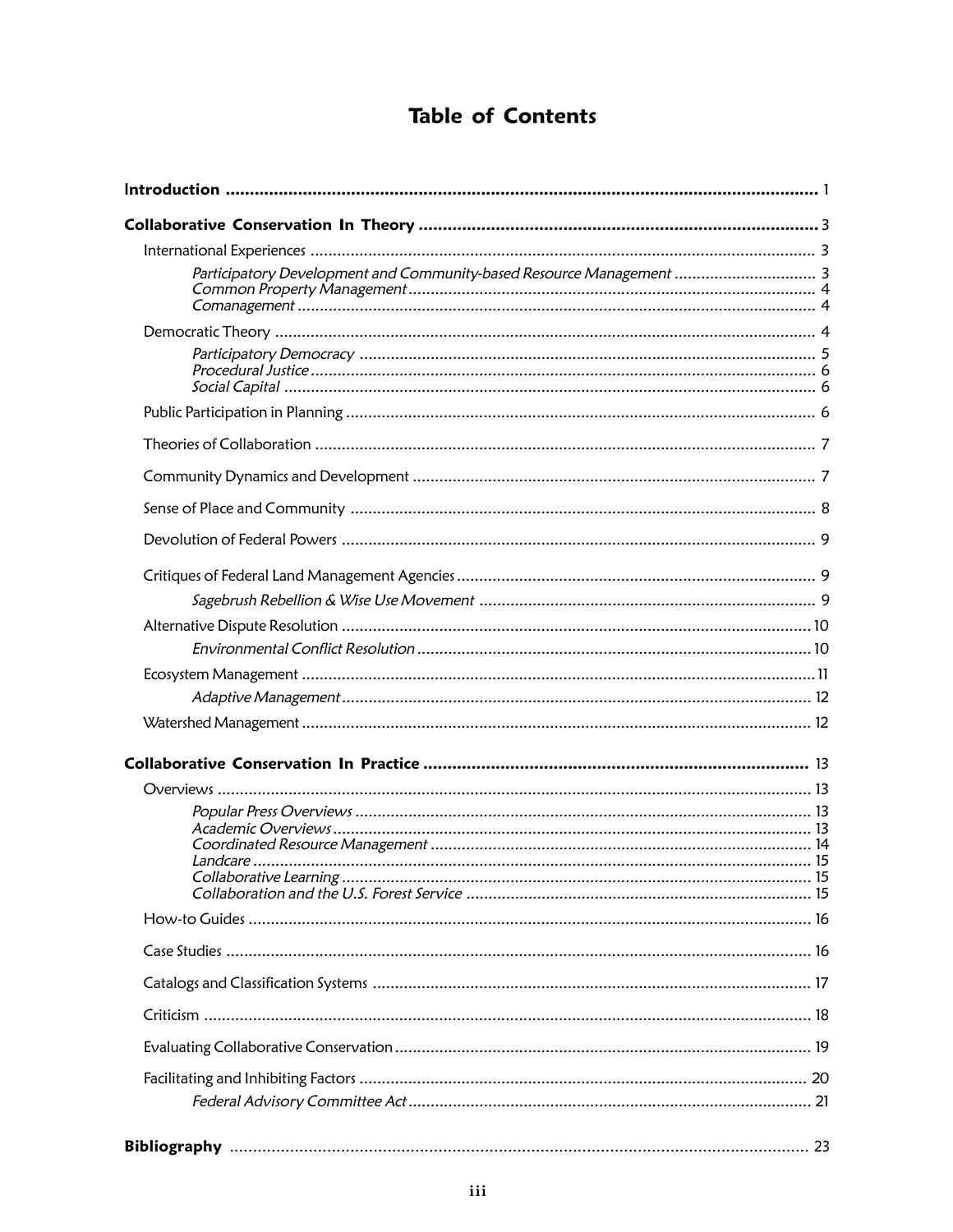## **Introduction**

Currently, collaborative and community-based approaches to natural resources management are being widely promoted in the United States. They are manifested in the increasing numbers of partnerships, consensus groups, community-based collaboratives, watershed councils, and similar groups that are involved in natural resources management. In this report, the movement is referred to as collaborative conservation, but it goes by many different names, including community-based ecosystem management, grassroots ecosystem management, community forestry, community-based conservation, and coordinated resources management.

As the collaborative conservation movement has grown, a broad body of literature has both informed and commented upon its expansion. The literature is diverse, coming from many different disciplines, each with its own publications, theoretical constructs, and jargon. This makes for stimulating interactions between different perspectives but also creates some degree of confusion. There is no one database or set of keywords to search, and even the literature that focuses specifically on collaborative conservation uses a bewildering range of terms and approaches.

The aim of this document is to bring together a selected, representative sampling of the literature to give the interested reader a beginning on which to base further investigations.

This collection began as a briefing paper for a workshop of the Consortium for Research and Assessment of Community-based Collaboratives , held in Tucson, Arizona, in October 1999. The workshop was organized and hosted by the Udall Center for Studies in Public Policy at The University of Arizona and the Institute for Environmental Negotiation at the University of Virginia. Members of the consortium were asked to identify the works they felt were most relevant to discussions of collaborative and community-based conservation. Thus, the initial version of this review was built from their lists of recommended sources.

A second, much abbreviated version of this report has been published as an appendix in *Across the Great Divide: Explorations in Collaborative Conservation in the American West* (Brick et al. 2000) and incorporates the suggestions of several of the book's authors. This final, expanded version brings together both of these earlier efforts and supplements them with additional works chosen by the authors. As such, this review represents a synthesis of the recommendations of people with a wide range of personal, professional, and academic backgrounds.

The review is presented in two sections. The first section looks at the different theories that have informed the development of collaborative conservation. While the works cited in this section may not directly mention collaborative conservation, they all present ideas that have been used to develop, justify, and understand it. The second section includes literature that deals explicitly with collaborative conservation as practiced in the United States. Some citations are included several times, so that each section can stand on its own.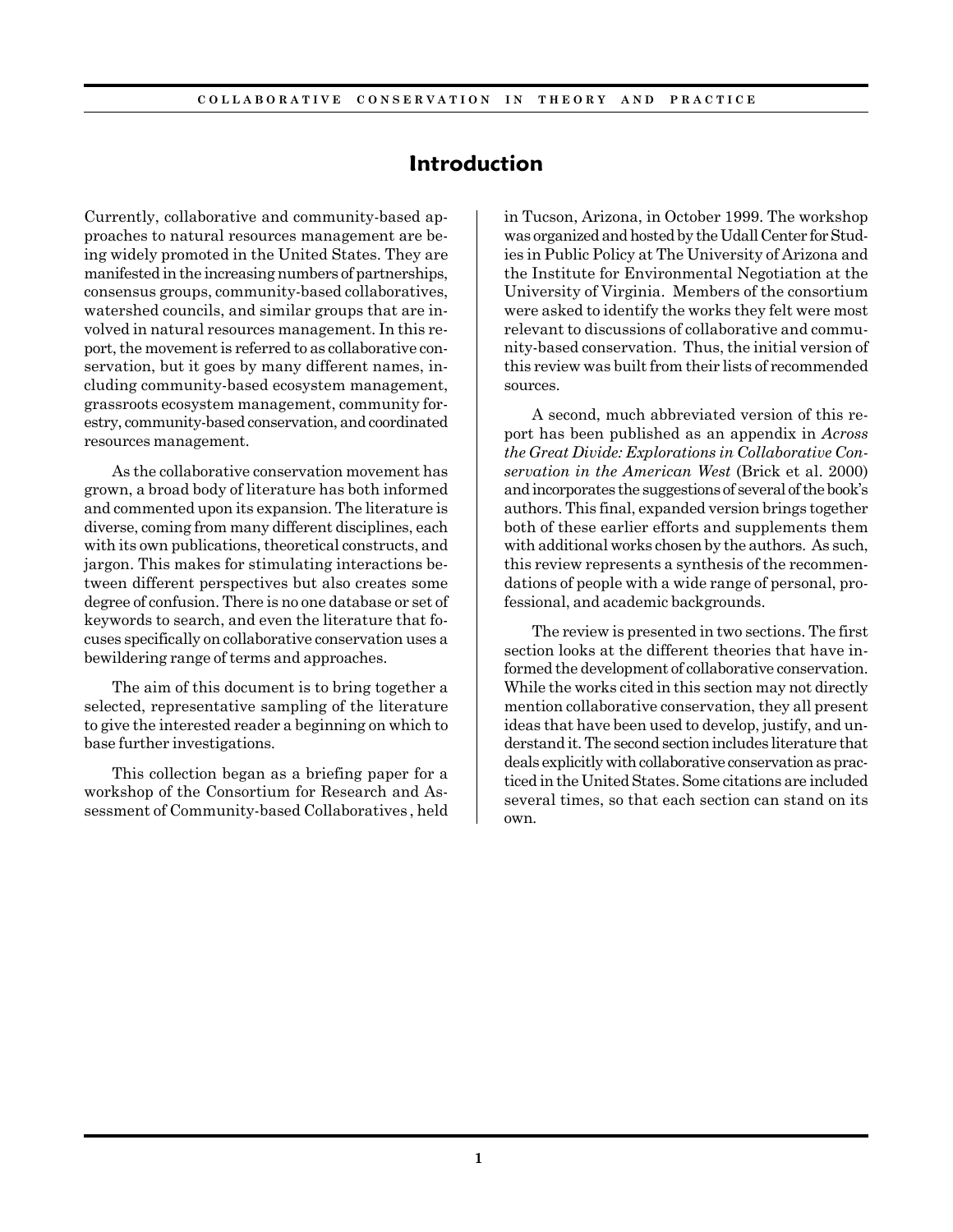# **Collaborative Conservation In Theory**

Collaborative conservation draws upon theories of democracy, international development, and alternative dispute resolution. It can be associated with critical theorists who have developed models of ideal communication, wildlife managers looking for ways to give local communities incentives to stop poaching, essayists exploring how we are shaped by the landscapes we live in, and economic developers searching for sustainable livelihoods for rural communities. The following sections introduce some of the principal lines of thought that relate to collaborative conservation and list sources that the interested reader can refer to to learn more about each area.

## **International Experiences**

Collaborative conservation in the United States has been referred to as an idea that originated overseas and is now taking hold in North America. Both "participatory development" and "community-based conservation" are concepts that are widely used in the international development arena. Today there is considerable interest in the ways that groups manage communally held property, and comanagement where local people and government agencies share management responsibilities—is widely promoted.

#### **Participatory Development and Communitybased Resource Management**

Over the last few decades, development theorists have come to emphasize that local participation in project development is a key element of any successful community development project (e.g. Chambers 1997; Korten and Klauss 1994; Uphoff, Esman, and Krishna 1998).

Specific interest in community-based natural resources management has grown out of increased recognition of: 1) local peoples' direct dependence on surrounding natural resources, 2) the relevance of indigenous knowledge of natural resources management, and 3) the frequent inability of resource-poor and/or corrupt national and state governments to effectively manage natural resources.

Since the mid-1980s, there have been many efforts to implement projects that help local communities manage and benefit from nearby natural resources. Recent publications provide critical analyses of the international efforts (Agarwal and Gibson, 1999, Brosius et. al. 1998).

- Agarwal, Arun, and Clark C. Gibson. 1999. **"Enchantment and Disenchantment: The Role of Community in Natural Resource Conservation."** *World Development* 27:629-649.
- Agarwal, Bina. 2000. **"Conceptualizing Environmental Collective Action: Why Gender Matters."** *Cambridge Journal of Economics* 24:283-310.
- Asher, William. 1995. *Communities and Sustainable Forestry in Developing Countries*. San Francisco, CA: ICS Press.
- Baland, Jean Marie, and Jean Philippe Platteau. 1996. *Halting Degradation of Natural Resources: Is There a Role for Rural Communities?* New York, NY: Oxford University Press.
- Chambers, Robert. 1997. *Whose Reality Counts? Putting the First Last*. London, UK: Intermediate Technology.
- Food and Agriculture Organization. 2000. **Community Forestry Web Site**. Cited January 26th, 2000. <www.fao.org/FORESTRY/FON/FONP/cfu/cfu-e.stm>.
- Getz, Wayne M., Louise Fortmann, David Cumming, Johan du Toit, Jodi Hilty, Rowan Martin, Michael Murphree, Norman Owen-Smith, Anthony M. Starfield, and Michael I. Westphal. 1999. **"Sustaining Natural and Human Capital: Villagers and Scientists."** *Science* 283:1855- 1856.
- Higgins, Charlene. 1999. **"Innovative Forest Practice Agreements: What Could Be Done That Would Be Innovative."** *Forestry Chronicle* 75:939-942.
- Korten, David C., and Rudi Klauss, eds. 1994. *Peoplecentered Development: Contributions Towards Theory and Planning Frameworks*. West Hartford, CT: Kumarian Press.
- Peluso, Nancy Lee, Matt Turner, and Louise Fortmann. 1994. *Introducing Community Forestry: Annotated Listing of Topics and Readings*. Rome, Italy: Food and Agriculture Organization. <ftp.fao.org/fo/fon/fonp/cfu/fn-e12.pdf>.
- Poffenberger, Mark, ed. 1996. *Communities and Forest Management*. Washington, D.C.: International Union for the Conservation of Nature.
- Turner, M.D. 1999. **"Conflict, Environmental Change, and Social Institutions in Dryland Africa: Limitations of the Community Resource Management Approach."** *Society and Natural Resources* 12:643-657.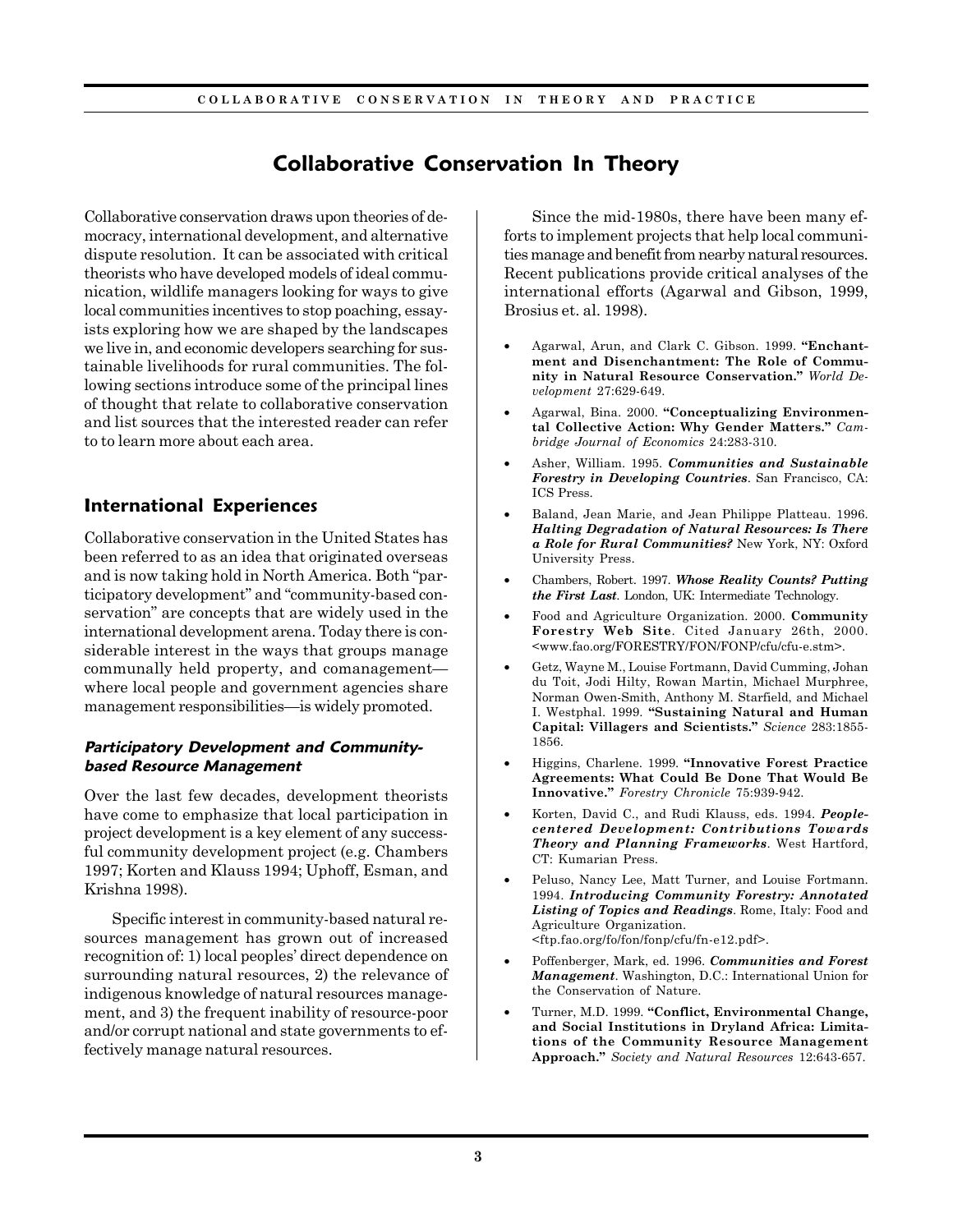- Uphoff, Norman Thomas, Milton J. Esman, and Anirudh Krishna. 1998. *Reasons for Success: Learning from Instructive Experiences in Rural Development*. West Hartford, CT: Kumarian Press.
- Western, David, and R. Michael Wright, eds. 1994. *Natural Connections: Perspectives in Community-based Conservation*. Washington, D.C.: Island Press.

#### **Common Property Management**

Recent research into common property management systems emphasizes the often effective role local institutions have played in sustainable natural resources management in virtually all parts of the world*.* This research has led to a reassessment of the way "the tragedy of the commons" has been used to justify state control of natural resources and to support assertions that community involvement can improve the management of natural resources.

Researchers are striving to understand why some management systems, whether formal or informal, work well while others do not. This has led to the development of new methods for analyzing management systems to identify the rules, institutions, and incentives associated with successful management systems (Kenney and Lord 1999; Ostrom, Gardner, and Walker 1994).

- Baden, John A., and Douglas S. Noonan, eds. 1990. *Managing the Commons*. Bloomington, IN: Indiana University Press.
- Berkes, Fikret, ed. 1989. *Common Property Resources: Ecology and Community-based Sustainable Development*. New York, NY: Belhaven Press.
- Bromley, Daniel W., and David Feeny, eds. 1992. *Making the Commons Work: Theory, Practice, and Policy*. San Francisco, CA: ICS Press.
- International Association for the Study of Common Property. 2000b. **International Association for the Study of Common Property Website***.* Cited January 26th, 2000. <www.indiana.edu/~iascp>.
- Kenney, Douglas S., and William B. Lord. 1999. *Analysis of Institutional Innovation in the Natural Resources and Environmental Realm*. Boulder, CO: Natural Resources Law Center, University of Colorado School of Law.
- McCay, Bonnie J., and James M. Acheson. 1987. *The Question of the Commons: The Culture and Ecology of Communal Resources*. Tucson, AZ: The University of Arizona Press.
- Ostrom, Elinor. 1990. *Governing the Commons: The Evolution of Institutions for Collective Action*. New York, NY: Cambridge University Press.
- Ostrom, Elinor, Roy Gardner, and James Walker. 1994. *Rules, Games and Common-Pool Resources*. Ann Arbor, MI: The University of Michigan Press.

#### **Comanagement**

All of these factors have come together in the widespread promotion of comanagement—the sharing of decisionmaking authority by local resource users and state and national governments—as a way to manage resources.

While much of the common property literature focuses on indigenous management systems that are often not recognized by the state, comanagement focuses on establishing productive partnerships between resource users, local communities, and government bodies. The current interest in collaborative approaches to managing public lands in the United States can be seen as a domestic effort at comanagement (e.g. Paulson 1998).

- Berkes, Fikret. 1991. **"Comanagement: The Evolution in Theory and Practice of the Joint Administration of Living Resources."** *Alternatives* 18 (2): 12-18.
- International Association for the Study of Common Property. 2000. **Comanagement Bibliography***.* Cited January 26th, 2000. <www.indiana.edu/~iascp>.
- International Institute for Sustainable Development. 1998. **An Online Bibliography of Literature Pertaining to Comanagement***.* Cited January 26th, 2000. <iisd1.iisd.ca/ic/info/co-management.htm>.
- Osherenko, Gail. 1998. **"Can Comanagement Save Arctic Wildlife?"** *Environment* 30 (6): 7-13, 29-34.
- Paulson, Deborah D. 1998. **"Collaborative Management of Public Rangeland in Wyoming: Lessons in Co-management."** *Professional Geographer* 50 (3):301- 315.
- Pinkerton, Evelyn, ed. 1989. *Co-operative Management of Local Fisheries: New Directions for Improved Management and Community Development.* Vancouver, BC: University of British Columbia Press.
- Singleton, Sara. 1998. *Constructing Cooperation: The Evolution of Institutions of Comanagement.* Ann Arbor, MI: The University of Michigan Press.

#### **Democratic Theory**

Participatory, or direct, democracy has also gained in popularity in recent decades. Collaborative conservation efforts are frequently used as examples of this form of governance, which is based on the ideal that all citizens actively participate in government processes through active debate. Procedural justice is the idea that people who participate in rulemaking are more likely to accept unfavorable outcomes based on those rules. Social capital—the capacity for citizens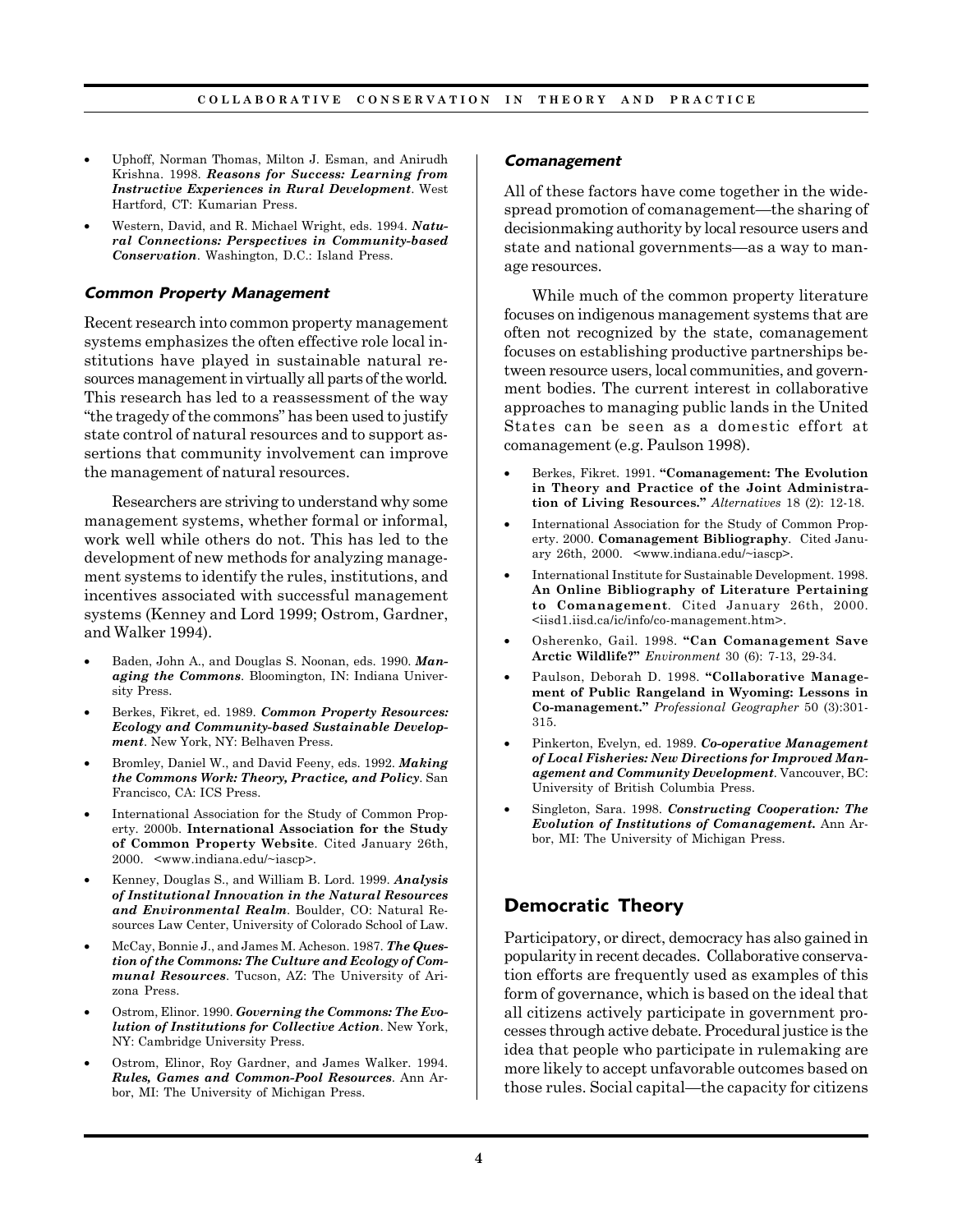to work together for the common good—is often identified as both a prerequisite for and a product of collaborative efforts.

#### **Participatory Democracy**

Participatory democracy proponents (Barber 1984; Morone 1990; Pateman 1970; Press 1994) draw from aspects of both critical theory and pluralism in their calls to better involve citizens in policymaking. Moote, McClaran, and Chickering (1997) identified some of the basic tenets of participatory democracy theory as applied to planning efforts: 1) that everyone who might be affected by or have an interest in the plan be involved; 2) that all interests be encouraged to discuss their needs, concerns, and values; 3) that the public be involved continuously through all stages of planning and decisionmaking; and 4) that decisionmaking authority be shared among all participants.

Both pluralism and critical theory state that classic rational decisionmaking processes cannot produce effective solutions in situations where conflicting goals and values predominate. But where pluralists rely on competition between different interests to produce the optimal compromise (e.g. Rescher 1993), critical theorists call for improved communication among conflicting interests.

Critical theory argues that the ideal of communicative rationality—where people attempt to come to an understanding among themselves "free from deception, self-deception, strategic behavior and domination through the exercise of power" (Dryzek 1990 p. 14; see also Habermas 1984)—needs to be a part of the decisionmaking process.

Collaborative groups frequently represent efforts to incorporate elements of this "ideal speech" into the policy process. In addition to the claims that effective public participation is necessary to create more effective public policy, some policy analysts assert that one of the criteria on which all forms of public policy should be judged is the degree to which their implementation promotes democratic ideals (Schneider and Ingram 1997).

Collaborative efforts, though often focused on narrow topics, have been promoted as ways to teach broader democratic ideals. Some authors have made the link between democratic theory and environmental management explicit (e.g. John 1994; Mathews 1996; Shannon 1993; Weber 1998, 1999; Williams and Matheny 1995).

- Barber, Benjamin R. 1984. *Strong Democracy: Participatory Politics for a New Age*. Berkeley, CA: University of California Press.
- Dryzek, John S. 1990. *Discursive Democracy: Politics, Policy, and Political Science*. New York, NY: Cambridge University Press.
- Habermas, Jurgen. 1984. *The Theory of Communicative Action*. Boston, MA: Beacon Press.
- John, DeWitt. 1994. *Civic Environmentalism: Alternatives to Regulation in States and Communities*. Washington, D.C.: CQ Press.
- Mathews, Forrest David. 1994. *Politics for People: Finding a Responsible Public Voice*. Urbana, IL: University of Illinois Press.
- Mathews, Freya, ed. 1996. *Ecology and Democracy*. Portland, OR: Frank Cass Publishers.
- Moote, Margaret A., Mitchel P. McClaran, and Donna K. Chickering. 1997. **"Theory in Practice: Applying Participatory Democracy Theory to Public Land Planning."** *Environmental Management* 21 (6):877-889.
- Morone, James A. 1990. *The Democratic Wish: Popular Participation and the Limits of American Government*. New York, NY: Basic Books.
- Pateman, Carole. 1970. *Participation and Democratic Theory*. Cambridge, UK: University Press.
- Press, Daniel. 1994. *Democratic Dilemmas in the Age of Ecology*. Durham, NC: Duke University Press.
- Rescher, Nicholas. 1993. *Pluralism: Against the Demand for Consensus*. New York, NY: Oxford University Press.
- Schneider, Anne L., and Helen M. Ingram. 1997. *Policy Design for Democracy*. Lawrence, KS: University Press of Kansas.
- Shannon, Margaret A. 1993. **"Community Governance: An Enduring Institution of Democracy.**" *Multiple Use and Sustained Yield: Changing Philosophies for Federal Land Management?*, edited by the U.S. House of Representatives Committee on Interior and Insular Affairs. Washington, D.C.: U.S. Government Printing Office.
- Weber, Edward P. 1998. *Pluralism by the Rules: Conflict and Collaboration in Environmental Regulation*. Washington, D.C.: Georgetown University Press.
- Weber, Edward P. 1999. **"The Question of Accountability in Historical Perspective: From Jackson to Contemporary Grass-roots Ecosystem Management."** *Administration and Society* 31 (4):451-494.
- Williams, Bruce Alan, and Albert R. Matheny. 1995. *Democracy, Dialogue, and Environmental Disputes*. New Haven, CT: Yale University Press.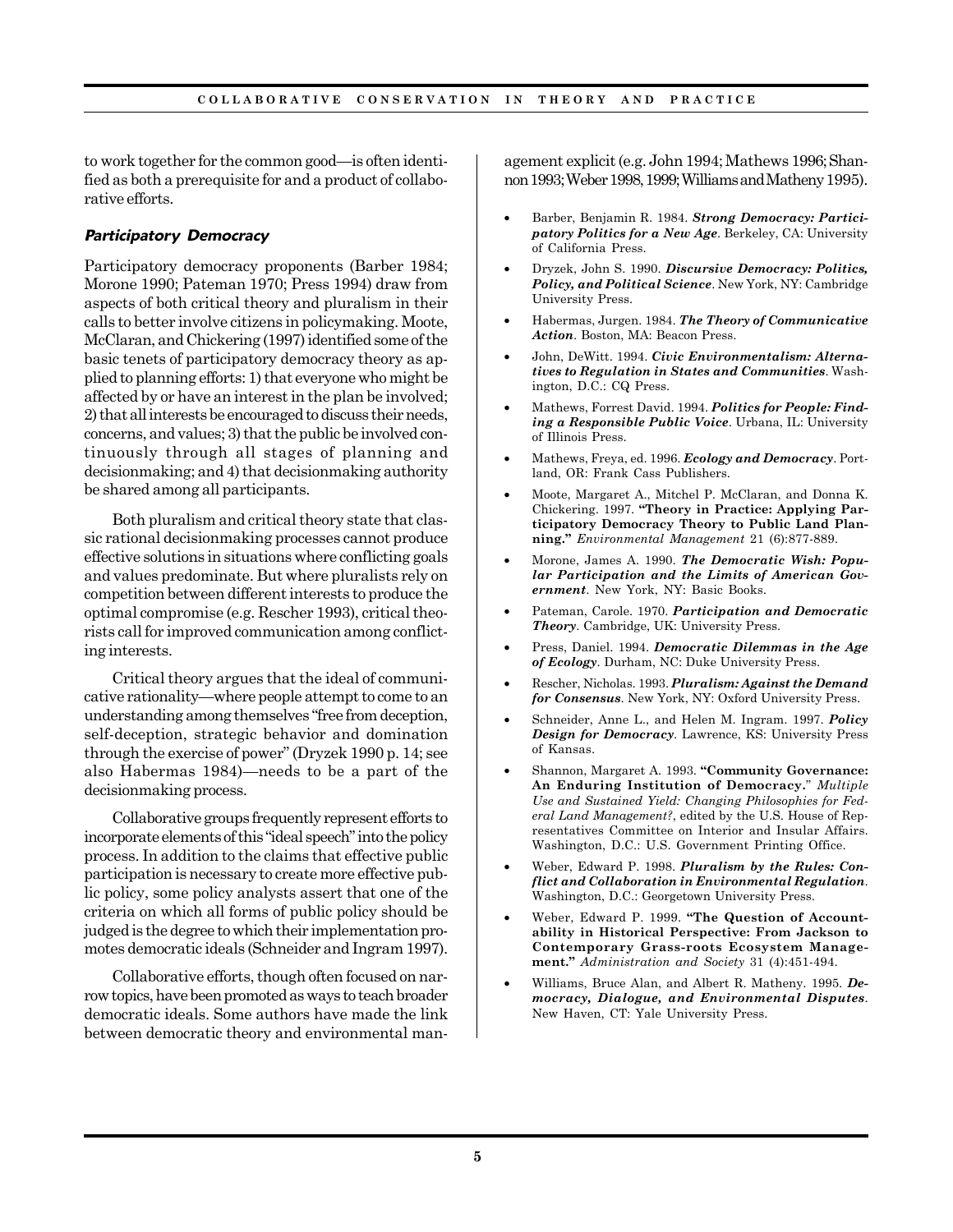#### **Procedural Justice**

The concept of procedural justice—the idea that people who participate in rulemaking are more likely to accept unfavorable outcomes based on those rules—has also been influential as a rationale for increased community involvement in decisionmaking.

- Lawrence, Rick L., Steven E. Daniels, and George H. Stankey. 1997. **"Procedural Justice and Public Involvement in Natural Resources Decision Making."** *Society and Natural Resources* 10 (6):577-589.
- Thibaut, John, and Laurens Walker. 1975. *Procedural Justice: A Psychological Analysis*. New York, NY: Halsted Press.
- Tyler, Tom R. 1989. **"The Psychology of Procedural Justice: A Test of the Group-value Model."** *Journal of Personality and Social Psychology* 57 (5):830-838.
- Tyler, Tom R., Steven L. Blader. 2000. *Cooperation in Groups: Procedural Justice, Social Identity, and Behavioral Engagement***.** Philadelphia, PA: Psychology Press/Taylor & Francis.

#### **Social Capital**

The concept of social capital has been rapidly adopted by many disciplines. Putnam (1995) defines it as "features of social organization such as networks, norms, and social trust that facilitate coordination and cooperation for mutual benefit" (p. 67). Social capital is featured in discussions of collaborative conservation as both a prerequisite for effective collaborative processes and a potential product of collaborating.

- Coleman, James S. 1988. **"Social Capital in the Creation of Human Capital."** *American Journal of Sociology* 94 (Supplement):S95-S120.
- Dasgupta, Partha, and Ismail Serageldin, eds. 1999. *Social Capital: A Multifaceted Perspective*. Washington, D.C.: World Bank.
- Flora, Cornelia Butler, and Jan L. Flora. 1993. **"Entrepreneurial Social Infrastructure: A Necessary Ingredient."** *Annals of the American Association of Political and Social Science* 529:48-58.
- Flora, Jan L. 1998. **"Social Capital and Communities of Place."** *Rural Sociology* 64 (4):481-506.
- Kusel, Jonathan. 1996. **"Well-being in Forest Dependant Communities, Part I: A New Approach."** *Sierra Nevada Ecosystem Project: Final Report to Congress, Vol. II*. Davis, CA: University of California, Centers for Water and Wildland Resources.
- Putnam, Robert D. 1995. **"Bowling Alone: America's Declining Social Capital."** *Journal of Democracy* 6 (1):65-78.
- Rudd, M. A. 2000. **"Live Long and Prosper: Collective Action, Social Capital and Social Vision."** *Ecological Economics* 34:131-144.

## **Public Participation in Planning**

Another body of literature looks more closely at how existing mechanisms of public participation have functioned in environmental and natural resources planning efforts. Since the 1970s, federal law has mandated the inclusion of the public in environmental and federal lands planning, and there have been several efforts to assess such participatory processes.

Critics of the planning processes typically used by land-management agencies have promoted collaborative processes as alternatives or supplements to hearings, public comment periods, and other existing means of incorporating the public in planning efforts (Cortner and Shannon 1993; Richard and Burns 1998a; Shands 1991; Sirmon et al. 1993; Wellman and Tipple 1990).

- Beckley, Thomas M., and Dianne Korber. 1995. **"Sociology's Potential to Improve Forest Management and Inform Forest Policy."** *The Forestry Chronicle* 71 (6):712-719.
- Behan, R.W. 1988. **"A Plea for Constituency-based Management."** *American Forests* 97:46-48.
- Blahna, Dale J., and Susan Yonts-Shepard. 1989. **"Public Involvement in Resource Planning: Towards Bridging the Gap Between Policy and Implementation."** *Society and Natural Resources* 2 (3):209-227.
- Brandenburg, Andrea M., Matthew S. Carroll, and Keith A. Blatner. 1995. **"Towards Successful Forest Planning through Locally Based Qualitative Sociology."** *Western Journal of Applied Forestry* 10 (3):95-100.
- Cortner, Hanna J., and Margaret Shannon. 1993. **"Embedding Public Participation in its Political Context."** *Journal of Forestry* 91 (7):14-16.
- Fiorino, Daniel J. 1990. **"Citizen Participation and Environmental Risk: A Survey of Institutional Mechanisms."** *Science, Technology, and Human Values* 15 (2):226-243.
- Gericke, Kevin L., and Jay Sullivan. 1994. **"Public Participation and Appeals of Forest Service Plans: An Empirical Examination."** *Society and Natural Resources* 7 (2):125-135.
- Gericke, Kevin L., Jay Sullivan, and J. Douglas Wellman. 1992. **"Public Participation in National Forest Planning."** *Journal of Forestry* 90 (2):35-38.
- Goergen, Michael T., Donald W. Floyd, and Peter G. Ashton. 1997. **"An Old Model for Building Consensus and a New Role for Foresters."** *Journal of Forestry* 95 (1): 8- 12.
- Irland, Lloyd C., and J. Ross Vincent. 1974. **"Citizen Participation in Decision Making: A Challenge for Public Land Managers."** *Journal of Range Management* 27 (3):182-185.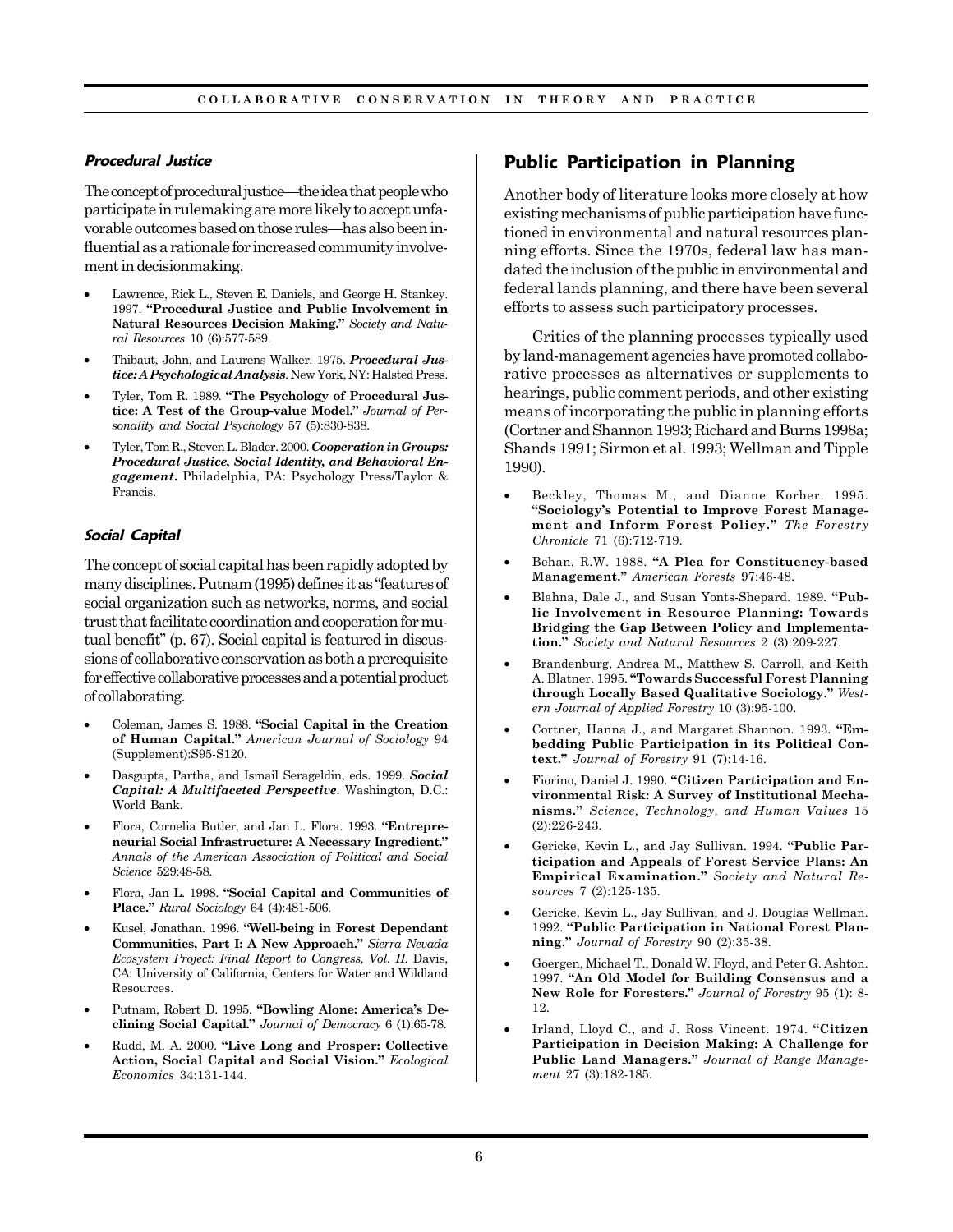- Knopp, Timothy B., and Elaine S. Caldbeck. 1990. **"The Role of Participatory Democracy in Forest Management."** *Journal of Forestry* 88 (5):13-18.
- McMullin, Steve L., and Larry A. Nielsen. 1991. **"Resolution of Natural Resources Allocation Conflicts Through Effective Public Involvement."** *Policy Studies Journal* 19:553-559.
- Mohai, Paul. 1987. **"Public Participation and Natural Resources Decision-making: The Case of the RARE II Decisions."** *Natural Resources Journal* 27 (1):123-155.
- Renn, Ortwin, Thomas Webler, Horst Rakel, Peter Dienel, and Branden Johnson. 1993. **"Public Participation in Decision Making: A Three-step Procedure."** *Policy Sciences* 26:189-214.
- Richard, Tim, and Sam Burns. 1998a. **"Beyond 'Scoping': Citizens and San Juan National Forest Managers, Learning Together."** *Journal of Forestry* 96 (4):39-43.
- Sample, V. Alaric. 1993. **"A Framework for Public Participation in Natural Resource Decisionmaking."** *Journal of Forestry* 91 (7):22-27.
- Shands, William E. 1991. **"Reaching Consensus on National Forest Use."** *Forum for Applied Research and Public Policy* 6 (3):18-23.
- Shannon, Margaret. 1990. **"Building Trust: The Formation of a Social Contract."** *Community and Forestry: Continuities in the Sociology of Natural Resources*, edited by Robert G. Lee, Donald R. Field, and William R. Burch. Boulder, CO: Westview Press.
- Sirmon, Jeff, William E. Shands, and Chris Liggett. 1993. **"Communities of Interests and Open Decisionmaking."** *Journal of Forestry* 91 (7):17-21.
- Wellman, J. Douglas, and Terence J. Tipple. 1990. **"Public Forestry and Direct Democracy."** *The Environmental Professional* 12 (1):77-86.

## **Theories of Collaboration**

Collaborative conservation draws on theories of collaboration that have been developed both in the fields of organizational behavior, public administration, and community psychology, and through practical experiences with collaborative processes in business, government, and nonprofit sectors.

The works of Barbara Gray, which outline a model to explain when and how collaborative efforts develop, are perhaps the best known. She defines collaboration as "a process through which parties who see different aspects of a problem can constructively explore their differences and search for solutions that go beyond their own limited vision of what is possible" (Gray 1989: 5).

Mattessich and Monsey (1992) and London (1995) both provide succinct introductions to this literature. Chrislip and Larson (1994) present a model of collaboration that is frequently cited by advocates of collaborative conservation. Selin and Chavez (1995) use these general theories to explain the stages in the development of collaborative groups addressing natural resource issues.

- Chrislip, David D. 1995. **"Pulling Together: Creating a Constituency for Change."** *National Civic Review* 84 (1):21-29.
- Chrislip, David D., and Carl E. Larson. 1994. *Collaborative Leadership: How Citizens and Civic Leaders Can Make a Difference*. San Francisco, CA: Jossey-Bass.
- Gray, Barbara. 1985. **"Conditions Facilitating Interorganizational Collaboration."** *Human Relations* 38 (10):911-936.
- Gray, Barbara. 1989. *Collaborating: Finding Common Ground for Multiparty Problems***.** San Francisco, CA: Jossey-Bass.
- Huxam, Chris. 1996. *Creating Collaborative Advantage*. London, UK: Sage Publications.
- London, Scott. 1995. *Collaboration and Community.* Pew Partnership for Civic Change. Cited January 26th, 2000. <www.scottlondon.com2>.
- Mattessich, Paul W., and Barbara R. Monsey. 1992. *Collaboration: What Makes It Work: A Review of Research Literature on Factors Influencing Successful Collaboration*. St. Paul, MN: Amherst H. Wilder Foundation.
- McCann, Joseph E. 1983. **"Design Guidelines for Social Problem-solving Interventions."** *Journal of Applied Behavioral Sciences* 19 (2):177-192.
- Selin, Steve, and Deborah Chavez. 1995. **"Developing a Collaborative Model for Environmental Planning and Management."** *Environmental Management* 19 (2):189-195.
- Waddock, S.A. 1989. **"Understanding Social Partnerships: An Evolutionary Model of Partnership Organizations."** *Administration and Society* 21 (1):78-100.
- Winer, M., and K. Ray. 1996. *Collaboration Handbook: Creating, Sustaining and Enjoying the Journey***.** St. Paul, MN: Amherst H. Wilder Foundation.

## **Community Dynamics and Development**

In recent decades, the fields of economic and community development and planning have increasingly focused on fostering the basic conditions of successful communities. Collaborative community-based visioning and strategic planning are being widely applied in efforts to increase social capital, build community capacity, and improve the quality of life in communities of all sizes.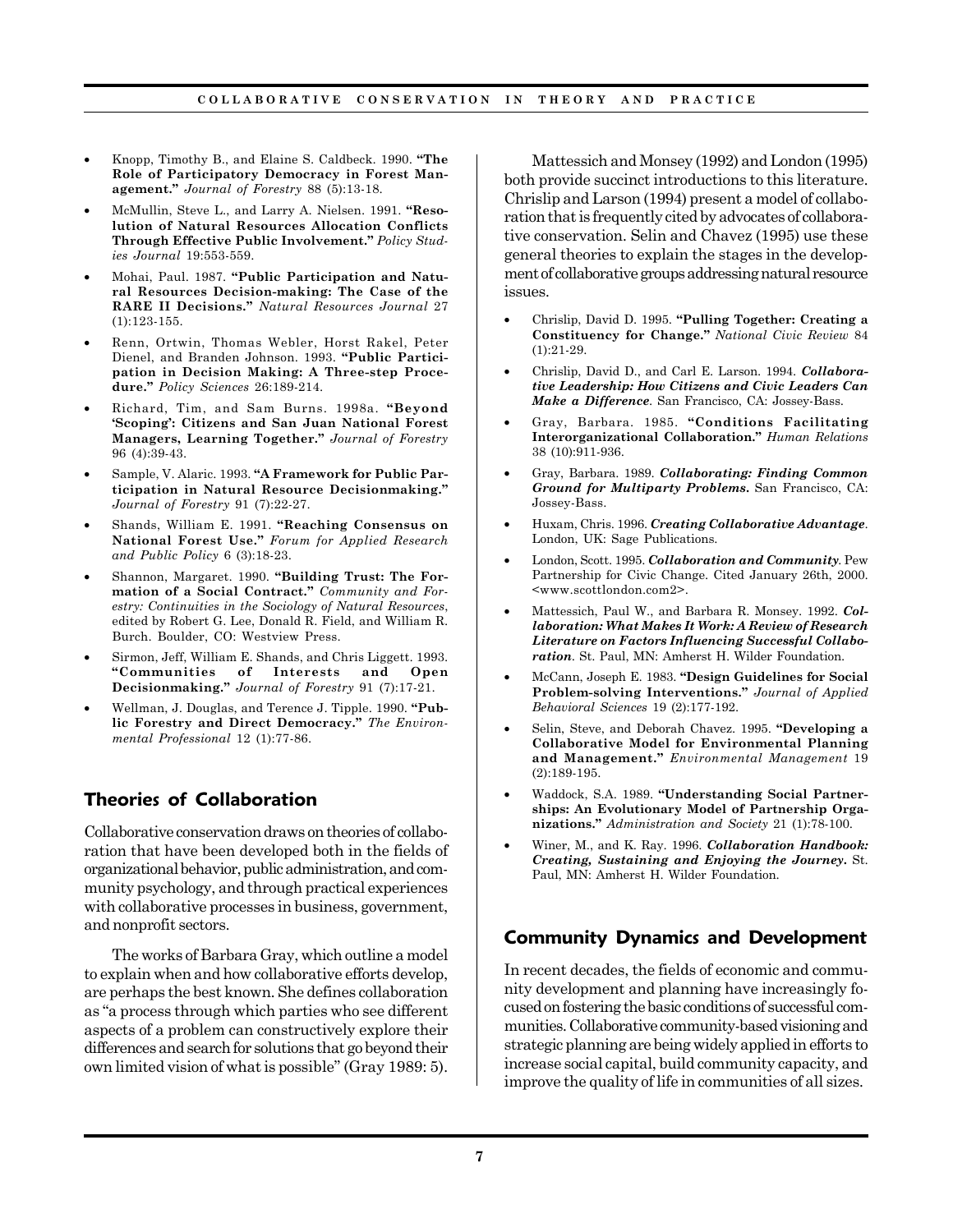A number of collaborative efforts dealing with natural resources issues have grown out of community-based strategic planning efforts, and organizations like The Sonoran Institute and The Nature Conservancy's Center for Compatible Economic Development promote this approach. Authors make the link between practical community development efforts and the pursuit of environmental sustainability explicit (e.g. Ford Foundation 1999; Frentz et al. 1999; Howe et al. 1997; Johnson 1993; Schweke and Weinreb 1997).

On a more theoretical level, rural sociologists have helped redefine how community well-being is assessed (Kusel 1996) and increase understanding of the dynamics of poverty, exploitation, and internal colonialism that many collaborative efforts strive to redress (Freudenburg and Gramling 1994; Peluso et al. 1994a; Rural Sociological Society Task Force on Persistent Rural Poverty 1993). The volume edited by Lee (1990) specifically addresses the connections between communities and forest resources.

- Community Development Society. 2000. **Community Development Society Web Page***.* Cited January 26th, 2000. <comm-dev.org/>.
- Ford Foundation. 1999. *Exploring Conservation Based Development.* Cited January 26th, 2000. <www.explorecbd.org>.
- Frentz, Irene, Sam Burns, Donald E. Voth, and Charles Sperry. 1999. *Rural Development and Community-based Forest Planning and Management: A New, Collaborative Paradigm***.** Fayetteville, AR: University of Arkansas (USDA National Research Institute Project 96-35401-3393).
- Freudenburg, William R., and Robert Gramling. 1994. **"Natural Resources and Rural Poverty: A Closer Look."** *Society and Natural Resources* 7 (1):5-22.
- Howe, Jim, Edward McMahon, and Luther Propst. 1997. *Balancing Nature and Commerce in Gateway Communities*. Washington, D.C.: Island Press.
- Innes, Judith E. 1996. **"Planning Through Consensus Building: A New View of the Comprehensive Planning Ideal."** *American Planning Association Journal* 62 (4):460-472.
- Johnson, Kirk. 1993. *Beyond Polarization: Emerging Strategies for Reconciling Community and the Environment*. Seattle, WA: Northwest Policy Center, University of Washington.
- Kingsley, G.Thomas, Joseph B. McNeely, and James O. Gibson. 1996. *Community Building: Coming of Age*. Washington, D.C.: The Urban Institute.
- Kusel, Jonathan. 1996. **"Well-being in Forest Dependent Communities, Part I: A New Approach."** *Sierra Nevada Ecosystem Project: Final Report to Congress, Vol. II*. Davis, CA: University of California, Centers for Water and Wildland Resources.
- Lee, Robert G., Donald R. Field, and William R. Burch, eds. 1990. *Community and Forestry: Continuities in the Sociology of Natural Resources*. Boulder, CO: Westview Press.
- McGuire, Michael, Barry Rubin, Robert Agranoff, and Craig Richards. 1994. **"Building Development Capacity in Nonmetropolitan Communities."** *Public Administration Review* 54 (5):426-433.
- Moore, Carl, Gianni Longo, and Patsy Palmer. 1999. **"Visioning."** *The Consensus Building Handbook: A Comprehensive Guide to Reaching Agreement*, edited by Lawrence Susskind, Sarah McKearnan, and Jennifer Thomas-Larmer. Thousand Oaks, CA: Sage Publications.
- Peluso, Nancy Lee, Craig R. Humphrey, and Louise P. Fortmann. 1994a. **"The Rock, the Beach and the Tide Pool: People and Poverty in Natural Resource-dependent Areas."** *Society and Natural Resources* 7 (1):23- 28.
- Potapchuck, W.R., and C.G. Polk. 1994. *Building the Collaborative Community*. Washington, D.C.: Program for Community Problem Solving, National Civic League.
- Roseland, M. 2000. **"Sustainable Community Development: Integrating Environmental, Economic, and Social Objectives."** *Progress in Planning* 54:73- 132.
- Rural Sociological Society Task Force on Persistent Rural Poverty. 1993. *Persistent Poverty in Rural America*. Boulder, CO: Westview Press.
- Schweke, William, and Jenni Weinreb. 1997. *Building Healthy Communities: Resources for Compatible Development*. Washington, D.C.: Corporation for Enterprise Development.
- Spencer, C. 1999. **"Linking Forest Employment and Forest Ecosystem Objectives in the Pacific Northwest."** *Community Development Journal* 34:47-57.
- Vargas, C.M. 2000. **"Community Development and Micro-enterprises: Fostering Sustainable Development."** *Sustainable Development* 8:11-26.
- Walsh, J. 1996. *Stories of Renewal: Community Building and the Future of Urban America.* New York, NY: The Rockefeller Foundation.

#### **Sense of Place and Community**

A number of scholars have looked at both the role of community in shaping our sense of social responsibility and interdependence, and the way "sense of place" informs our relationship to the landscapes in which we live. Their work has been broadly influenced by theories of democracy and social capital, literary ideas about how our sense of community and place shape us, and populist interest in neighborliness and small-town self-governance. Collaborative conservation is often seen as a natural extension of this community-based vision.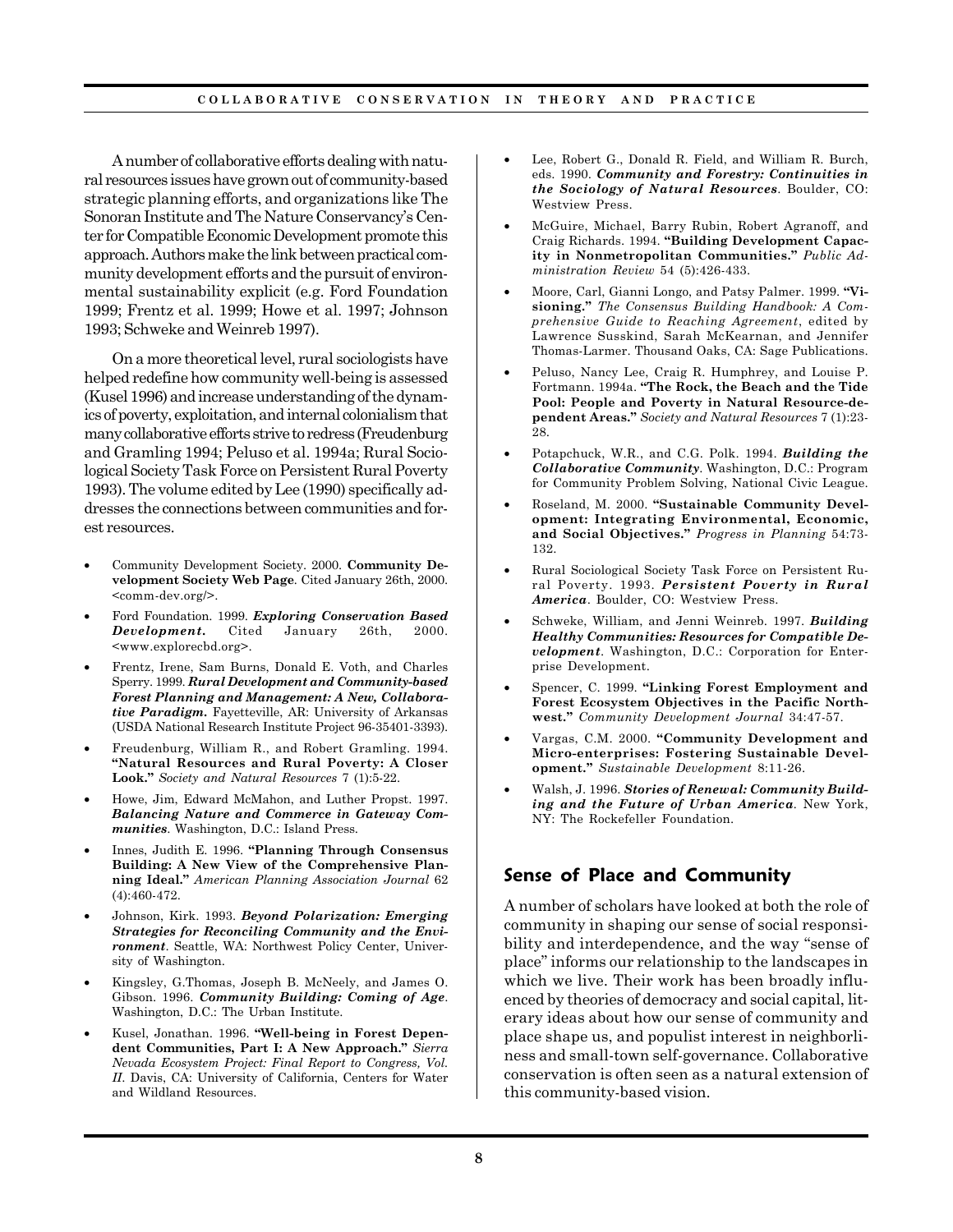- Baden, John, and Donald Snow, eds. 1997. *The Next West: Public Lands, Community and Economy in the American West*. Washington, D.C.: Island Press.
- Basso, Keith H. 1996. *Wisdom Sits in Places: Landscape and Language among the Western Apache*. Albuquerque, NM: University of New Mexico Press.
- Berry, Wendell. 1995. *Another Turn of the Crank: Essays*. Washington, D.C.: Counterpoint.
- Brandenburg, Andrea M., and Matthew S. Carroll. 1995. **"Your Place or Mine? The Effect of Place Creation on Environmental Values and Landscape Meanings."** *Society and Natural Resources* 8 (5):381-398.
- Chavis, David M., Grace M. H. Pretty. 1999. **"Sense of community: Advances in measurement and application."** *Journal of Community Psychology* 27:635-642.
- Etzioni, Amitai, ed. 1995. *New Communitarian Thinking: Persons, Virtues, Institutions and Communities*. Charlottesville, VA: University of Virginia Press.
- Feld, Steven, and Keith H. Basso, eds. 1996. *Senses of Place*. Santa Fe, NM: School of American Research Press.
- Hannum, Hildegarde, ed. 1997. *People, Land and Community*. New Haven, CT: Yale University Press.
- Keiter, Robert B., ed. 1998. *Reclaiming the Native Home of Hope*. Salt Lake City, UT: University of Utah Press.
- Kemmis, Daniel. 1990. *Community and the Politics of Place*. Norman, OK: University of Oklahoma Press.
- Ostrom, Elinor. 1993. **"A Communitarian Approach to Local Governance."** *National Civic Review* 82 (3):226-233.
- Sagoff, Mark. 1988. *The Economy of the Earth: Philosophy, Law, and the Environment*. Cambridge, UK: Cambridge University Press.

## **Devolution of Federal Powers**

Recent American politics have included efforts to devolve federal powers to state and local governments and to private entities. Devolution of federal government's responsibilities to the states has led to increasing interest in promoting collaboration among federal, state, and local governments; nongovernmental organizations; and communities (Kingsley 1996), though this concept has not been without controversy (eg. Coggins 1998b).

- Coggins, George C. 1998b. **"Regulating Federal Natural Resources: A Summary Case Against Devolved Collaboration."** *Ecology Law Quarterly* 25(4):602-610.
- Kingsley, Thomas G. 1996. **"Perspectives on Devolution."** *American Planning Association Journal* 62(4):419- 426.

#### **Critiques of Federal Land Management Agencies**

Federal agencies are often portrayed as inefficient bureaucracies, and many authors promote devolving federal powers to more local levels or using alternate management strategies, several of them based in free market approaches (Fretwell 1999; Hirt 1994; Nelson 1995, 1999; O'Toole 1988, 1999). Some have used criticisms of the agencies as justification for the use of alternative collaborative approaches (e.g. Forest Options Group 1998; Harrington and Hartwell 1999).

- Clarke, Jeanne Nienaber, and Daniel McCool. 1996. *Staking out the Terrain: Power and Performance Among Natural Resource Agencies.* Albany, NY: SUNY Press.
- Forest Options Group. 1998. *Second Century Options for the Forest Service*. Oak Grove, OR: Forest Options Group.
- Fretwell, Holly Lippke. 1999. *Forests: Do We Get What We Pay For?* Bozeman, MT: Political Economy Research Center. <www.perc.org/pl2sum.htm>.
- Harrington, Michael, and Christopher A. Hartwell. 1999. *Rivers Among Us: Local Watershed Preservation and Resources Management in the Western United States*. Los Angeles, CA: Reason Public Policy Institute. Policy Study No. 259. <www.rppi.org/ps/ps259.html>.
- Hirt, Paul W. 1994. *A Conspiracy of Optimism: Management of the National Forests Since World War Two*. Lincoln, NE: University of Nebraska Press.
- Kingsley, G. Thomas. 1996. **"Perspectives on Devolution."** *American Planning Association Journal* 62 (4):419-26.
- Nelson, Robert H. 1995. *Public Lands and Private Rights: The Failure of Scientific Management*. Lanham, MD: Rowman & Littlefield Publishers.
- Nelson, Robert H. 1999. **"Public Lands: A System in Crisis."** *Forum for Applied Research and Public Policy* 14 (2):64-72.
- O'Toole, Randal. 1988. *Reforming the Forest Service*. Washington, D.C.: Island Press.
- O'Toole, Randal. 1999. "**New Directions for Public Lands."** *Forum for Applied Research and Public Policy* 14 (2):73-76.
- Political Economy Research Center. 2000. **Political Economy Research Center Website***.* Cited January 26th, 2000. <www.perc.org>.

#### **Sagebrush Rebellion & Wise Use Movement**

A number of collaborative efforts exist in political climates where the sentiments that led to the Sagebrush Rebellion remain strong, and these have been presented as compromise solutions that recognize a critical role for local voices without granting absolute local control. At the same time, some of the strongest criticisms of collaboration come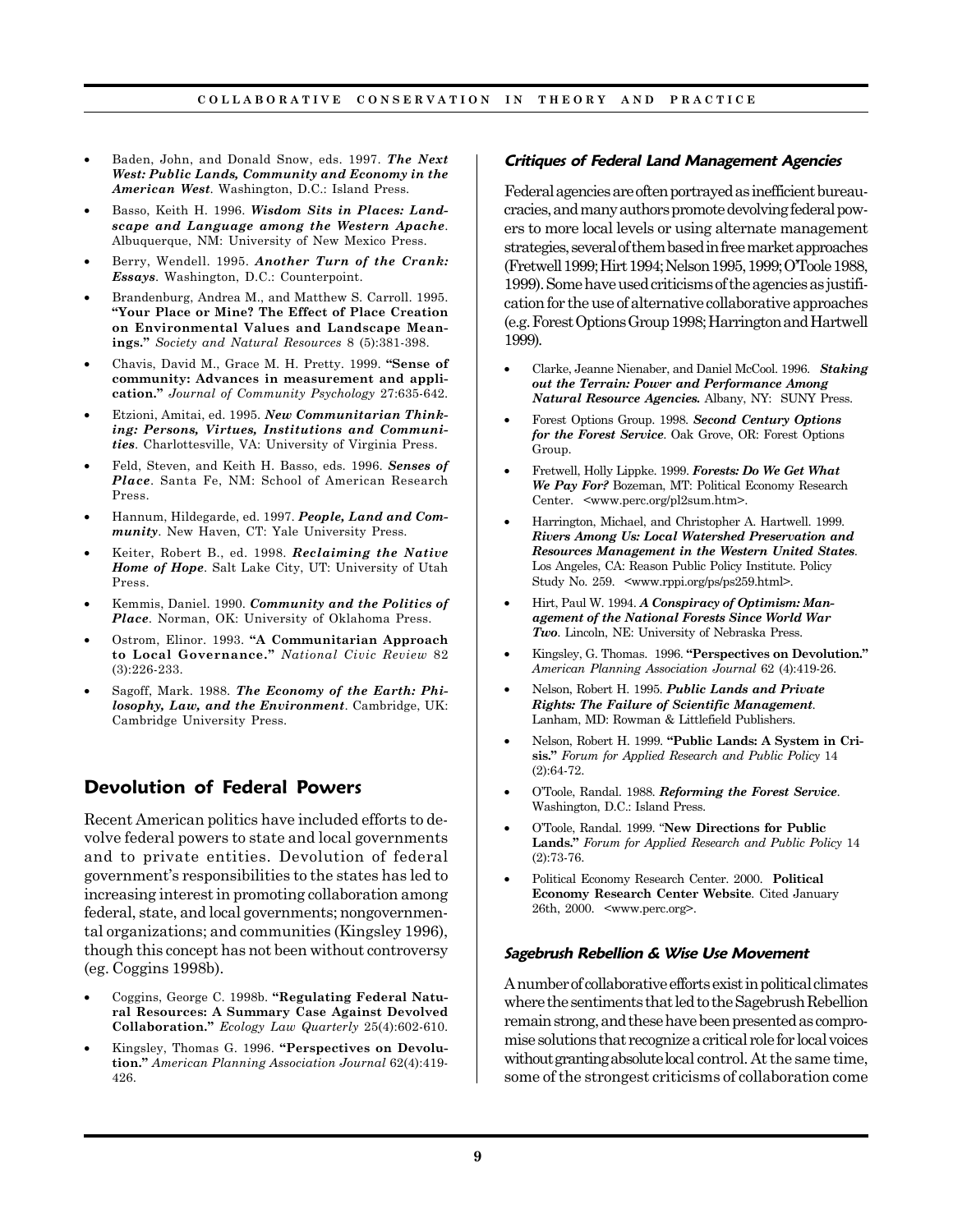from environmental interests who see collaborative and community-based efforts as generally co-opted by local interests. Understanding the Wise Use, county supremacy, and property rights movements helps make sense of the political scene in which collaborative conservation exists today.

- Arnold, Ron. 1987. *Ecology Wars: Environmentalism as if People Mattered*. Bellevue, WA: Free Enterprise Press.
- Brick, Philip D., and R. McGreggor Cawley, eds. 1996. *A Wolf in the Garden: The Land Rights Movement and the New Environmental Debate*. Lanham, MD: Rowman & Littlefield Publishers.
- Cawley, R. McGreggor. 1993. *Federal Land, Western Anger: The Sagebrush Rebellion and Environmental Politics*. Lawrence, KS: University Press of Kansas.
- Echeverria, John D., and Raymond Booth Eby, eds. 1995. *Let the People Judge: Wise Use and the Private Property Rights Movement*. Washington, D.C.: Island Press.
- Helvarg, David. 1994. *The War Against the Greens: The "Wise-Use" Movement, the New Right, and Anti-Environmental Violence*. San Francisco, CA: Sierra Club.
- Krannich, Richard S., and Michael D. Smith. 1998. **"Local Perceptions of Public Land Management in the Rural West: Towards Improved Understanding of the 'Revolt in the West.'"** *Society and Natural Resources* 11 (7):677-695.
- McCarthy, James. 1998. **"Environmentalism, Wise Use and the Nature of Accumulation in the Rural West."** *Remaking Reality: Nature at the Millennium*, edited by Bruce Braun, and Noel Castree. New York, NY: Routledge.
- Switzer, Jacqueline Vaughn. 1997. *Green Backlash: The History and Politics of Environmental Opposition in the U.S.* Boulder, CO: Lynne Rienner Publishers.

## **Alternative Dispute Resolution**

Alternative dispute resolution (ADR) has its roots in international peacemaking and labor negotiations but is now commonly used in efforts to resolve environmental and natural resource policy disputes.

Many collaborative efforts started as attempts to resolve specific conflicts and move beyond the polarized interest politics so prevalent in the natural resources arena. ADR practitioners often emphasize the role of consensus-based decisionmaking (Jones 1994; Ozawa 1991), a key feature of many collaborative groups.

Proponents of collaboration sometimes draw on the ideas of transformative mediators, who see the dispute resolution process as an opportunity to build community capacity and remake the relationships between stakeholders (e.g. Burgess and Burgess 1996; Dukes 1993). There is now a broad literature focusing on ADR.

- Burgess, Heidi, and Guy Burgess. 1996. **"Constructive Confrontation: A Transformative Approach to Intractable Conflicts."** *Mediation Quarterly* 13 (4):305-322.
- Dukes, Frank. 1993. **"Public Conflict Resolution: A Transformative Approach."** *Negotiation Journal* 9 (1):45- 57.
- Ellickson, Robert C. 1991. *Order Without Law: How Neighbors Settle Disputes*. Cambridge, MA: Harvard University Press.
- Fisher, Roger, and William Ury. 1981. *Getting to Yes: Negotiating Agreement Without Giving In*. Boston, MA: Houghton Mifflin.
- Jones, Bernie. 1994. **"A Comparison of Consensus and Voting in Public Decision Making."** *Negotiation Journal* 10 (2):161-171.
- Kunde, James E., and Jill E. Rudd. 1988. **"The Role of Citizens Groups in Policy Conflicts."** *Mediation Quarterly* 20:33-44.
- Ozawa, Connie P. 1991. *Recasting Science: Consensual Procedures in Public Policy Making*. Boulder, CO: Westview Press.
- Susskind, Lawrence, and Jeffrey L Cruikshank. 1987. *Breaking the Impasse: Consensual Approaches to Resolving Public Disputes*. New York, NY: Basic Books.
- Susskind, Lawrence, Sarah McKearnen, and Jennifer Thomas-Larmer, eds. 1999. *The Consensus Building Handbook: A Comprehensive Guide to Reaching Agreement*. Thousand Oaks, CA: Sage Publications.
- Wondolleck, Julia M., Nancy J. Manring, and James E. Crowfoot. 1996. **"Teetering at the Top of the Ladder: The Experience of Citizen Group Participants in Alternative Dispute Resolution Processes."** *Sociological Perspectives* 39 (2):249-262.
- Wood, Julia T. 1984. **"Alternative Methods of Group Decision Making: A Comparative Examination of Consensus, Negotiation and Voting."** *Emergent Issues in Human Decision Making*, edited by Gerald M. Phillips, and Julia T. Wood. Carbondale, IL: Southern Illinois University Press.

#### **Environmental Conflict Resolution**

Today environmental conflict resolution (ECR) - alternative dispute resolution focused on environmental issues - is a field unto itself, with a substantial literature (see Scharf's 1997 annotated bibliography). The nascent efforts to evaluate the effectiveness of ECR efforts offer models for those interested in evaluating other forms of collaborative conservation (d'Estree and Colby 2000; Innes and Booher 1999; Sipe 1998). Critics of environmental mediation strive to understand how it fits into the broader political land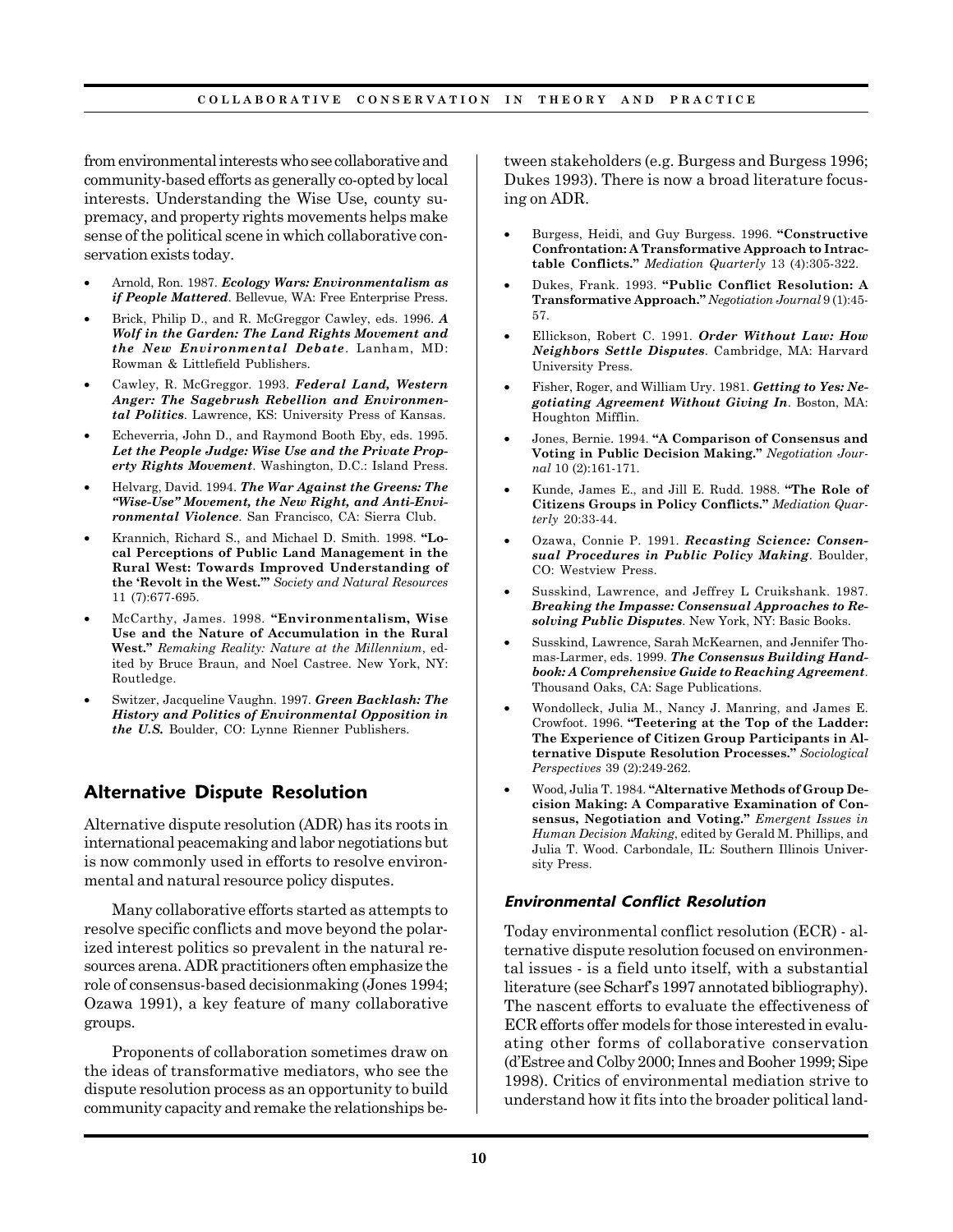scape and what the implications are for different interest groups (Amy 1987). Buckles' edited volume questions whether conflict interventions undermine local strategies for conflict management. Some argue that the very nature of environmental mediation works in favor of state and industry interests (Modavi 1996).

- Amy, Douglas J. 1987. *The Politics of Environmental Mediation*. New York, NY: Columbia University Press.
- Bingham, Gail. 1986. *Resolving Environmental Disputes: A Decade of Experience*. Washington, D.C.: Conservation Foundation.
- Blackburn, J. Walton, and Willa M. Bruce, eds. 1995. *Mediating Environmental Conflicts: Theory and Practice*. Westport, CT: Quorum Books.
- Buckle, Leonard G., and Suzann R. Thomas-Buckle. 1986. **"Placing Environmental Mediation in Context: Lessons from 'Failed' Mediations."** *Environmental Impact Assessment Review* 6 (1):55-70.
- Buckles, D., ed. 1999. *Cultivating Peace: Conflict and Collaboration in Natural Resource Management***.** Washington, D.C.: World Bank.
- Carpenter, Susan. 1991. **"Dealing with Environmental and Other Public Disputes."** *Community Mediation: A Handbook for Practitioners and Researchers*, edited by Karen Grover Duffy, James W. Grosch, and Paul V. Olczak. New York, NY: The Guilford Press.
- Crowfoot, James E., and Julia Marie Wondolleck. 1990. *Environmental Disputes: Community Involvement in Conflict Resolution*. Washington, D.C.: Island Press.
- d'Estree, Tamra Pearson, and Bonnie G. Colby. 2000. *Guidebook for Analyzing Success in Environmental Conflict Resolution Cases.* Fairfax, VA: The Institute for Conflict Analysis and Resolution, George Mason University.
- Emerson, Kirk, Richard Yarde, and Tanya Heikkila, eds. 1997. *Environmental Conflict Resolution in the West: Conference Proceedings*. Tucson, AZ: The Udall Center for Studies in Public Policy, The University of Arizona.
- Innes, Judith E., and David E. Booher. 1999. **"Consensus Building and Complex Adaptive Systems: A Framework for Evaluating Collaborative Planning."** *American Planning Association Journal* 65 (4):413-423.
- Merideth, Robert, and Rachel Yaseen. 2000. **"Using Role-Play Simulations to Teach Environmental Decision Making and Conflict Resolution Techniques."** *Environmental Practice* 2: 139-145
- Modavi, Neghin. 1996. **"Mediation of Environmental Conflicts in Hawaii: Win-win or Co-optation?"** *Sociological Perspectives* 39 (2):301-316.
- Scharf, V. Lee. 1997. *Environmental Dispute Resolution: Annotated Bibliography, Essays and Guide*. Unpublished manuscript, available from the author at <Scharf.Lee@epamail.epa.gov>.
- Sipe, Neal G. 1998. **"An Empirical Analysis of Environmental Mediation."** *Journal of the American Planning Association* 64 (3):275-285.

• Wondolleck, Julia Marie. 1988. *Public Lands Conflict and Resolution: Managing National Forest Disputes.* New York, NY: Plenum Press.

#### **Ecosystem Management**

Early conceptions of ecosystem management emphasized the need to coordinate natural resources decisionmaking across different land ownerships and administrative boundaries. However, they often did not specify how such coordination was to occur (Grumbine 1994) or focused specifically on the legal mandates for coordination (Keiter 1994).

Others have responded by including collaborative approaches as an essential feature of ecosystem management (Cortner and Moote 1999; Gunderson, Holling, and Light 1995; Keystone Center 1996; Sample et al. 1995). The connection to ecosystem management is explicit in two recently coined names for collaborative conservation: "community-based ecosystem management" (Gray, Enzer, and Kusel 2000) and "grass-roots ecosystem management" (Weber 2000).

- Cortner, Hanna J., and Margaret A. Moote. 1999. *The Politics of Ecosystem Management*. Washington, D.C.: Island Press.
- Gray, G. J., Maia J. Enzer, and Jonathan Kusel, eds. 2001. *Understanding Community Based Ecosystem Management in the United States*. New York, NY: Haworth Press (in press).
- Grumbine, R. Edward. 1994. **"What Is Ecosystem Management?"** *Conservation Biology* 8 (1):27-38.
- Gunderson, Lance H., C. S. Holling, and Stephen S. Light, eds. 1995. *Barriers and Bridges to the Renewal of Ecosystems and Institutions*. New York, NY: Columbia University Press.
- Keiter, Robert B. 1994. **"Beyond the Boundary Line: Constructing a Law of Ecosystem Management."** *University of Colorado Law Review* 65:293-333.
- Keystone Center. 1996. *The Keystone National Policy Dialogue on Ecosystem Management: Final Report*. Keystone, CO: The Keystone Center.
- Knight, Richard L., and Peter B. Landres, eds. 1998. *Stewardship Across Boundaries*. Washington, D.C.: Island Press.
- Malone, C. R. 2000. **"Ecosystem Management Policies in State Government of the USA."** *Landscape and Urban Planning* 48:57-64.
- Sample, V. Alaric, Antony S. Cheng, Maia J. Enzer, and Margaret A. Moote. 1995. *Building Partnerships for Ecosystem Management on Mixed Ownership Landscapes: Regional Perspectives*. Washington, D.C.: The Forest Policy Center.
- Weber, Edward. 2000. **"A New Vanguard for the Environment: Grass-roots Ecosystem Management as a New Environmental Movement."** *Society and Natural Resources* 13 (3):237-259.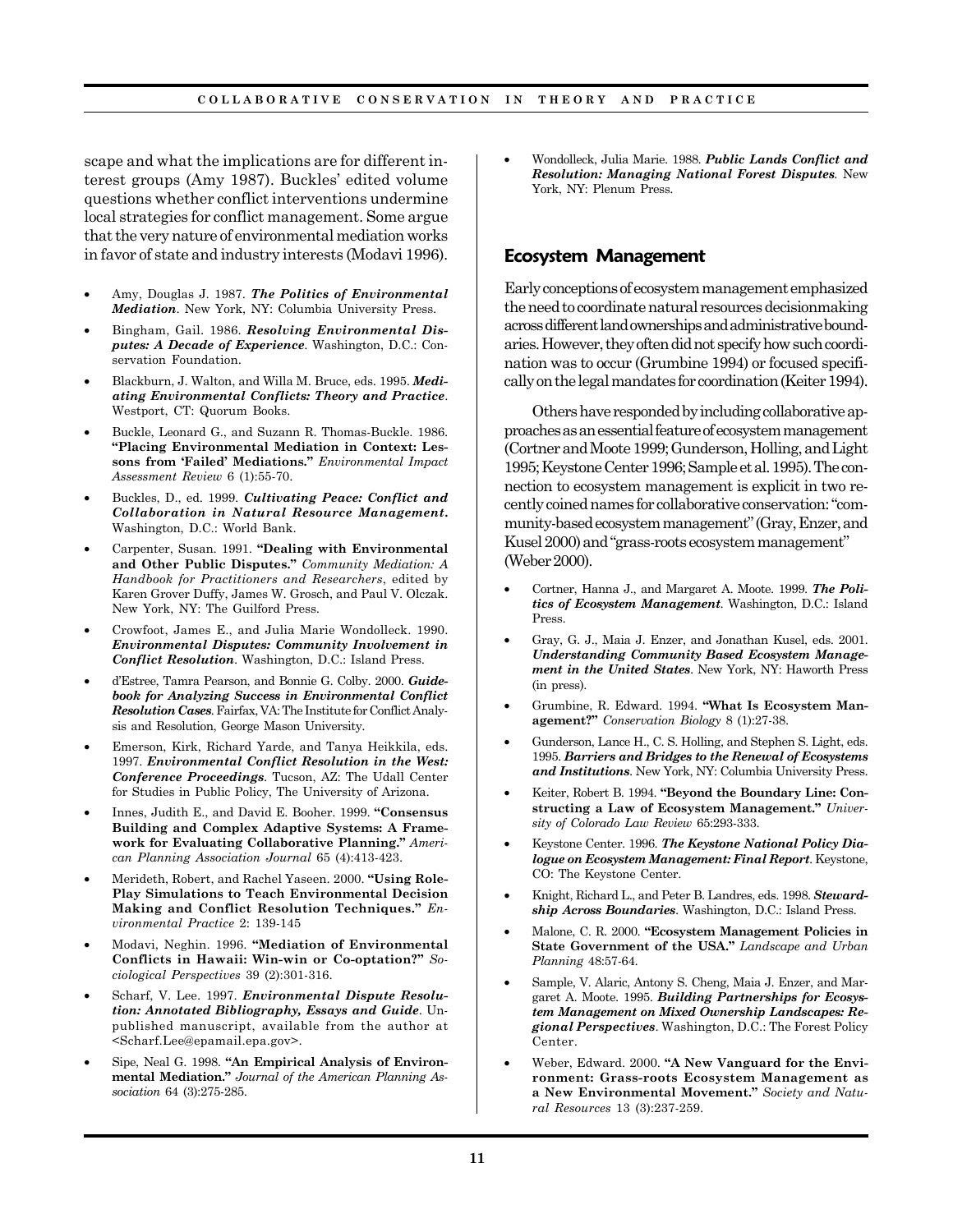• Yaffee, Steven L., Ali F. Phillips, Irene C. Frentz, Paul W. Hardy, Sussanne M. Maleki, and Barbara E. Thorpe. 1996. *Ecosystem Management in the United States*. Washington, D.C.: Island Press.

#### **Adaptive Management**

Adaptive management—which emphasizes an experimental, iterative approach to decisionmaking—is closely linked to the idea of ecosystem management. The public is considered to have an essential role to play in adaptive management, and collaborative groups have been promoted as a forum through which the public can participate in adaptive management (Kusel et al. 1996a; McLain and Lee 1996).

- Holling, C.S., ed. 1978. *Adaptive Environmental Assessment and Management*. New York, NY: John Wiley and Sons.
- Kusel, Jonathan, Sam C. Doak, Susan Carpenter, and Victoria E. Sturtevant. 1996a. **"The Role of the Public in Adaptive Management."** *Sierra Nevada Ecosystem Project: Final Report to Congress, Vol. II*. Davis, CA: University of California, Centers for Water and Wildland Resources.
- Lee, Kai N. 1993. *Compass and Gyroscope: Integrating Science and Politics for the Environment*. Washington, D.C.: Island Press.
- McLain, Rebecca J., and Robert G. Lee. 1996. **"Adaptive Management: Promises and Pitfalls."** *Environmental Management* 20 (4):437-448.
- Walters, Carl. 1986. *Adaptive Management of Renewable Resources*. New York, NY: Macmillan Publishing Company.

### **Watershed Management**

While the principles of watershed management are quite similar to those of ecosystem management, watershed management has retained its own identity and focus on the watershed as a unifying concept in cross-jurisdictional natural resources management. While not all watershed-management groups are collaborative in nature, they constitute a large portion of the collaborative efforts in the United States. Several works related to watershed groups are cited in the second part of this document.

- Environmental Protection Agency. 1996. *Watershed Approach Framework*. Washington, D.C.: EPA Office of Water. Publication 840-S-96-001.
- Griffin, C.B. 1999. **"Watershed Councils: An Emerging Form of Public Participation in Natural Resource Management."** *Journal of the American Water Resources Association* 35 (3):505-518.
- Kenney, Douglas S. 1999b. **"Historical and Sociopolitical Context of the Western Watersheds Movement."** *Journal of the American Water Resources Association* 35 (3):493-503.
- Kenney, Douglas S., Sean T. McAllister, William H. Caile, and Jason S. Peckham. 2000. *The New Watershed Source Book***.** Boulder, CO: Natural Resources Law Center, University of Colorado School of Law.
- Lavigne, Peter M., ed. 1995. *Proceedings of the Watershed Innovators Workshop*. Portland, OR: River Network.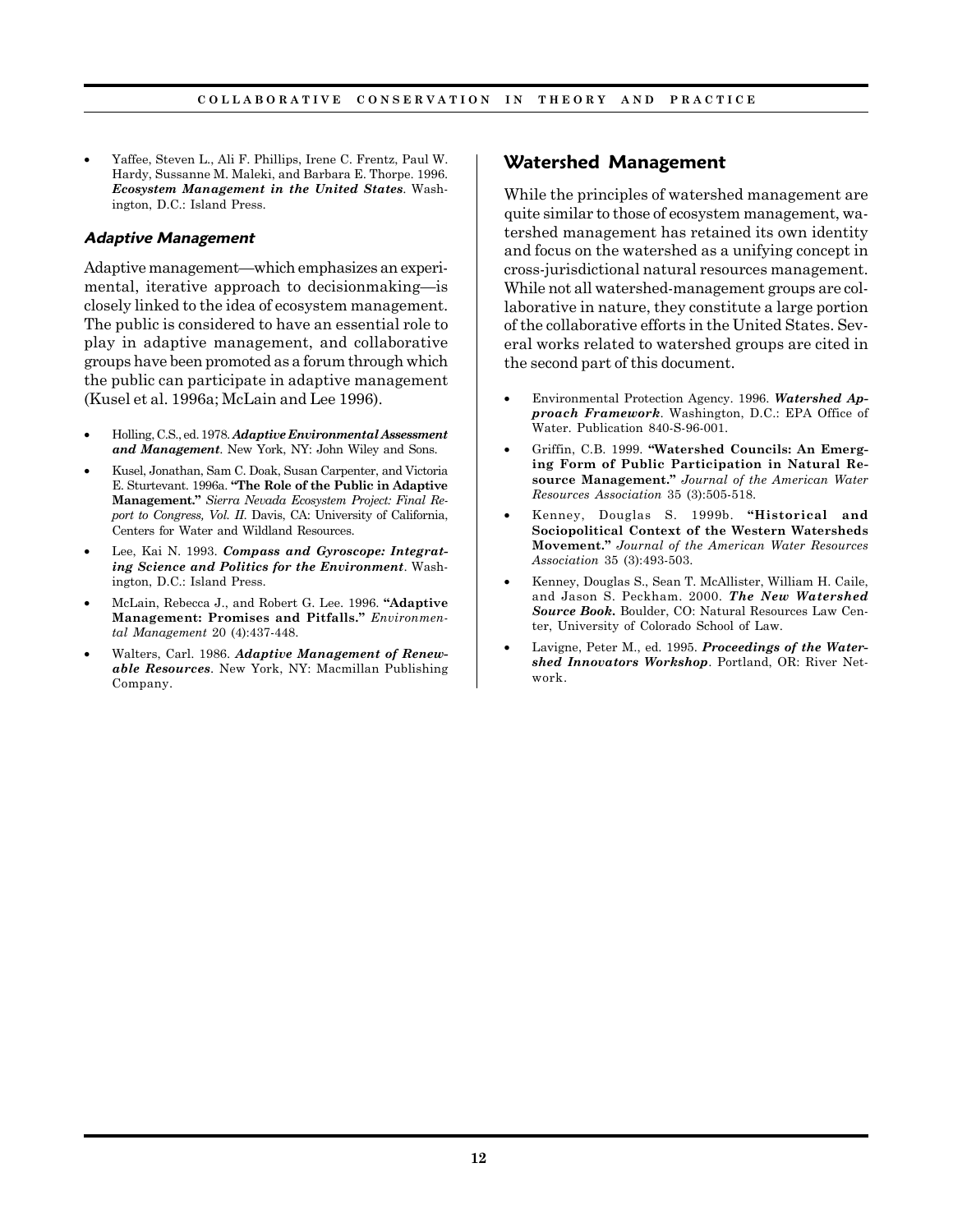# **Collaborative Conservation in Practice**

As interest in collaborative conservation grows, researchers are paying more and more attention to what many are calling a new environmental movement. "Community-based," "consensus," and "collaborative" all achieved buzz-word status sometime in the 1990s, and publications about these topics appear with increasing regularity.

Authors writing about collaborative conservation come from a wide range of backgrounds and have used a diverse array of research methods. Some work is grounded in extensive fieldwork, involving techniques that range from quantitative analysis of survey data to participant observation.

Other work explores ideas and issues raised by collaborative conservation. Publication venues include law reviews and journals such as *Professional Geographer, Administration and Society, Environmental Management,* and the *Journal of Forestry*. Since 1996, the *Chronicle of Community* has provided an excellent forum for discussions of collaborative conservation in the western United States. While a growing body of work appears in peer-reviewed journals, much of the documentation and analysis of collaborative conservation is in the gray literature. Some of it is accessible mainly through word-of-mouth.

This literature addresses a wide range of issues. Some authors look at specific questions about collaborative processes themselves, while others evaluate how collaborative efforts affect democratic governance, delve into the details of legal authorities, or assess power dynamics in collaborative groups.

In this review, the literature is divided into a number of broad categories: 1) overviews, 2) case studies, 3) classifications and catalogues, 4) criticisms, 5) evaluations, and 6) facilitating and inhibiting factors. Some works may be mentioned in multiple categories.

## **Overviews**

Overviews of collaborative conservation are found in several different forms. Below, general overviews are divided out by type of publication. The next sections identify overviews that are specific to distinct types of collaborative conservation.

#### **Popular Press Overviews**

Public interest in collaborative conservation has grown tremendously over the last decade, and overviews of the movement can be found in the popular news media (Krist 1998) and specialized publications like *High Country News* (High Country News 1999; Jones 1996), in books that use a number of case studies to promote collaborative processes (Bernard and Young 1997; Dagget 1995; Montana Consensus Council 1995), in political speeches (Kitzhaber 1998), on the Web, in agency flyers (U.S. Forest Service 1998a), and in a special issue of *American Forests* (1998), among others.

- American Forests. 1998. **"Local Voices, National Issues."** *American Forests* 103 (4).
- Bernard, Ted, and Jora Young. 1997. *The Ecology of Hope: Communities Collaborate for Sustainability*. Gabriola Island, BC, Canada: New Society Publishers.
- Dagget, Dan. 1997. **"Getting Out of the Cow Business: Nevada Sagebrush Rebels Shift Gears."** *Chronicle of Community* 1 (2):5-15.
- High Country News. 1996. *Index to High Country News Stories on Consensus Groups.* Cited January 26th, 2000. <www.hcn.org/category\_index/dir/Consensus.html>.
- Jones, Lisa. 1996. **"Howdy Neighbor! As a Last Resort, Westerners Start Talking to Each Other."** *High Country News* 28 (9):1,6-8.
- Kitzhaber, John. 1998. **Enlibra Speech***.* Phoenix, AZ. Speech to the Western Governors' Association Conference, December 4th.
- Krist, John. 1998. **"Seeking Common Ground."** *Ventura County Star*, Dec 14-23.
- Montana Consensus Council. 1995. *Solving Community Problems by Consensus: A Celebration of Success Stories*. Helena, MT: Montana Office of the Governor.
- U.S. Forest Service. 1998a. *Pathways to Collaboration*. Washington, D.C.: USDA Forest Service pamphlet FS-623.

#### **Academic Overviews**

Researchers' interest in collaborative conservation is growing (see Moote et al. 2000). McKinney (1999) and Fairfax et al. (1999) strive to describe the historical context of the current interest in collaborative conservation in the West. Weber (2000) describes the tenets of grassroots ecosystem management, which he considers a new form of the environmental movement. Wondolleck and Yaffee (2000), Gray et al. ( 2001), and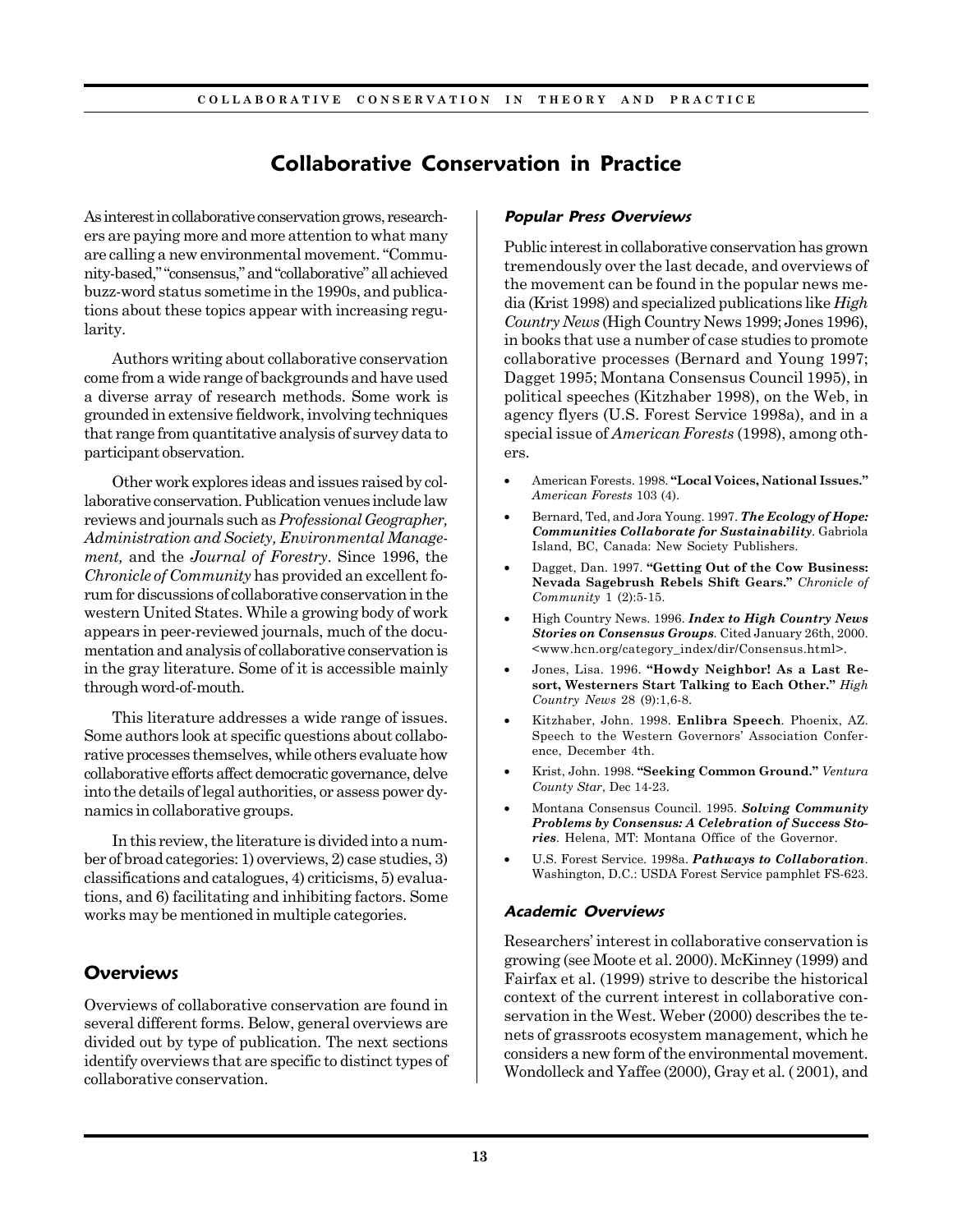Brick et al. (2000) give overviews of the movement. Duane (1997) includes a brief but thoughtful overview of the ideas behind collaborative collaboration and presents a model that identifies four distinct kinds of conflicts. Selin and Chavez (1995) apply broad-based collaborative theory to natural resources issues, identify situations that are conducive to collaboration, and present a model that identifies distinct stages in the development of collaborative efforts. Coughlin et al. (1999) provide an overview of the growth of collaborative conservation, identify the arguments for and against collaborative approaches, and then examine how these pros and cons have played out in a number of case studies.

- Brick, Philip D., Donald Snow, and Sarah B. Van de Wetering, eds. 2000. *Across the Great Divide: Explorations in Collaborative Conservation in the American West*. Washington, D.C.: Island Press.
- Brunner, Ronald D., Christine H. Colburn, Christina M. Cromley, Roberta A. Klein, and Elizabeth A. Olsen. 2001. *Finding Common Ground: Governance and Natural Resources in the American West.* New Haven, CT: Yale University Press.
- Consultative Group on Biological Diversity. 1998. *A Report from Troutdale: Community-based Strategies in Forest Stewardship and Sustainable Economic Development*. San Francisco, CA: Consultative Group on Biological Diversity.
- Coughlin, Christine W., Merrick L. Hoben, Dirk W. Manskopf, and Shannon W. Quesada. 1999. *A Systematic Assessment of Collaborative Resource Management Partnerships*. Master's Project, School of Natural Resources, University of Michigan, Ann Arbor. <www.umich.edu/~crpgroup>.
- Duane, Timothy P. 1997. **"Community Participation in Ecosystem Management."** *Ecology Law Quarterly* 24 (4):771-797.
- Fairfax, Sally, Lynn Huntsinger, and Carmel Adelburg. 1999. **"Lessons from the Past: Old Conservation Models Provide New Insight into Community-based Land Management."** *Forum for Applied Research and Public Policy* 14 (2):84-88.
- Gray, G. J., Maia J. Enzer, and Jonathan Kusel, eds. 2001. *Understanding Community Based Ecosystem Management in the United States*. New York, NY: Haworth Press (in press).
- Krueger, William C. 1992. **"Building Consensus for Rangeland Uses."** *Rangelands* 14 (1):38-40.
- Kusel, Jonathan, Gerry J. Gray, and Maia J. Enzer, eds. 1996b. *Proceedings of the Lead Partnership Group, Northern California/Southern Oregon Roundtable on Communities of Place, Partnerships, and Forest Health*. Washington, D.C.: American Forests/Forest Community Research.
- McKinney, Matthew. 1999. **"Governing Western Resources: A Confluence of Ideas."** *Rendezvous: The Humanities in Montana* 2 (2):4-11.
- Moote, Ann, Alex Conley, Karen Firehock, and Frank Dukes. 2000. *Assessing Research Needs: A Summary of a Workshop on Community-based Collaboratives.* Tucson, AZ: The Udall Center for Studies in Public Policy, The University of Arizona.
- Selin, Steve, and Deborah Chavez. 1995. **"Developing a Collaborative Model for Environmental Planning and Management."** *Environmental Management* 19 (2):189-195.
- Weber, Edward. 2000. **"A New Vanguard for the Environment: Grass-roots Ecosystem Management as a New Environmental Movement."** *Society and Natural Resources* 13 (3):237-259.
- Wondolleck, Julia M., and Steven L. Yaffee. 2000. *Making Collaboration Work: Lessons from Innovation in Natural Resource Management*. Washington, D.C.: Island Press.

#### **Coordinated Resource Management**

Coordinated resource management (CRM), with roots in work by the Soil Conservation Service (SCS, now the Natural Resources Conservation Service, NRCS) in the 1950s, was one of the first models for collaborative natural resources management. Since the 1970s, it has been applied and promoted by the SCS, the Bureau of Land Management, the Society for Range Management, and others.

CRM is a consensus process that emphasizes faceto-face interactions between stakeholders during the formulation and implementation of management plans. Anderson and Baum (1988) give an overview of the process, while Cleary and Phillippi (1993) give detailed guidance to participants and conveners. Paulson (1998) describes how CRM has been used in Wyoming and concludes that while CRM groups have often helped reduce "overlay conflict" due to misunderstandings, they generally have not helped resolve conflicts where participants' values and interests clearly conflict.

Kruse (1995) evaluates the success of CRM processes, while Moote et al.(1997) evaluate the degree to which a CRM process actually incorporated the tenets of participatory democracy.

- Anderson, E. William, and Robert C. Baum. 1988. **"How to Do Coordinated Resource Management Planning."** *Journal of Soil and Water Conservation* 43 (3):216-220.
- Cleary, C. Rex, and Dennis Phillippi. 1993. *Coordinated Resource Management: Guidelines for All Who Participate*. Denver, CO: Society for Range Management.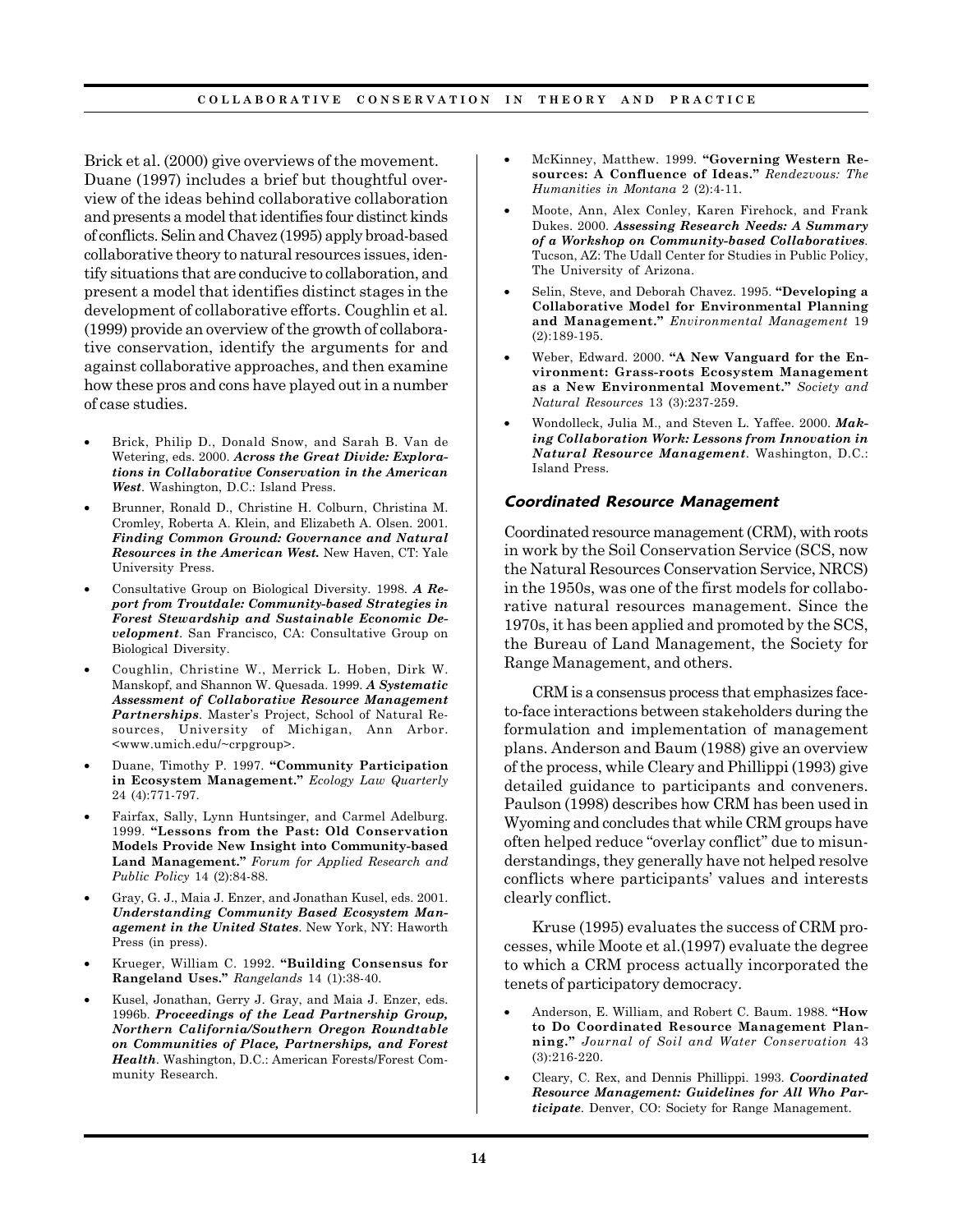- Kruse, Carol. 1995. *Measuring the Potential Success of Natural Resources Conflict Resolution Decisions*. Master's Thesis, Department of Geography and Recreation, University of Wyoming.
- Moote, Margaret A., Mitchel P. McClaran, and Donna K. Chickering. 1997. **"Theory in Practice: Applying Participatory Democracy Theory to Public Land Planning."** *Environmental Management* 21 (6):877-889.
- Paulson, Deborah D. 1998. **"Collaborative Management of Public Rangeland in Wyoming: Lessons in Comanagement."** *Professional Geographer* 50 (3):301-315.

#### **Landcare**

Landcare is a community-based program developed in Australia that has been held up as one of the most successful examples of collaborative conservation in the developed world. Campbell (1995) gives an overview of the Landcare movement and describes a typical Landcare group as "a voluntary group of (usually rural) people working together to develop more sustainable systems of land management."

Ewing (1999) identifies a number of challenges that Landcare groups have faced, including the difficulty of equitably delineating membership on decisionmaking bodies, finding adequate funding, and coordinating administrative processes.

- Campbell, Andrew, and Greg Siepen. 1994. *Landcare: Communities Shaping the Land and the Future*. St. Leonards, NSW, Australia: Allen and Unwin.
- Campbell, C. Andrew. 1995. **"Landcare: Participative Australian Approaches to Inquiry and Learning for Sustainability."** *Journal of Soil and Water Conservation* 50:125-131.
- Curtis, Allan, and Michael Lockwood. 2000. **"Landcare and Catchment Management in Australia: Lessons for State-sponsored Community Participation."** *Society & Natural Resources* 13 (1):61-73.
- Ewing, Sarah. 1999. **"Landcare and Community-led Watershed Management in Victoria, Australia."** *Journal of the American Water Resources Association* 35 (3):663-673.

#### **Collaborative Learning**

Collaborative learning is a model for participatory planning and management processes that has been widely used in Forest Service planning activities in the Northwest. It draws from communications and systems theory, and promotes an iterative planning process that aims to facilitate learning by all participants. The emphasis is on learning and improving the situation rather than reaching consensus.

- Daniels, Steven E., and Gregg B. Walker. 1996. **"Collaborative Learning: Improving Public Deliberation in Ecosystem-based Management."** *Environmental Impact Assessment Review* 16:71-102.
- Daniels, Steven E., and Gregg B. Walker. 2001. *Working through Environmental Conflict: The Collaborative Learning Approach*. Westport, CT: Praeger Publishers (in press).
- Daniels, Steven E., Gregg B. Walker, Matthew S. Carroll, and Keith A. Blatner. 1996. **"Using Collaborative Learning in Fire Recovery Planning."** *Journal of Forestry* 94 (8):4-9.

#### **Collaboration and the U.S. Forest Service**

Calls for managing public forests by the people and for the people date back to Gifford Pinchot and the time of the Forest Service's establishment. Community forestry advocates in areas adjacent to national forests have actively pushed for more participatory planning processes (Brendler and Carey 1998), and many experiments with collaborative management are being carried out on forestlands.

Carr et al. (1998) report on surveys of supervisors of all the national forests and of 15 interest groups that assessed participants' opinions of Forest Service collaborative planning efforts. Wondolleck and Yaffee (1994) also surveyed Forest Service personnel and other participants in collaborative planning processes, in addition to cataloguing 230 partnership efforts, presenting 35 case studies, and discussing factors that facilitated and/or inhibited the collaborative processes and their outcomes.

- Brendler, Thomas, and Henry Carey. 1998. **"Community Forestry, Defined."** *Journal of Forestry* 96 (3):21-23.
- Carr, Deborah S., Steven W. Selin, and Michael A. Schuett. 1998. **"Managing Public Forests: Understanding the Role of Collaborative Planning."** *Environmental Management* 22 (5):767-776.
- Selin, S., M.A. Schuett, and D.S. Carr. 1997. **"Has Collaborative Planning Taken Root in the National Forests?"** *Journal of Forestry* 95 (5):25-28.
- U.S. Forest Service. 1998b. *Report of the Collaborative Stewardship Team.* Washington, D.C.: USDA Forest Service. <www.r8web.com:80/news/steward.htm>.
- Wondolleck, Julia M., and Clare M. Ryan. 1999. **"What Hat Do I Wear Now? An Examination of Agency Roles in Collaborative Processes."** *Negotiation Journal* 15:117-133.
- Wondolleck, Julia M., and Steven L. Yaffee. 1994. *Building Bridges Across Agency Boundaries: In Search of Excellence in the United States Forest Service*. Ann Arbor, MI: University of Michigan School of Natural Resources and Environment.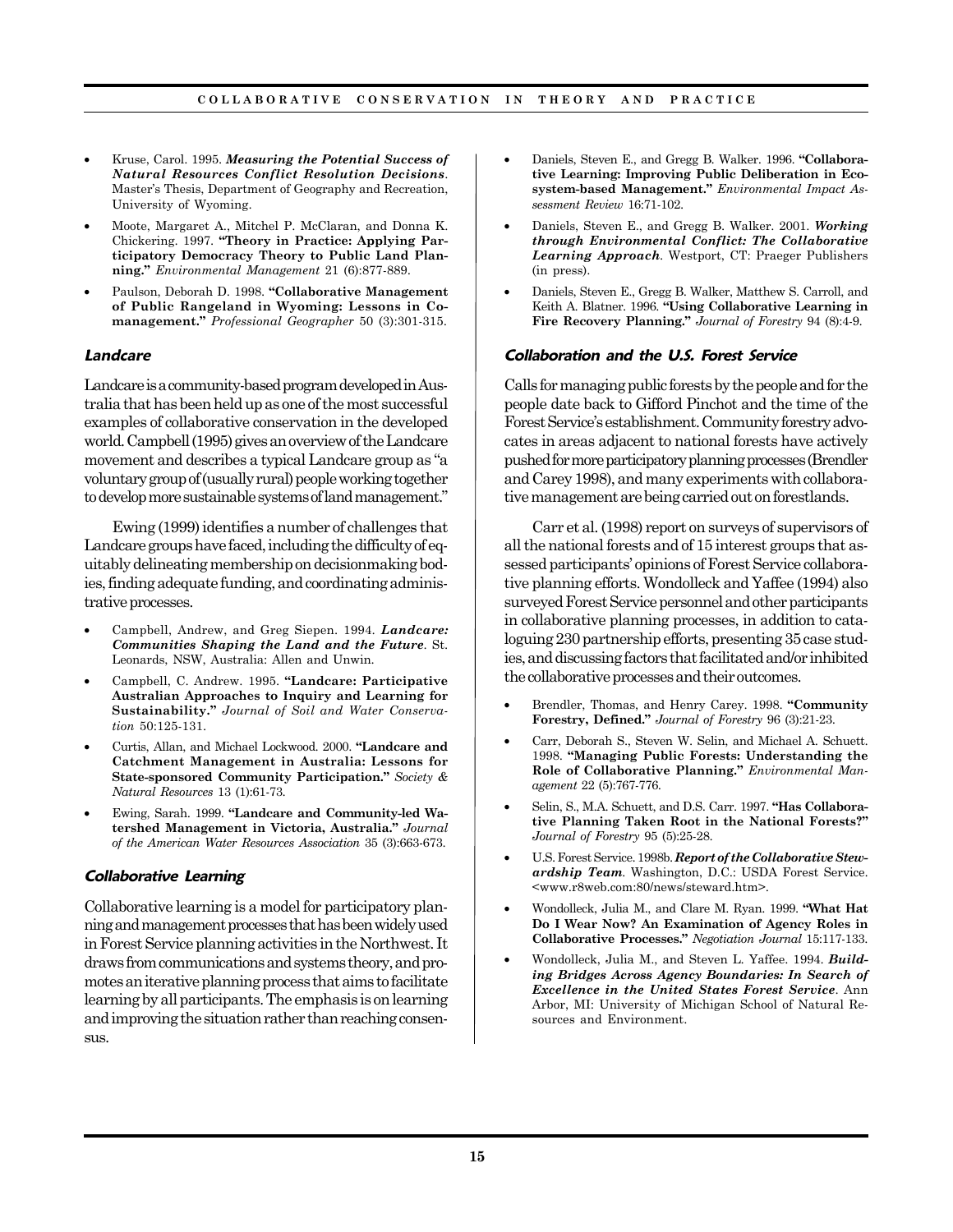## **How-to Guides**

Several handbooks and guides have been written to assist people facilitating or participating in collaborative processes. Some focus on specific models of the collaborative process (Cleary and Phillippi 1993) or on collaboration involving specific agencies (Ringgold 1998) or specific resources (Luscher 1996; Oregon State Extension Service 1998), while others provide more general guidance.

- Citizen Forestry Support System. 1996. *Building Effective Partnerships for City Trees*. Washington, D.C.: American Forests.
- Clark, Jo. 1997. *Watershed Partnerships: A Strategic Guide for Local Conservation Efforts in the West*. Denver, CO: Western Governors' Association. <www.westgov.org/wga/publicat/wsweb.htm>.
- Cleary, C. Rex, and Dennis Phillippi. 1993. *Coordinated Resource Management: Guidelines for All Who Participate*. Denver, CO: Society for Range Management.
- Environmental Protection Agency. 1997. *Community-Based Environmental Protection: A Resource Book for Protecting Ecosystems and Communities*. Washington, D.C.: Environmental Protection Agency. EPA 230-B-96-003.
- Luscher, Kathy. 1996. *Starting Up: A Handbook for New River and Watershed Organizations*. Portland, OR: River Network.
- Montana Consensus Council. 1998. *Resolving Public Disputes: A Handbook on Building Consensus*. Helena, MT: Montana Consensus Council.
- Moote, Margaret A. 1996. *Partnership Handbook*: *A Resource and Guidebook for Community-based Partnership Groups Addressing Natural Resource, Environmental, or Land Use Issues*. Tucson, AZ: Water Resources Research Center, The University of Arizona. <ag.arizona.edu/partners>.
- Oregon State Extension Service. 1998. *Watershed Stewardship: A Learning Guide*. Corvallis, OR: Oregon State Extension Service.
- Paulson, Deborah D., and Katherine M. Chamberlin. 1998. *Guidelines and Issues to Consider in Planning a Collaborative Process*. Laramie, WY: Institute for Environment and Natural Resources, University of Wyoming. <www.uwyo.edu/enr/ienr/DPReport.html>.
- Ringgold, Paul C. 1998. *Land Stewardship Contracting in the National Forests: A Community Guide to Existing Authorities*. Washington, D.C.: Pinchot Institute for Conservation.
- Tarnow, K., P. Watt, and D. Silverberg. 1996. *Collaborative Approaches to Decision Making and Conflict Resolution for Natural Resource and Land Use Issues: A Handbook for Land Use Planners, Resource Managers and Resource Management Councils.* Salem, OR: Oregon Department of Land Conservation & Development.

## **Case Studies**

Case studies provide an excellent window onto collaborative conservation in practice on the ground, and more are being written each year. Most case studies describe the development and outcomes of one or two specific collaborative efforts, while a few describe a number of different efforts (e.g. Cestero 1999; Coughlin et al. 1999; Moseley 1999).

A few case studies are notable for the analytic frameworks that they apply (e.g. Cestero 1999; Coughlin et al. 1999; Duane 1997; Kenney and Lord 1999; Moore 1994; Moote, McClaran, and Chickering 1997). Some collaborative groups have received considerable publicity but have not been the subject of scholarly inquiry, while a few can count numerous theses and dissertations among the results of their collaboration. Those presented here are only a sampling of the many available.

- Braxton Little, Jane. 1997. **"The Feather River Alliance: Restoring Creeks and Communities in the Sierra Nevada."** *Chronicle of Community* 2 (1):5-14.
- Braxton Little, Jane. 1999. **"The Whiskey Creek Group: Where Consensus is Not a Goal and the Forest Service is Not the Devil."** *Chronicle of Community* 3(3):5- 11.
- Callister, Deborah Cox. 1995. *Community & Wild Lands Futures: A Pilot Project in Emery County, Utah*. Salt Lake City, UT: Coalition for Utah's Future Project 2000.
- Cestero, Barb. 1997. *From Conflict to Consensus? A Social and Political History of Environmental Collaboration in the Swan Valley, Montana*. Master's Thesis, Environmental Studies Program, University of Montana, Missoula.
- Cestero, Barb. 1999. *Beyond the Hundredth Meeting: A Field Guide to Collaborative Conservation on the West's Public Lands*. Tucson, AZ: The Sonoran Institute.
- Chisholm, Graham. 1996. **"Tough Towns: The Challenge of Community-based Conservation."** *A Wolf in the Garden: The Land Rights Movement and the New Environmental Debate*, edited by Philip D. Brick and R. McGreggor Cawley. Landham, MD: Rowman and Littlefield.
- Coughlin, Christine W., Merrick L. Hoben, Dirk W. Manskopf, and Shannon W. Quesada. 1999. *A Systematic Assessment of Collaborative Resource Management Partnerships*. Master's Project, School of Natural Resources, University of Michigan, Ann Arbor. <www.umich.edu/~crpgroup>.
- Danks, Cecilia. 2000. **"Community Forestry Initiatives for the Creation of Sustainable Rural Livelihoods: A Case From North America."** *Unasylva* 51:53-63.
- Duane, Timothy P. 1997. **"Community Participation in Ecosystem Management."** *Ecology Law Quarterly* 24 (4):771-797.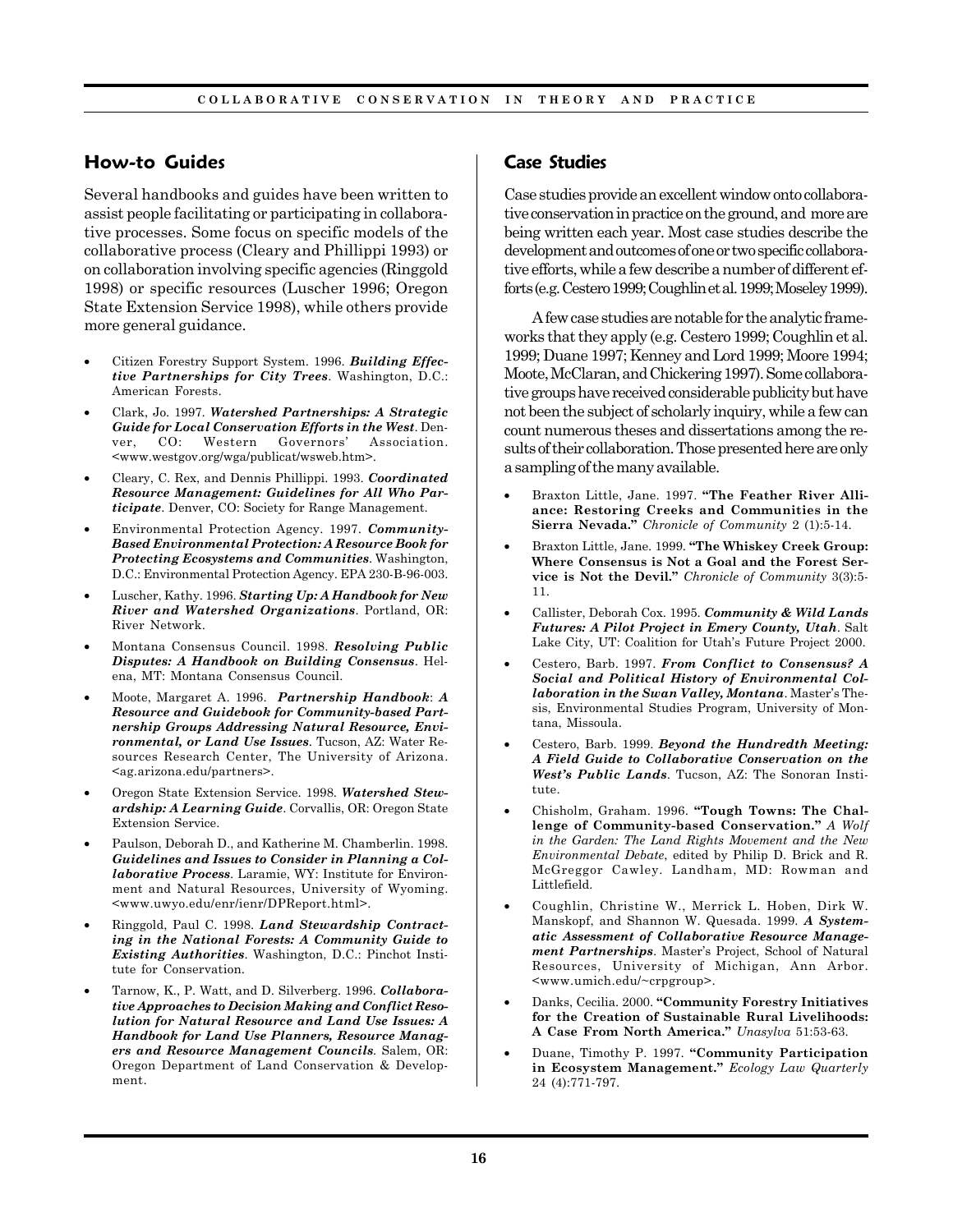- Hasselstrom, Linda. 1998. **"Rising from the Condos: Community Land Trust and Longtime Residents Team Up to Ensure Affordable Housing in Jackson, Wyoming."** *Chronicle of Community* 2 (3):5-16.
- House, Freeman. 1999. *Totem Salmon: Life Lessons from Another Species*. Boston, MA: Beacon Press.
- Josayma, Cynthia. 1996. *Facilitating Collaborative Planning in Hawaii's Natural Area Reserves*. Berkeley, CA: Asia Forest Network.
- KenCairn, Brett. 1995. **"A Community-based Approach to Forest Management in the Pacific Northwest: A Profile of the Applegate Partnership."** *Natural Resources and Environmental Issues* 5: 43-52.
- KenCairn, Brett. 1996. **"Peril on Common Ground: The Applegate Experiment."** *A Wolf in the Garden: The Land Rights Movement and the New Environmental Debate*, edited by Philip D. Brick and R. McGreggor Cawley. Landham, MD: Rowman and Littlefield.
- Kenney, Douglas S., and William B. Lord. 1999. *Analysis of Institutional Innovation in the Natural Resources and Environmental Realm*. Boulder, CO: Natural Resources Law Center, University of Colorado School of Law.
- Krist, John. 1999. **"Seeking Common Ground: Water Lubricates Armistice among Traditional Foes in California."** *Chronicle of Community* 3 (3):12-23.
- Mazaika, Rosemary. 1999. **"The Grande Ronde Model Watershed Program: A Case Study."** *Administrative Theory and Praxis* 21 (1):62-75.
- Moore, Susan A. 1994. *Interaction Processes and Resolution of Environmental Disputes: Case Studies from Public Land Planning in the U.S. and Australia*. Ph.D. Dissertation, University of Washington, Seattle, WA.
- Moote, Margaret A., Mitchel P. McClaran, and Donna K. Chickering. 1997. **"Theory in Practice: Applying Participatory Democracy Theory to Public Land Planning."** *Environmental Management* 21 (6):877-889.
- Moseley, Cassandra. 1999. *New Ideas, Old Institutions: Environment, Community and State in the Pacific Northwest*. Ph.D. Dissertation, Department of Political Science, Yale University, New Haven.
- Paddock, Todd W. 1999. **"Home or Bioreserve? The Nature Conservancy, Local Residents, and the Fate of a Place."** *American Sociological Association* asp.
- Preston, Mike, and Carla Garrison. 1999. *The Ponderosa Pine Forest Partnership: Community Stewardship in Southwestern Colorado*. Cortez, CO: Montezuma County Federal Lands Program.
- Richard, Tim, and Sam Burns. 1998b. *Ponderosa Pine Forest Partnership: Forging New Relationships to Restore a Forest*. Durango, CO: Fort Lewis College Office of Community Services.
- Shelly, Steve. 1998. **"Making a Difference on the Ground: Colorado's Ponderosa Pine Partnership Shows How it Can Be Done."** *Chronicle of Community* 3 (1):37-39.
- Smith, Melinda. 1999. **"The Catron County Citizens' Group: A Case Study in Community Collaboration."** *The Consensus Building Handbook: A Comprehensive Guide to Reaching Agreement*, edited by Lawrence Susskind, Sarah McKearnan, and Jennifer Thomas-Larmer. Thousand Oaks, CA: Sage Publications.
- Sturtevant, V.E., and J.I. Lange. 1995. *Applegate Partnership Case Study: Group Dynamics and Community Context*. Ashland, OR: Southern Oregon State College (for U.S. Forest Service Pacific Northwest Research Station).
- Van de Wetering, Sarah B. 1996. **"Doing It the Moab Way: A Public Land Partnership at Sand Flats (UT)."** *Chronicle of Community* 1 (1):5-16.
- Van de Wetering, Sarah B. 1997. **"'Enlightened Self Interest': Wyoming Experiments with Coordinated Resource Management."** *Chronicle of Community* 1(2):17-25.
- Van de Wetering, Sarah B. 1999. **"A Seamless Canyon: Zion National Park and Springdale, Utah, Discover the Powers of Partnership."** *Chronicle of Community* 3 (2):5-14.
- Wolf, Tom. 1997. **"Bienvenidos a San Luis: A Colorado Town Melds Faith with Community Activism, but Its Goals Remain Elusive."** *Chronicle of Community* 2 (1):15-25.

## **Catalogs and Classification Systems**

A few research efforts have gone beyond the simple case-study approach in their attempts to catalogue numerous collaborative efforts and analyze their salient features. Coughlin et al. (1999) recently compiled a database with information on 450 collaborative partnerships. *The New Watershed Source Book* (Kenney et al. 2000) identifies 346 different watershed management groups; includes cases studies and a statistical analysis for 117 of these; and discusses the range of contexts, purposes, and institutional structures that exist among them.

*Ecosystem Management in the United States* (Yaffee et al. 1996) identifies 619 ecosystem management efforts and includes brief case studies of 105 of them. Based on this sample, the authors provide an analysis of the characteristics of the projects, the factors that have facilitated and inhibited their progress, and lessons drawn from them that can be applied to future efforts. In *Building Bridges Across Agency Boundaries*, Wondolleck and Yaffee (1994) take a similar approach to cataloguing Forest Service partnerships.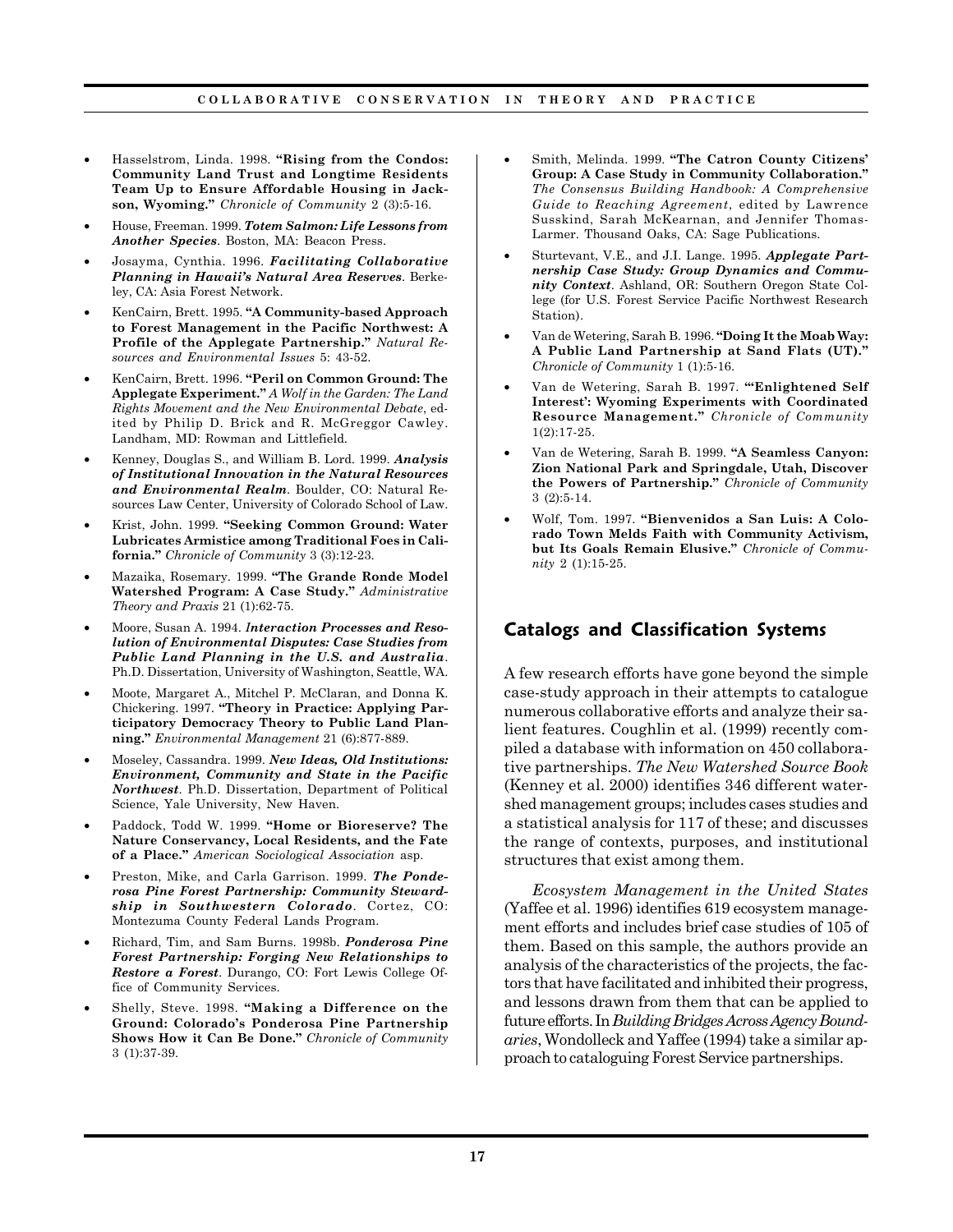*Beyond the Hundredth Meeting* (Cestero 1999) develops a classification system that divides groups into place-based and interest-based groups, including watershed groups, dialogue groups, partnerships, mediations and negotiations, advisory councils, and collaborative advocacy groups. Selin and Chavez (1995) identify four types of collaborative designs: appreciative planning (collaboration limited to information exchanges), partnerships, dialogues, and negotiated settlements.

Coughlin et al. (1999) describe a number of different axes along which collaborative groups can be described, while Griffin (1999) identifies salient characteristics of watershed groups. Kenney and Lord (1999) apply the institutional analysis and design approach pioneered by Elinor Ostrom to distinguish between different types of conflicts and collaborative institutions.

- Cestero, Barb. 1999. *Beyond the Hundredth Meeting: A Field Guide to Collaborative Conservation on the West's Public Lands*. Tucson, AZ: The Sonoran Institute.
- Coughlin, Christine W., Merrick L. Hoben, Dirk W. Manskopf, and Shannon W. Quesada. 1999. *A Systematic Assessment of Collaborative Resource Management Partnerships*. Master's Project, School of Natural Resources, University of Michigan, Ann Arbor. <www.umich.edu/~crpgroup>.
- Griffin, C.B. 1999. *"Watershed Councils: An Emerging Form of Public Participation in Natural Resource Management."* Journal of the American Water Resources Association 35 (3):505-518.
- Kenney, Douglas S., and William B. Lord. 1999. *Analysis of Institutional Innovation in the Natural Resources and Environmental Realm*. Boulder, CO: Natural Resources Law Center, University of Colorado School of Law.
- Kenney, Douglas S., Sean T. McAllister, William H. Caile, and Jason S. Peckham. 2000. *The New Watershed Source Book*. Boulder, CO: Natural Resources Law Center, University of Colorado School of Law.
- Natural Resources Law Center. 1996. *The Watershed Source Book*. Boulder, CO: Natural Resources Law Center, University of Colorado School of Law.
- Selin, Steve, and Deborah Chavez. 1995. **"Developing a Collaborative Model for Environmental Planning and Management."** Environmental Management 19 (2):189-195.
- Wondolleck, Julia M., and Steven L. Yaffee. 1994. *Building Bridges Across Agency Boundaries: In Search of Excellence in the United States Forest Service*. Ann Arbor, MI: University of Michigan School of Natural Resources and Environment.

• Yaffee, Steven L., Ali F. Phillips, Irene C. Frentz, Paul W. Hardy, Sussanne M. Maleki, and Barbara E. Thorpe. 1996. *Ecosystem Management in the United States*. Washington, D.C.: Island Press.

## **Criticism**

Collaborative efforts are regularly subject to criticism. Most critics are environmental activists who perceive collaborative efforts as inefficient and/or dangerous attempts to assert local, often industry, control over natural resources (Benson 1998; Blumberg and Knuffke 1998; Britell 1999; McCloskey 1996; Southern Utah Wilderness Association 1994). Kenney's piece (2000) provides an excellent overview of these criticisms. Coughlin et al. (1999) identify environmentalists' main criticisms as follows:

Collaborative efforts:

- delegitimize conflict;
- produce lowest common denominator outcomes;
- often include members with unequal resources such as time, money, information, and negotiation training;
- address issues such as national forest management and grazing on public lands through local collaboration instead of through national dialogue;
- consist of stakeholders whose roles may not be well-defined;
- exclude urban-based environmental groups;
- disempower both national and local majorities when using consensus-based approaches;
- may circumvent the authorities of the agencies whose role it is to manage resources; and
- co-opt environmental advocates.

Coggins (1998a; 1998b) is a legal scholar who has expressed similar concerns. Coglianese (1999) argues that consensus decisionmaking may not be as effective as is often claimed. Many of these criticisms were foreseen by Amy (1987) in his insightful assessment of environmental mediation. Many critics have singled out the Quincy Library Group, a collaborative group of foresters, environmentalists, and other citizens in northern California who worked through Congress to force the U.S. Forest Service to address their forest management concerns, in their criticisms (e.g. Blumberg 1997; Blumberg and Knuffke 1998; Mazza 1997).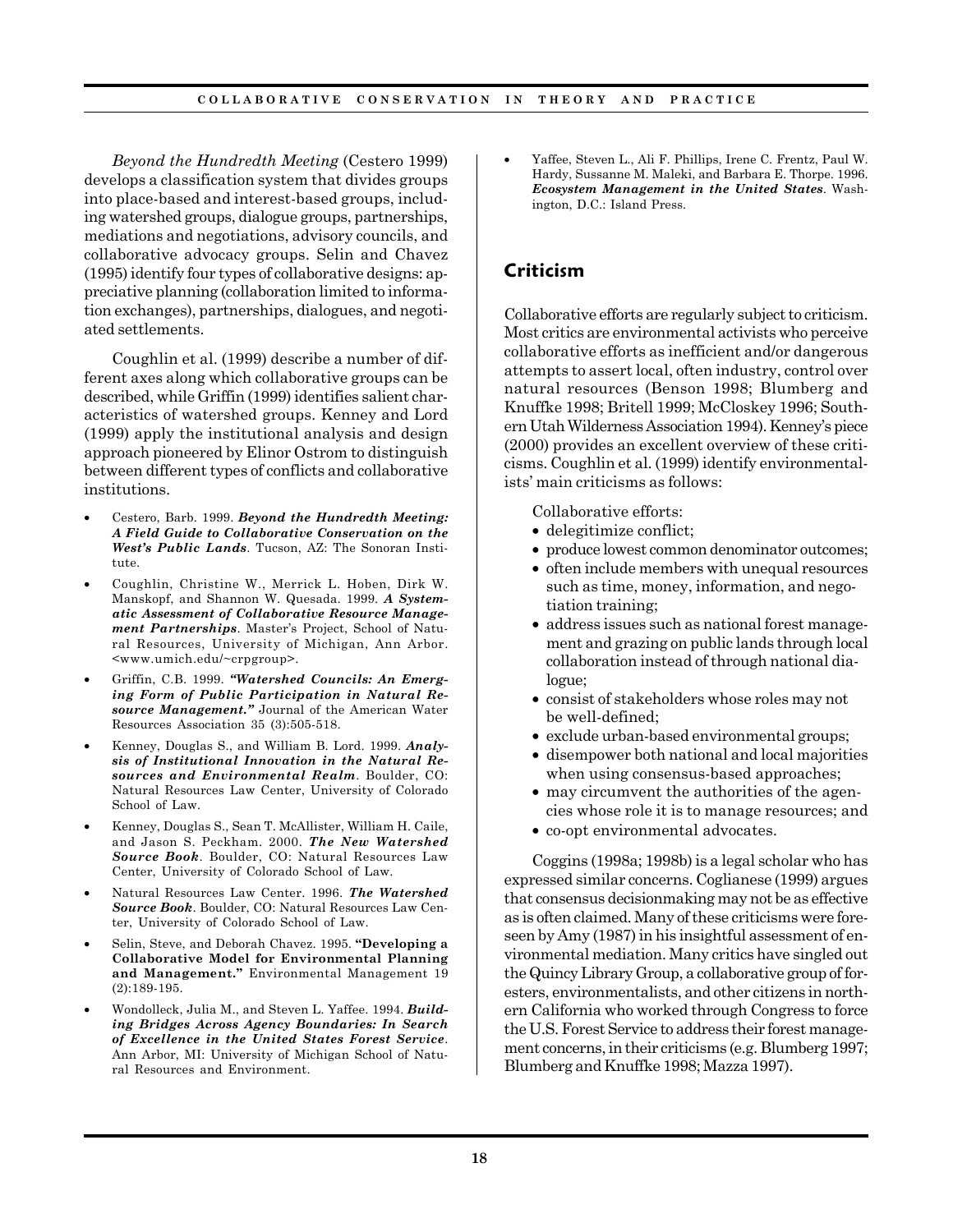Others have observed that typical place-based definitions of community are overly simplistic (e.g. Bates 1993; Leach et al. 1997), and critics have challenged community-based efforts on this basis. McLain and Jones (1997) suggest that the interests of migrant forest workers, transient gatherers, and others who depend on specific natural resources but do not reside in adjoining communities are often ignored by community-based groups.

- Agarwal, Arun, Clark C. Gibson. 1999. **"Enchantment and Disenchantment: the Role of Community in Natural Resource Conservation."** *World Development* 27:629-649.
- Amy, Douglas J. 1987. *The Politics of Environmental Mediation*. New York, NY: Columbia University Press.
- Bates, Sarah. 1993. **"Public Lands Communities: In Search of a Community of Values."** *The Public Land Law Review* 14:81-112.
- Benson, Reed D. 1998. **"Saying the Right Thing at the Wrong Time: A Conservationist Considers Water in the West."** *Rivers* 6 (4):281-286.
- Blumberg, Louis. 1997. *Statement of Louis Blumberg, Assistant Regional Director of The Wilderness Society.* Testimony before the U.S. Senate Committee on Energy and Natural Resources, Subcommittee on Forests and Public Land Management, May 22nd.
- Blumberg, Louis, and Darrell Knuffke. 1998. **"Count Us Out: Why the Wilderness Society Opposed the Quincy Library Group Legislation."** *Chronicle of Community* 2 (2):41-44.
- Britell, Jim. 1999. **Essay #10: Problems With Consensus; Essay #11 Part 1: Straight Talk About Gridlock, Consensus, "Intrusive" Government, and "Win-Win;" Essay #11 Part 2: Consensus, Partnerships and Roundtables; Essay #11 Part 3: The Myth of "Win Win"10/97; and Essay #12: Negotiate to Win***.* Cited January 26th, 2000. <www.britell.com/windex.html>.
- Coggins, George C. 1998a. **"Of Californicators, Quislings and Crazies: Some Perils of Devolved Collaboration."** *Chronicle of Community* 2 (2):27-33.
- Coggins, George C. 1998b. **"Regulating Federal Natural Resources: A Summary Case Against Devolved Collaboration."** *Ecology Law Quarterly* 25 (4):602-610.
- Coglianese, Cary. 1999. **"The Limits of Consensus."** *Environment* 41 (3):28-33.
- Coughlin, Christine W., Merrick L. Hoben, Dirk W. Manskopf, and Shannon W. Quesada. 1999. *A Systematic Assessment of Collaborative Resource Management Partnerships***.** Master's Project, School of Natural Resources, University of Michigan, Ann Arbor. <www.umich.edu/~crpgroup>.
- Kenney, Douglas S. 2000. *Arguing About Consensus: Examining the Case Against Western Watershed Initiatives and Other Collaborative Groups Active in Natural Resources Management*. Boulder, CO: Natural Resources Law Center, University of Colorado School of Law.
- Leach, Melissa, Robin Mearns, and Ian Scoones. 1997. **"Challenges to Community-based Sustainable Development."** *Institute of Developmental Studies Bulletin* 28(4):4-14.
- Mazza, Patrick. 1997. **"Cooptation or Constructive Engagement? Quincy Library Group's Effort to Bring Together Loggers and Environmentalists Under Fire."** *Cascadia Planet*, 8/20. <www.tnews.com/text/quincy\_library.html>.
- McCloskey, M. 1996. **"The Skeptic: Collaboration Has Its Limits."** *High Country News* 28 (9):7.
- McCloskey, Michael. 1998. **"Local Communities and the Management of Public Forests."** *Ecology Law Quarterly* 25(4):624-629.
- McLain, Rebecca J., and Eric Jones. 1997. *Challenging "Community" Definitions in Sustainable Natural Resources Management: The Case of Wild Mushroom Harvesting in the USA*. London, UK: International Institute for Environment and Development. Gatekeeper Series No. 68.
- Southern Utah Wilderness Association. 1994. **"Why One Advocacy Group Steers Clear of Consensus Efforts."** *High Country News* 26(10).

#### **Evaluating Collaborative Conservation**

There is currently considerable interest in developing methods to evaluate collaborative efforts, both to guide future efforts and policies and to allow researchers to compare different processes and identify variables associated with success. The challenge facing all evaluatory efforts is in choosing appropriate criteria and transforming them into measurable variables.

Definitions of success are inherently normative, and unambiguous indicators are rare indeed. Kenney discusses the growing interest in evaluation (1999a) and then takes a closer look at the arguments for and against collaboration to assess how they might form the basis for criteria against which collaborative efforts can be evaluated (2000).

Kenney and Lord (1999) developed a set of criteria that they used to evaluate a set of watershed groups. They found that collaborative efforts are most likely to succeed when fundamental value conflicts have already been resolved and adequate incentives exist to assure participation by all affected parties. This echoes Paulson's (1998) conclusion that CRM efforts reduce misunderstandings but do not resolve fundamental value differences.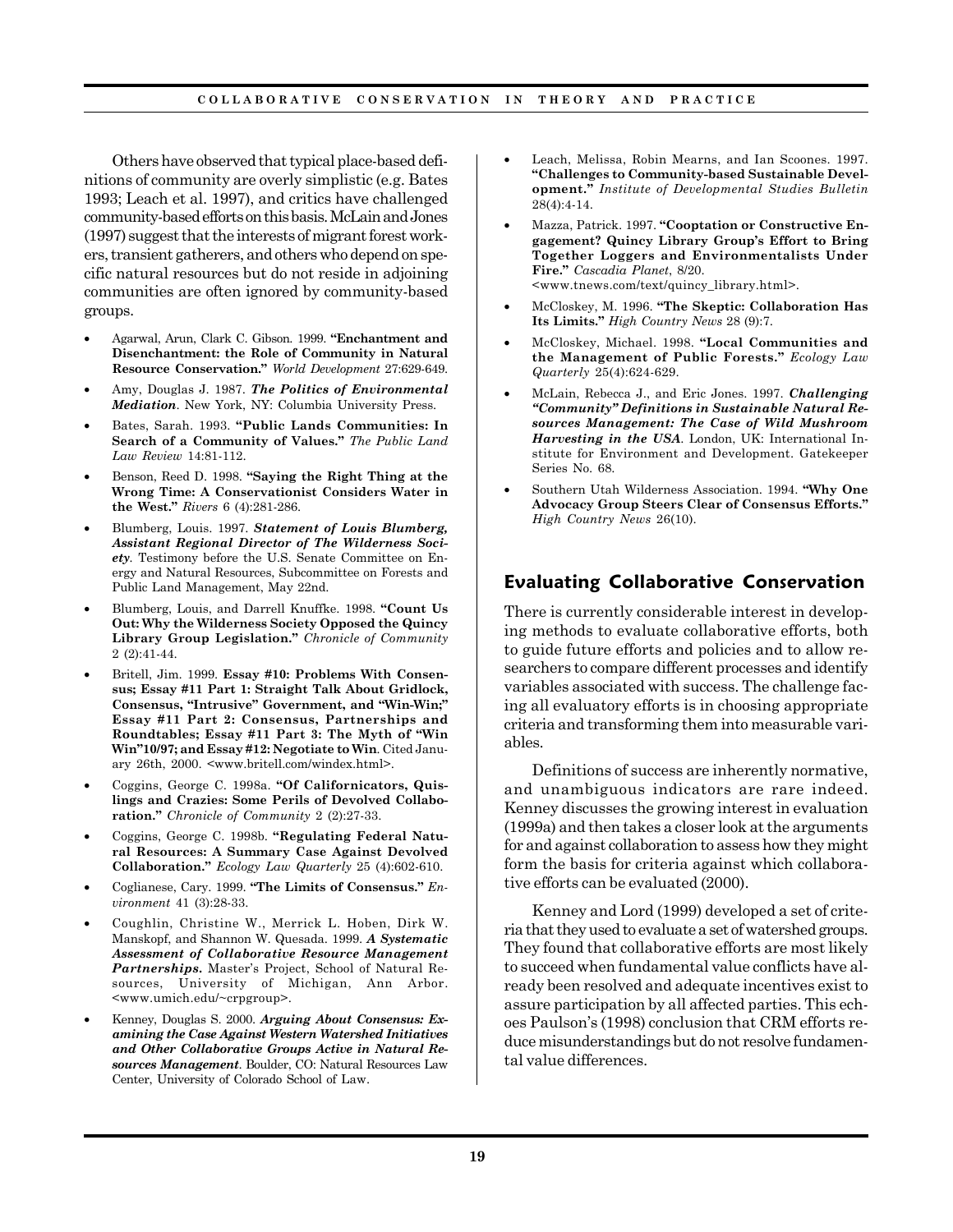Gericke and Sullivan (1994) quantified the number of appeals to Forest Plans and found that small group work in the planning process reduced the amount of subsequent conflict. Surveys have been used to evaluate collaborative processes based on participants' opinions of their effectiveness (Daniels and Walker 1996; Harmon 1999). Williams and Ellefson (1997) evaluated 40 partnerships based on the assumption that a successful partnership is one that is able to attract and maintain members' active participation.

Moote et al. (1997) used criteria drawn from the participatory democracy literature to evaluate a CRM process. Blumberg (1999) identified standards that collaborative efforts would have to meet for him (a representative of the Wilderness Society) to see them in a positive light, while KenCairn (1998) looked at what organizations should consider when funding a collaborative group.

- Blumberg, Louis. 1999. **"Preserving the Public Trust."** *Forum for Applied Research and Public Policy* 14 (2):89- 93. <forum.ra.utk.edu/summer99/preserving.htm>.
- Daniels, Steven E., and Gregg B. Walker. 1996. **"Collaborative Learning: Improving Public Deliberation in Ecosystem-based Management."** *Environmental Impact Assessment Review* 16:71-102.
- Gericke, Kevin L., and Jay Sullivan. 1994. **"Public Participation and Appeals of Forest Service Plans: An Empirical Examination."** *Society and Natural Resources* 7 (2):125-135.
- Harmon, Will. 1999. **"Montana Group Tries Scorecard Approach."** *Consensus* 30 (1):3,7.
- Innes, Judith E. 1999. **"Evaluating Consensus Building."** *The Consensus Building Handbook: A Comprehensive Guide to Reaching Agreement*, edited by Lawrence Susskind, Sarah McKearnan, and Jennifer Thomas-Larmer. Thousand Oaks, CA: Sage Publications.
- Innes, Judith E., and David E. Booher. 1999. **"Consensus Building and Complex Adptive Systems: A Framework for Evaluating Collaborative Planning."** *American Planning Association Journal* 65 (4):413- 423.
- Kellert, S.R., J.N. Mehta, S.A. Ebbin, and L.L. Lichtenfeld. 2000. **"Community Natural Resource Management: Promise, Rhetoric, and Reality."** *Society and Natural Resources* 13:705-715.
- KenCairn, Brett. 1998. **"Criteria for Evaluating Community-based Conservation/Natural Resources Partnership Initiatives."** *A Report from Troutdale: Community-based Strategies in Forest Stewardship and Sustainable Economic Development*, edited by Consultative Group on Biological Diversity. San Francisco, CA: Consultative Group on Biological Diversity.
- Kenney, Douglas S. 1999a. **"Are Community-based Watershed Groups Really Effective? Confronting the Thorny Issue of Measuring Success."** *Chronicle of Community* 3 (2):33-37.
- Kenney, Douglas S. 2000. *Arguing About Consensus: Examining the Case Against Western Watershed Initiatives and Other Collaborative Groups Active in Natural Resources Management*. Boulder, CO: Natural Resources Law Center, University of Colorado School of Law.
- Kenney, Douglas S., and William B. Lord. 1999. *Analysis of Institutional Innovation in the Natural Resources and Environmental Realm*. Boulder, CO: Natural Resources Law Center, University of Colorado School of Law.
- Moote, Margaret A., Mitchel P. McClaran, and Donna K. Chickering. 1997. **"Theory in Practice: Applying Participatory Democracy Theory to Public Land Planning."** *Environmental Management* 21 (6):877-889.
- Paulson, Deborah D. 1998. **"Collaborative Management of Public Rangeland in Wyoming: Lessons in Co-management."** *Professional Geographer* 50 (3):301- 315.
- Williams, Ellen M., and Paul V. Ellefson. 1996. *Natural Resource Partnerships: Factors Leading to Cooperative Success in the Management of Landscape-level Ecosystems Involving Mixed Ownerships*. St. Paul, MN: University of Minnesota Department of Natural Resources. Staff Paper Series No. 113.
- Williams, Ellen M., and Paul V. Ellefson. 1997. **"Going Into Partnership to Manage a Landscape."** *Journal of Forestry* 95(5):29-33.

## **Facilitating and Inhibiting Factors**

Researchers have used evaluatory methods to identify factors that either facilitate or inhibit the successful use of collaborative processes. Some focus on identifying the keys for successful collaboration in an effort to aid those involved in the design of collaborative processes (Cestero 1999; Martinson 1998; Wondolleck and Yaffee 2000).

For example, Williams and Ellefson (1996) found that shared interests among partners, efforts to involve all stakeholders, and adequate funding were all highly correlated with success. They also found that voluntary partnerships tended to be more successful than ones in which participation was mandated and that effective leaders played an important role in successful partnerships.

Other researchers have identified legal constraints on collaborative efforts (Kagan 1997; Moote and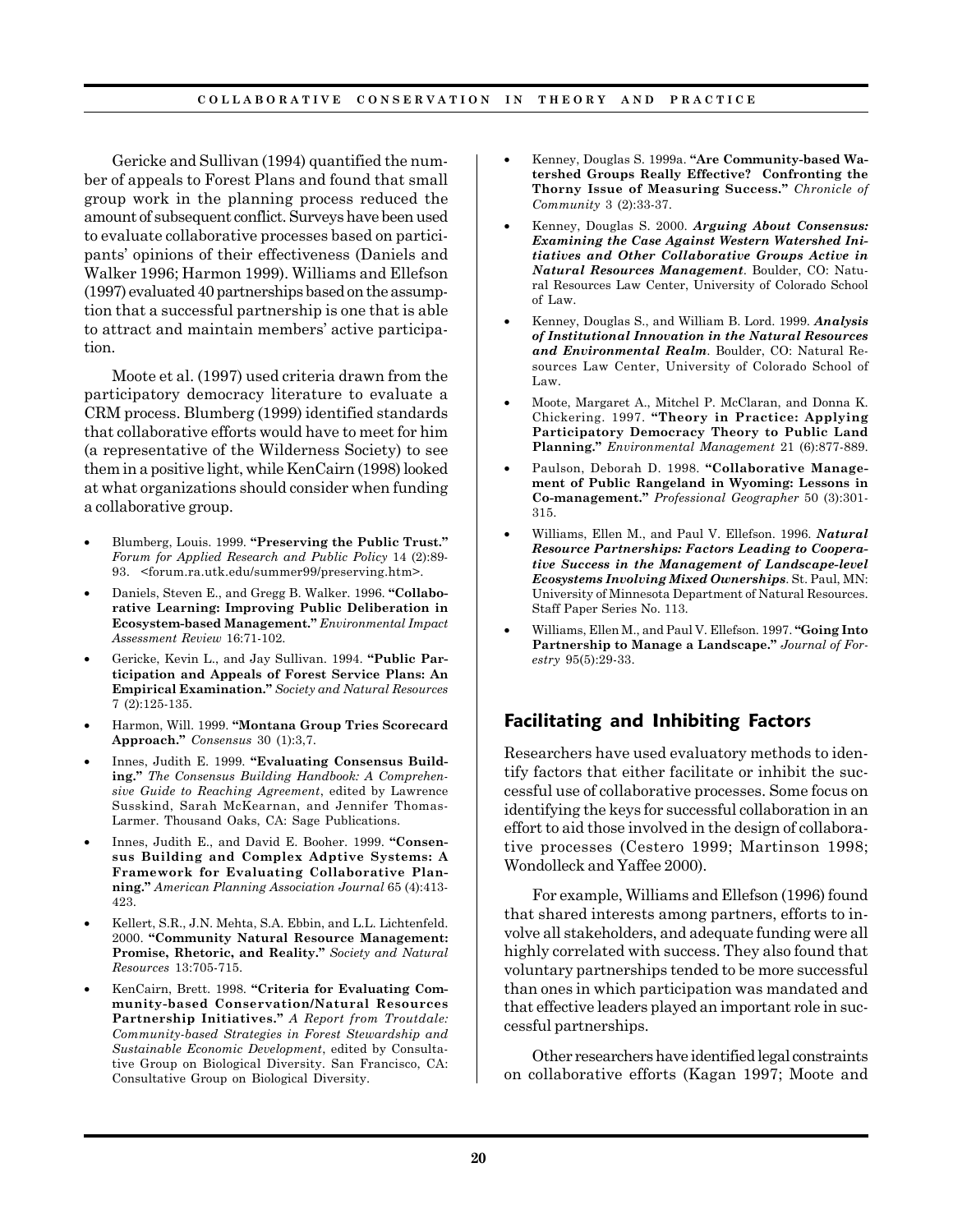McClaran 1997; and the literature on the Federal Advisory Committee Act in the next section) and changes in the institutional framework that would facilitate the use of collaborative approaches in general (Cortner and Moote 1999; Firehock 1999; Wondolleck and Yaffee 2000), and in the Forest Service in particular (Carr, Selin, and Schuett 1998; Wondolleck and Yaffee 1994). Moseley (1999) looks at the role of social capital as a prerequisite for effective collaboration and discusses the ways government programs can support and/or hinder collaborative efforts.

- Carr, Deborah S., Steven W. Selin, and Michael A. Schuett. 1998. **"Managing Public Forests: Understanding the Role of Collaborative Planning."** *Environmental Management* 22 (5):767-776.
- Cestero, Barb. 1999. *Beyond the Hundredth Meeting: A Field Guide to Collaborative Conservation on the West's Public Lands*. Tucson, AZ: The Sonoran Institute.
- Cortner, Hanna J., and Margaret A. Moote. 1999. *The Politics of Ecosystem Management*. Washington, D.C.: Island Press.
- Cortner, Hanna J., Mary G. Wallace, Sabrina B. Burke, and Margaret A. Moote. 1998. **"Institutions Matter: The Need to Address the Institutional Challenges of Ecosystem Management."** *Landscape and Urban Planning* 40:159-166.
- Firehock, Karen E. 1999. *Evaluation of Community Based Collaborative Approaches for Federal Lands Management***.** Master's Thesis, Department of Urban and Environmental Planning, University of Virginia.
- Kagan, Robert A. 1997. **"Political and Legal Obstacles to Collaborative Ecosystem Planning."** *Ecology Law Quarterly* 24 (4):871-875.
- Martinson, Kristen. 1998. **"Working with the Human Element in Sustainability Programs."** *Journal of Forestry* 96 (3):31-32.
- Moote, M. A., and M. P. McClaran. 1997. **"Viewpoint: Implications of Participatory Democracy for Public Land Planning."** *Journal of Range Management* 50 (5):473-481.
- Moseley, Cassandra. 1999. *New Ideas, Old Institutions: Environment, Community and State in the Pacific Northwest*. Ph.D. Dissertation, Department of Political Science, Yale University, New Haven.
- Nickelsburg, Stephen M. 1998. **"Mere Volunteers? The Promise and Limits of Community-based Environmental Protection."** *Virginia Law Review* 84:1371-1409.
- Williams, Ellen M., and Paul V. Ellefson. 1996. *Natural Resource Partnerships: Factors Leading to Cooperative Success in the Management of Landscape-level Ecosystems Involving Mixed Ownerships*. St. Paul, MN: University of Minnesota Department of Natural Resources. Staff Paper Series No. 113.
- Williams, Ellen M., and Paul V. Ellefson. 1997. **"Going Into Partnership to Manage a Landscape."** *Journal of Forestry* 95 (5):29-33.
- Wondolleck, Julia M., and Steven L. Yaffee. 1994. *Building Bridges Across Agency Boundaries: In Search of Excellence in the United States Forest Service*. Ann Arbor, MI: University of Michigan School of Natural Resources and Environment.
- Wondolleck, Julia M., and Steven L. Yaffee. 2000. *Making Collaboration Work: Lessons from Innovation in Natural Resource Management*. Washington, D.C.: Island Press.

#### **Federal Advisory Committee Act**

Both critics of and those involved in collaborative efforts frequently point out that many collaborative groups operate in apparent violation of the Federal Advisory Committee Act (FACA). FACA sets very specific conditions that federal agencies must meet when using an advisory committee. This has spawned a small literature investigating when FACA does or does not apply and how FACA can be accommodated in collaborative efforts.

- Brendler, Thomas, and Shirl Crosman. 1995. *The Federal Advisory Committee Act: Implications for Public Involvement on the National Forests*. Santa Fe, NM: The Forest Trust.
- Croley, Steven P. 1996. **"Practical Guidance on the Applicability of the Federal Advisory Committee Act."** *The Administrative Law Journal of the American University* 10:111-178.
- Lynch, Sheila. 1996. "The Federal Advisory Commit**tee Act: An Obstacle to Ecosystem Management by Federal Agencies?"** *Washington Law Review* 71:431-459.
- McHarg, W. Herbert. 1995. **"The Federal Advisory Committee Act: Keeping Interjurisdictional Ecosystem Management Groups Open and Legal."** *Journal of Energy, Natural Resources and Environmental Law* 15:437- 472.
- Morris, Douglas D. 1996. **"Giving Sabers to a 'Toothless Tiger': The Federal Advisory Committee Act."** *Environmental Law* 26(1):393-417.
- Norris-York, Dover A. 1996. **"The Federal Advisory Committee Act: Barrier or Boon to Effective Natural Resources Management?"** *Environmental Law* 26(1):419-446.
- Ringgold, Paul C. 1998. *Land Stewardship Contracting in the National Forests: A Community Guide to Existing Authorities*. Washington, D.C.: Pinchot Institute for Conservation.
- Wondolleck, Julia M., and Steven L. Yaffee. 1994. *Building Bridges Across Agency Boundaries: In Search of Excellence in the United States Forest Service*. Ann Arbor, MI: University of Michigan School of Natural Resources and Environment.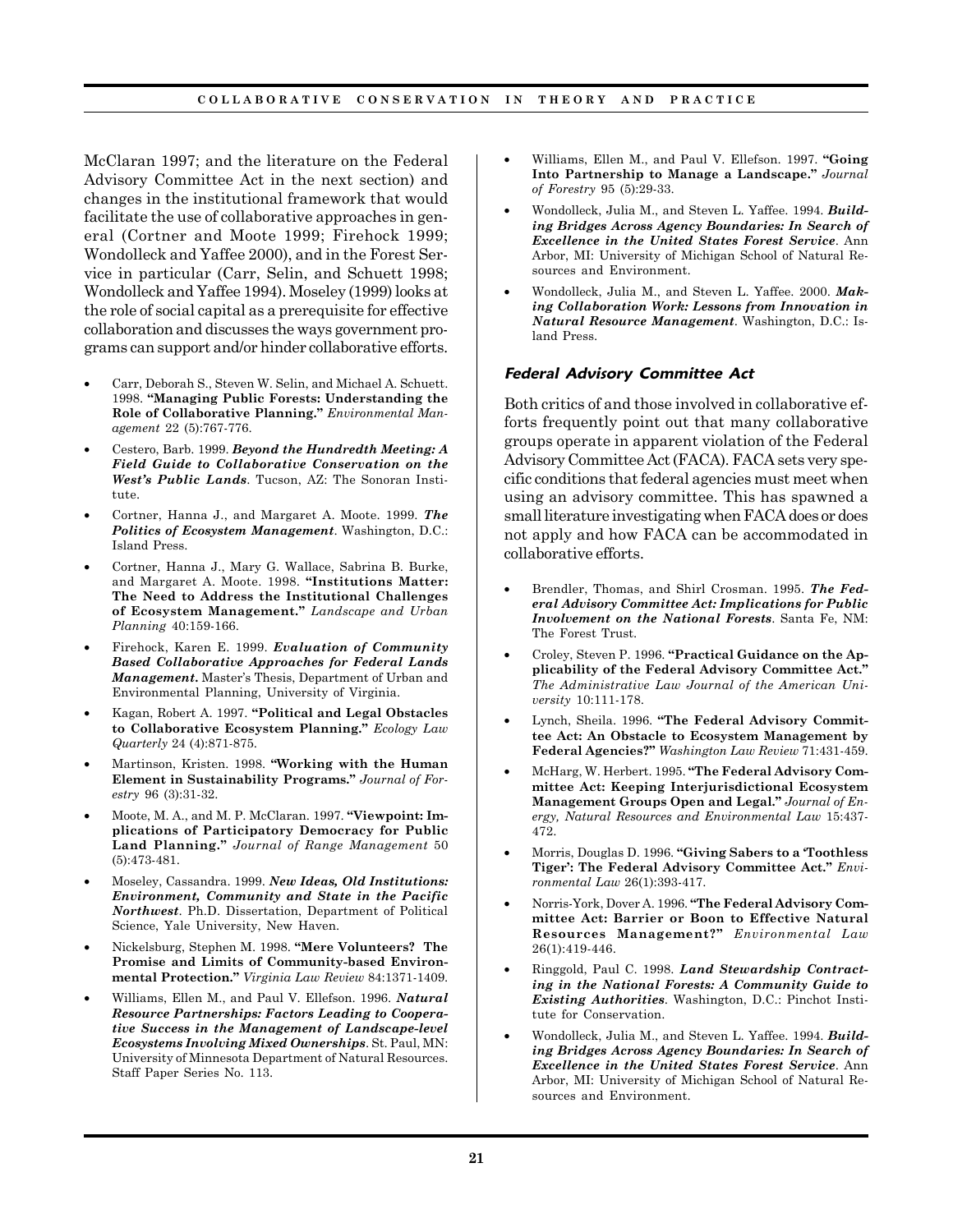# **Bibliography**

- Agarwal, A., C.C. Gibson. 1999. "Enchantment and Disenchantment: the Role of Community in Natural Resource Conservation." *World Development* 27:629- 649.
- Agarwal, B. 2000. "Conceptualizing Environmental Collective Action: Why Gender Matters." *Cambridge Journal of Economics* 24:283-310.
- Amy, Douglas J. 1987. *The Politics of Environmental Mediation*. New York, NY: Columbia University Press.
- Anderson, E. William, and Robert C. Baum. 1988. "How to Do Coordinated Resource Management Planning." *Journal of Soil and Water Conservation* 43 (3):216- 220.
- Arnold, Ron. 1987. *Ecology Wars: Environmentalism as if People Mattered*. Bellevue, WA: Free Enterprise Press.
- Asher, William. 1995. *Communities and Sustainable Forestry in Developing Countries*. San Francisco, CA: ICS Press.
- Baden, John, and Donald Snow, eds. 1997. *The Next West: Public Lands, Community and Economy in the American West*. Washington, D.C.: Island Press.
- Baden, John A., and Douglas S. Noonan, eds. 1990. *Managing the Commons*. Bloomington, IN: Indiana University Press.
- Baland, Jean Marie, and Jean Philippe Platteau. 1996. *Halting Degradation of Natural Resources: Is There a Role for Rural Communities?* New York, NY: Oxford University Press.
- Barber, Benjamin R. 1984. *Strong Democracy: Participatory Politics for a New Age*. Berkeley, CA: University of California Press.
- Basso, Keith H. 1996. *Wisdom Sits in Places: Landscape and Language among the Western Apache*. Albuquerque, NM: University of New Mexico Press.
- Bates, Sarah. 1993. "Public Lands Communities: In Search of a Community of Values." *The Public Land Law Review* 14:81-112.
- Beckley, Thomas M., and Dianne Korber. 1995. "Sociology's Potential to Improve Forest Management and Inform Forest Policy." *The Forestry Chronicle* 71 (6):712-719.
- Behan, R.W. 1988. "A Plea for Constituency-based Management." *American Forests* 97:46-48.
- Benson, Reed D. 1998. "Saying the Right Thing at the Wrong Time: A Conservationist Considers Water in the West." *Rivers* 6 (4):281-286.
- Berkes, Fikret, ed. 1989. *Common Property Resources: Ecology and Community-based Sustainable Development*. New York, NY: Belhaven Press.
- Berkes, Fikret. 1991. "Comanagement: The Evolution in Theory and Practice of the Joint Administration of Living Resources." *Alternatives* 18 (2): 12-18.
- Bernard, Ted, and Jora Young. 1997. *The Ecology of Hope: Communities Collaborate for Sustainability*. Gabriola Island, BC, Canada: New Society Publishers.
- Berry, Wendell. 1995. *Another Turn of the Crank: Essays*. Washington, D.C.: Counterpoint.
- Bingham, Gail. 1986. *Resolving Environmental Disputes: A Decade of Experience*. Washington, D.C.: Conservation Foundation.
- Blackburn, J. Walton, and Willa M. Bruce, eds. 1995. *Mediating Environmental Conflicts: Theory and Practice*. Westport, CT: Quorum Books.
- Blahna, Dale J., and Susan Yonts-Shepard. 1989. "Public Involvement in Resource Planning: Towards Bridging the Gap Between Policy and Implementation." *Society and Natural Resources* 2 (3):209-227.
- Blumberg, Louis. 1997. *Statement of Louis Blumberg, Assistant Regional Director of The Wilderness Society.* Testimony before the U.S. Senate Committee on Energy and Natural Resources, Subcommittee on Forests and Public Land Management, May 22nd.
- Blumberg, Louis. 1999. "Preserving the Public Trust." *Forum for Applied Research and Public Policy* 14 (2):89- 93. <forum.ra.utk.edu/summer99/preserving.htm>.
- Blumberg, Louis, and Darrell Knuffke. 1998. "Count Us Out: Why the Wilderness Society Opposed the Quincy Library Group Legislation." *Chronicle of Community* 2 (2):41-44.
- Brandenburg, Andrea M., and Matthew S. Carroll. 1995. "Your Place or Mine? The Effect of Place Creation on Environmental Values and Landscape Meanings." *Society and Natural Resources* 8 (5):381-398.
- Brandenburg, Andrea M., Matthew S. Carroll, and Keith A. Blatner. 1995. "Towards Successful Forest Planning through Locally Based Qualitative Sociology." *Western Journal of Applied Forestry* 10 (3):95-100.
- Braxton Little, Jane. 1997. "The Feather River Alliance: Restoring Creeks and Communities in the Sierra Nevada." *Chronicle of Community* 2 (1):5-14.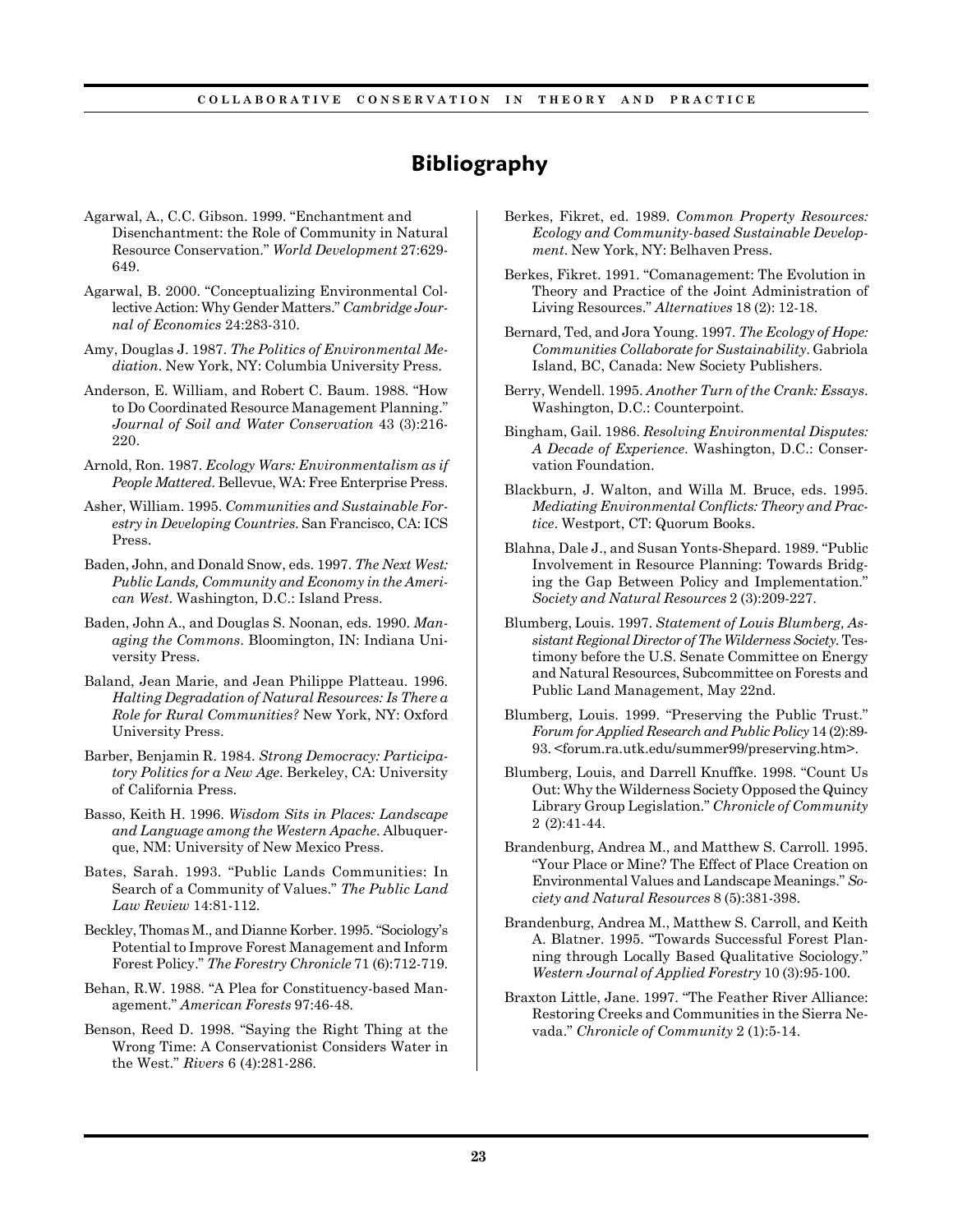- Braxton Little, Jane. 1999. "The Whiskey Creek Group: Where Consensus is Not a Goal and the Forest Service is Not the Devil." *Chronicle of Community* 3 (3):5-11.
- Brendler, Thomas, and Henry Carey. 1998. "Community Forestry, Defined." *Journal of Forestry* 96 (3):21-23.
- Brendler, Thomas, and Shirl Crosman. 1995. *The Federal Advisory Committee Act: Implications for Public Involvement on the National Forests*. Santa Fe, NM: The Forest Trust.
- Brick, Philip D., and R. McGreggor Cawley, eds. 1996. *A Wolf in the Garden: The Land Rights Movement and the New Environmental Debate*. Lanham, MD: Rowman & Littlefield Publishers.
- Brick, Philip D., Donald Snow, and Sarah B. Van de Wetering, eds. 2000. *Across the Great Divide: Explorations in Collaborative Conservation in the American West*. Washington, D.C.: Island Press.
- Britell, Jim. 1999. *Essay #10: Problems with Consensus; Essay #11 Part 1: Straight talk about Gridlock, Consensus, "Intrusive" Government, and "Win-Win;" Essay #11 Part 2: Consensus, Partnerships and Roundtables; Essay #11 Part 3: The Myth of "Win Win"10/97; and Essay #12: Negotiate to Win.* Cited January 26th, 2000. <http://www.britell.com/windex.html>.
- Bromley, Daniel W., and David Feeny, eds. 1992. *Making the Commons Work: Theory, Practice, and Policy*. San Francisco, CA: ICS Press.
- Brosius, J. Peter, Anna Lowenhaupt Tsing, and Charles Zerner. 1997. "Representing communities: histories and politics of community-based natural resource management." *Society and Natural Resources* 11:157-168.
- Brunner, Ronald D., Christine H. Colburn, Christina M. Cromley, Roberta A. Klein, and Elizabeth A. Olsen. 2001. *Finding Common Ground: Governance and Natural Resources in the American West.* New Haven, CT: Yale University Press.
- Buckle, Leonard G., and Suzann R. Thomas-Buckle. 1986. "Placing Environmental Mediation in Context: Lessons from 'Failed' Mediations." *Environmental Impact Assessment Review* 6 (1):55-70.
- Buckles, D., ed. 1999. *Cultivating Peace: Conflict and Collaboration in Natural Resource Management*. Washington, D.C.: World Bank.
- Burgess, Heidi, and Guy Burgess. 1996. "Constructive Confrontation: A Transformative Approach to Intractable Conflicts." *Mediation Quarterly* 13 (4):305-322.
- Callister, Deborah Cox. 1995. *Community & Wild Lands Futures: A Pilot Project in Emery County, Utah*. Salt Lake City, UT: Coalition for Utah's Future Project 2000.
- Campbell, Andrew, and Greg Siepen. 1994. *Landcare: Communities Shaping the Land and the Future*. St. Leonards, NSW, Australia: Allen and Unwin.
- Campbell, C. Andrew. 1995. "Landcare: Participative Australian Approaches to Inquiry and Learning for Sustainability." *Journal of Soil and Water Conservation* 50:125-131.
- Carpenter, Susan. 1991. "Dealing with Environmental and Other Public Disputes." *Community Mediation: A Handbook for Practitioners and Researchers*, edited by Karen Grover Duffy, James W. Grosch, and Paul V. Olczak. New York, NY: The Guilford Press.
- Carr, Deborah S., Steven W. Selin, and Michael A. Schuett. 1998. "Managing Public Forests: Understanding the Role of Collaborative Planning." *Environmental Management* 22 (5):767-776.
- Cawley, R. McGreggor. 1993. *Federal Land, Western Anger: The Sagebrush Rebellion and Environmental Politics*. Lawrence, KS: University Press of Kansas.
- Cestero, Barb. 1997. *From Conflict to Consensus? A Social and Political History of Environmental Collaboration in the Swan Valley, Montana*. Master's Thesis, Environmental Studies Program, University of Montana, Missoula.
- Cestero, Barb. 1999. *Beyond the Hundredth Meeting: A Field Guide to Collaborative Conservation on the West's Public Lands*. Tucson, AZ: The Sonoran Institute.
- Chambers, Robert. 1997. *Whose Reality Counts? Putting the First Last*. London, UK: Intermediate Technology.
- Chavis, David M., Grace M. H. Pretty. 1999. "Sense of community: Advances in measurement and application." *Journal of Community Psychology* 27:635-642.
- Chisholm, Graham. 1996. "Tough Towns: The Challenge of Community-based Conservation." *A Wolf in the Garden: The Land Rights Movement and the New Environmental Debate*, edited by Philip D. Brick and R. McGreggor Cawley. Landham, MD: Rowman and Littlefield Publishers.
- Chrislip, David D. 1995. "Pulling Together: Creating a Constituency for Change." *National Civic Review* 84 (1):21-29.
- Chrislip, David D., and Carl E. Larson. 1994. *Collaborative Leadership: How Citizens and Civic Leaders Can Make a Difference*. San Francisco, CA: Jossey-Bass.
- Citizen Forestry Support System. 1996. *Building Effective Partnerships for City Trees*. Washington, D.C.: American Forests.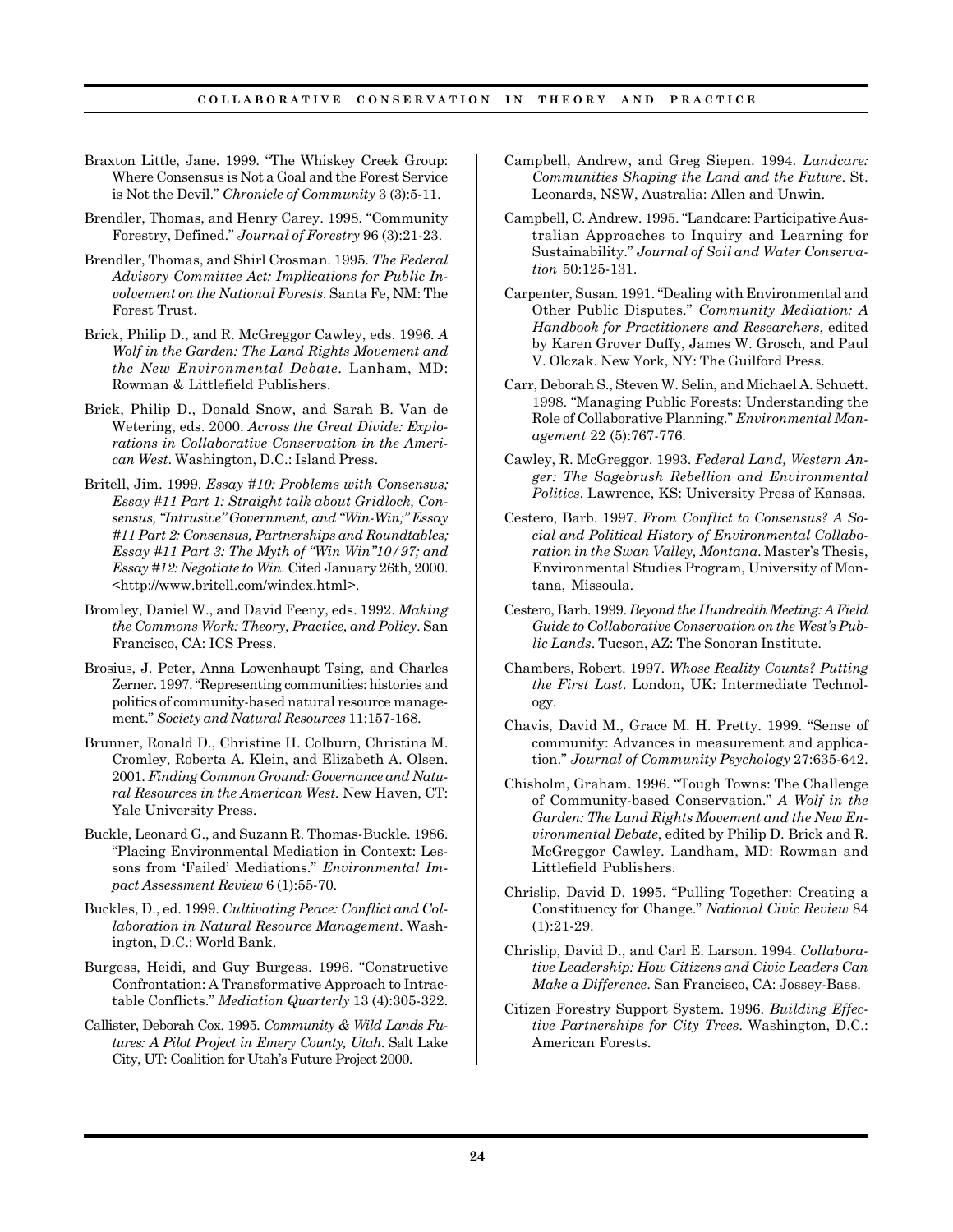- Clark, Jo. 1997. *Watershed Partnerships: A Strategic Guide for Local Conservation Efforts in the West*. Denver, CO: Western Governors' Association. <http:// www.westgov.org/wga/publicat/wsweb.htm>.
- Clarke, Jeanne Nienaber, and Daniel McCool. 1996. *Staking out the terrain: power and performance among natural resource agencies.* Albany, NY: SUNY Press.
- Cleary, C. Rex, and Dennis Phillippi. 1993. *Coordinated Resource Management: Guidelines for All Who Participate*. Denver, CO: Society for Range Management.
- Coggins, George C. 1998a. "Of Californicators, Quislings and Crazies: Some Perils of Devolved Collaboration." *Chronicle of Community* 2 (2):27-33.
- Coggins, George C. 1998b. "Regulating Federal Natural Resources: A Summary Case Against Devolved Collaboration." *Ecology Law Quarterly* 25 (4):602-610.
- Coglianese, Cary. 1999. "The Limits of Consensus." *Environment* 41 (3):28-33.
- Coleman, James S. 1988. "Social Capital in the Creation of Human Capital." *American Journal of Sociology* 94 (Supplement):S95-S120.
- Community Development Society. 2000. *Community Development Society Web Page.* Cited January 26th, 2000. <comm-dev.org/>.
- Consultative Group on Biological Diversity. 1998. *A Report from Troutdale: Community-based Strategies in Forest Stewardship and Sustainable Economic Development*. San Francisco, CA: Consultative Group on Biological Diversity.
- Cortner, Hanna J., and Margaret A. Moote. 1999. *The Politics of Ecosystem Management*. Washington, D.C.: Island Press.
- Cortner, Hanna J., and Margaret Shannon. 1993. "Embedding Public Participation in its Political Context." *Journal of Forestry* 91 (7):14-16.
- Cortner, Hanna J., Mary G. Wallace, Sabrina B. Burke, and Margaret A. Moote. 1998. "Institutions Matter: The Need to Address the Institutional Challenges of Ecosystem Management." *Landscape and Urban Planning* 40:159-166.
- Coughlin, Christine W., Merrick L. Hoben, Dirk W. Manskopf, and Shannon W. Quesada. 1999. *A Systematic Assessment of Collaborative Resource Management Partnerships*. Master's Project, School of Natural Resources, University of Michigan, Ann Arbor. <www.umich.edu/~crpgroup>.
- Croley, Steven P. 1996. "Practical Guidance on the Applicability of the Federal Advisory Committee Act." *The Administrative Law Journal of the American University* 10:111-178.
- Crowfoot, James E., and Julia Marie Wondolleck. 1990. *Environmental Disputes: Community Involvement in Conflict Resolution*. Washington, D.C.: Island Press.
- Curtis, Allan, and Michael Lockwood. 2000. "Landcare and Catchment Management in Australia: Lessons for State-sponsored Community Participation." *Society & Natural Resources* 13 (1):61-73.
- Dagget, Dan. 1995. *Beyond the Rangeland Conflict: Toward a West that Works*. Layton, UT: Gibbs-Smith.
- Dagget, Dan. 1997. "Getting Out of the Cow Business: Nevada Sagebrush Rebels Shift Gears." *Chronicle of Community* 1 (2):5-15.
- Daniels, Steven E., and Gregg B. Walker. 1996. "Collaborative Learning: Improving Public Deliberation in Ecosystem-based Management." *Environmental Impact Assessment Review* 16:71-102.
- Daniels, Steven .E., and Gregg B. Walker. 2001. *Working through Environmental Conflict: The Collaborative Learning Approach*. Westport, CT: Praeger Publishers (in press).
- Daniels, Steven E., Gregg B. Walker, Matthew S. Carroll, and Keith A. Blatner. 1996. "Using Collaborative Learning in Fire Recovery Planning." *Journal of Forestry* 94 (8):4-9.
- Danks, Cecilia. 2000. "Community Forestry Initiatives for the Creation of Sustainable Rural Livelihoods: A Case from North America." *Unasylva* 51:53-63.
- Dasgupta, Partha, and Ismail Serageldin, eds. 1999. *Social Capital: A Multifaceted Perspective*. Washington, D.C.: World Bank.
- d'Estree, Tamra Pearson, and Bonnie G. Colby. 2000. *Guidebook for Analyzing Success in Environmental Conflict Resolution Cases.* Fairfax, VA: The Institute for Conflict Analysis and Resolution, George Mason University.
- Dryzek, John S. 1990. *Discursive Democracy: Politics, Policy, and Political Science*. New York, NY: Cambridge University Press.
- Duane, Timothy P. 1997. "Community Participation in Ecosystem Management." *Ecology Law Quarterly* 24 (4):771-797.
- Dukes, Frank. 1993. "Public Conflict Resolution: A Transformative Approach." *Negotiation Journal* 9(1):45-57.
- Echeverria, John D., and Raymond Booth Eby, eds. 1995. *Let the People Judge: Wise Use and the Private Property Rights Movement*. Washington, D.C.: Island Press.
- Ellickson, Robert C. 1991. *Order Without Law: How Neighbors Settle Disputes*. Cambridge, MA: Harvard University Press.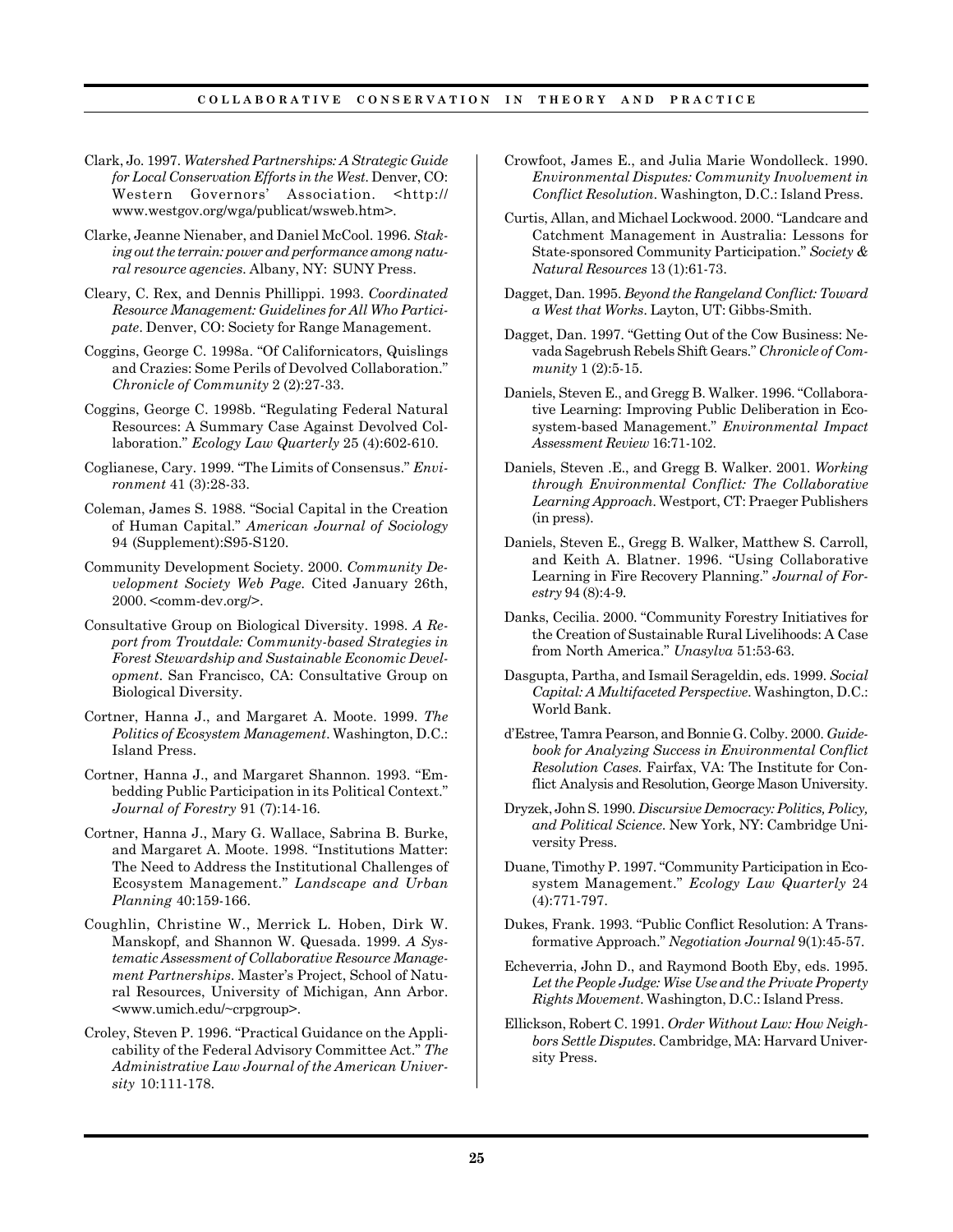- Emerson, Kirk, Richard Yarde, and Tanya Heikkila, eds. 1997. *Environmental Conflict Resolution in the West: Conference Proceedings*. Tucson, AZ: The Udall Center for Studies in Public Policy, The University of Arizona.
- Environmental Protection Agency. 1996. *Watershed Approach Framework*. Washington, D.C.: EPA Office of Water. Publication 840-S-96-001.
- Environmental Protection Agency. 1997. *Community-Based Environmental Protection: A Resource Book for Protecting Ecosystems and Communities*. Washington, D.C.: Environmental Protection Agency. EPA 230-B-96-003.
- Etzioni, Amitai, ed. 1995. *New Communitarian Thinking: Persons, Virtues, Institutions and Communities*. Charlottesville, VA: University of Virginia Press.
- Ewing, Sarah. 1999. "Landcare and Community-led Watershed Management in Victoria, Australia." *Journal of the American Water Resources Association* 35 (3):663-673.
- Fairfax, Sally, Lynn Huntsinger, and Carmel Adelburg. 1999. "Lessons from the Past: Old Conservation Models Provide New Insight into Community-based Land Management." *Forum for Applied Research and Public Policy* 14 (2):84-88.
- Feld, Steven, and Keith H. Basso, eds. 1996. *Senses of Place*. Santa Fe, NM: School of American Research Press.
- Fiorino, Daniel J. 1990. "Citizen Participation and Environmental Risk: A Survey of Institutional Mechanisms." *Science, Technology, and Human Values* 15 (2):226-243.
- Firehock, Karen E. 1999. *Evaluation of Community Based Collaborative Approaches for Federal Lands Management*. Master's Thesis, Department of Urban and Environmental Planning, University of Virginia.
- Fisher, Roger, and William Ury. 1981. *Getting to Yes: Negotiating Agreement Without Giving In*. Boston, MA: Houghton Mifflin.
- Flora, Cornelia Butler, and Jan L. Flora. 1993. "Entrepreneurial Social Infrastructure: A Necessary Ingredient." *Annals of the American Association of Political and Social Science* 529:48-58.
- Flora, Jan L. 1998. "Social Capital and Communities of Place." *Rural Sociology* 64 (4):481-506.
- Food and Agriculture Organization. 2000. Community Forestry Web Site*.* Cited January 26th, 2000. <www.fao.org/FORESTRY/FON/FONP/cfu/cfu-e.stm>.
- Ford Foundation. 1999. *Exploring Conservation Based Development.* Cited January 26th, 2000. <www.explorecbd.org>.
- Forest Options Group. 1998. *Second Century Options for the Forest Service*. Oak Grove, OR: Forest Options Group.
- Frentz, Irene, Sam Burns, Donald E. Voth, and Charles Sperry. 1999. *Rural Development and Community-based Forest Planning and Management: A New, Collaborative Paradigm*. Fayetteville, AR: University of Arkansas (USDA National Research Institute Project 96-35401-3393).
- Fretwell, Holly Lippke. 1999. *Forests: Do We Get What We Pay For?* Bozeman, MT: Political Economy Research Center. <www.perc.org/pl2sum.htm>.
- Freudenburg, William R., and Robert Gramling. 1994. "Natural Resources and Rural Poverty: A Closer Look." *Society and Natural Resources* 7 (1):5-22.
- Gericke, Kevin L., and Jay Sullivan. 1994. "Public Participation and Appeals of Forest Service Plans: An Empirical Examination." *Society and Natural Resources* 7 (2):125- 135.
- Gericke, Kevin L., Jay Sullivan, and J. Douglas Wellman. 1992. "Public Participation in National Forest Planning." *Journal of Forestry* 90 (2):35-38.
- Getz, Wayne M., Louise Fortmann, David Cumming, Johan du Toit, Jodi Hilty, Rowan Martin, Michael Murphree, Norman Owen-Smith, Anthony M. Starfield, and Michael I. Westphal. 1999. "Sustaining Natural and Human Capital: Villagers and Scientists." *Science* 283:1855-1856.
- Goergen, Michael T., Donald W. Floyd, and Peter G. Ashton. 1997. "An Old Model for Building Consensus and a New Role for Foresters." *Journal of Forestry* 95 (1): 8-12.
- Gray, Barbara. 1985. "Conditions Facilitating Interorganizational Collaboration." *Human Relations* 38 (10):911-936.
- Gray, Barbara. 1989. *Collaborating: Finding Common Ground for Multiparty Problems*. San Francisco, CA: Jossey-Bass.
- Gray, Gerry J., Maia J. Enzer, and Jonathan Kusel, eds. 2001. *Understanding Community Based Ecosystem Management in the United States*. New York, NY: Haworth Press (in press).
- Griffin, C.B. 1999. "Watershed Councils: An Emerging Form of Public Participation in Natural Resource Management." *Journal of the American Water Resources Association* 35 (3):505-518.
- Grumbine, R. Edward. 1994. "What Is Ecosystem Management?" *Conservation Biology* 8 (1):27-38.
- Gunderson, Lance H., C. S. Holling, and Stephen S. Light, eds. 1995. *Barriers and Bridges to the Renewal of Ecosystems and Institutions*. New York, NY: Columbia University Press.
- Habermas, Jurgen. 1984. *The Theory of Communicative Action*. Boston, MA: Beacon Press.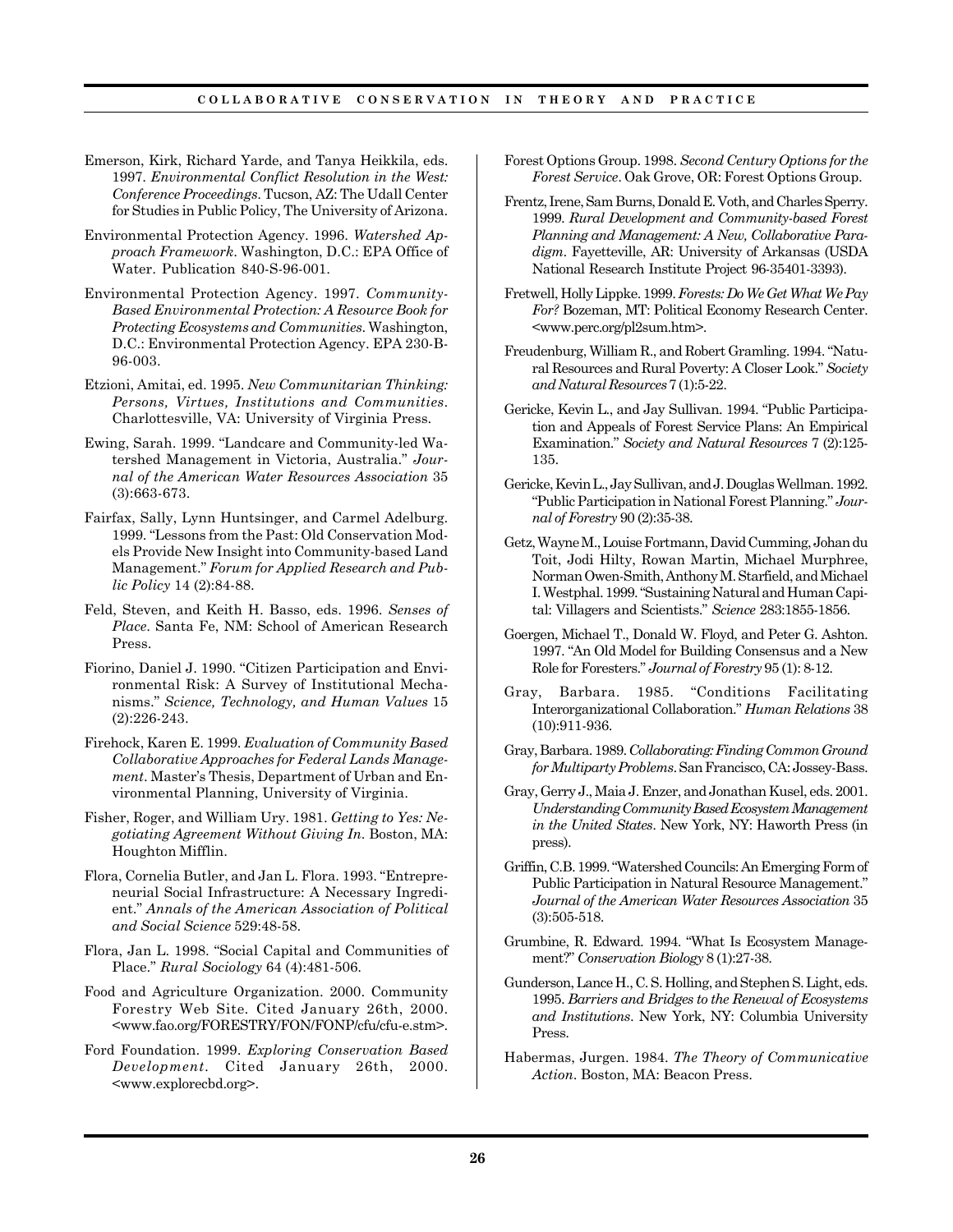- Hannum, Hildegarde, ed. 1997. *People, Land and Community*. New Haven, CT: Yale University Press.
- Harmon, Will. 1999. "Montana Group Tries Scorecard Approach." *Consensus* 30 (1):3,7.
- Harrington, Michael, and Christopher A. Hartwell. 1999. *Rivers Among Us: Local Watershed Preservation and Resources Management in the Western United States*. Los Angeles, CA: Reason Public Policy Institute. Policy Study No. 259. <www.rppi.org/ps/ps259.html>.
- Hasselstrom, Linda. 1998. "Rising from the Condos: Community Land Trust and Longtime Residents Team Up to Ensure Affordable Housing in Jackson, Wyoming." *Chronicle of Community* 2 (3):5-16.
- Helvarg, David. 1994. *The War against the Greens: The "Wise-Use" Movement, the New Right, and Anti-Environmental Violence*. San Francisco, CA: Sierra Club Books.
- Higgins, Charlene. 1999. "Innovative Forest Practice Agreements: What Could be Done That Would be Innovative." *Forestry Chronicle* 75:939-942.
- High Country News. 1996. *Index to High Country News Stories on Consensus Groups.* Cited January 26th, 2000.<www.hcn.org/category\_index/dir/ Consensus.html>.
- Hirt, Paul W. 1994. *A Conspiracy of Optimism: Management of the National Forests Since World War Two*. Lincoln, NE: University of Nebraska Press.
- Holling, C.S., ed. 1978. *Adaptive Environmental Assessment and Management*. New York, NY: John Wiley and Sons.
- House, Freeman. 1999. *Totem Salmon: Life Lessons from Another Species*. Boston, MA: Beacon Press.
- Howe, Jim, Edward McMahon, and Luther Propst. 1997. *Balancing Nature and Commerce in Gateway Communities*. Washington, D.C.: Island Press.
- Huxam, Chris. 1996. *Creating Collaborative Advantage*. London, UK: Sage Publications.
- Innes, Judith E. 1996. "Planning Through Consensus Building: A New View of the Comprehensive Planning Ideal." *American Planning Association Journal* 62 (4):460-472.
- Innes, Judith E. 1999. "Evaluating Consensus Building." *The Consensus Building Handbook: A Comprehensive Guide to Reaching Agreement*, edited by Lawrence Susskind, Sarah McKearnan, and Jennifer Thomas-Larmer. Thousand Oaks, CA: Sage Publications.
- Innes, Judith E., and David E. Booher. 1999. "Consensus Building and Complex Adaptive Systems: A Framework for Evaluating Collaborative Planning." *American Planning Association Journal* 65 (4):413-423.
- International Association for the Study of Common Property. 2000a. *Comanagement Bibliography.* International Association for the Study of Common Property Website. Cited January 26th, 2000. <www.indiana.edu/~iascp>.
- International Association for the Study of Common Property. 2000b. International Association for the Study of Common Property Website*.* Cited January 26th, 2000. <www.indiana.edu/~iascp>.
- International Institute for Sustainable Development. 1998. "An Online Bibliography of Literature Pertaining to Comanagement*."* Cited January 26th, 2000. <iisd1.iisd.ca/ic/info/co-management.htm>.
- Irland, Lloyd C., and J. Ross Vincent. 1974. "Citizen Participation in Decision Making: A Challenge for Public Land Managers." *Journal of Range Management* 27 (3):182-185.
- John, DeWitt. 1994. *Civic Environmentalism: Alternatives to Regulation in States and Communities*. Washington, D.C.: CQ Press.
- Johnson, Kirk. 1993. *Beyond Polarization: Emerging Strategies for Reconciling Community and the Environment*. Seattle, WA: Northwest Policy Center, University of Washington.
- Jones, Bernie. 1994. "A Comparison of Consensus and Voting in Public Decision Making." *Negotiation Journal* 10 (2):161-171.
- Jones, Lisa. 1996. "Howdy Neighbor! As a Last Resort, Westerners Start Talking to Each Other." *High Country News* 28 (9):1,6-8.
- Josayma, Cynthia. 1996. *Facilitating Collaborative Planning in Hawaii's Natural Area Reserves*. Berkeley, CA: Asia Forest Network.
- Kagan, Robert A. 1997. "Political and Legal Obstacles to Collaborative Ecosystem Planning." *Ecology Law Quarterly* 24 (4):871-875.
- Keiter, Robert B. 1994. "Beyond the Boundary Line: Constructing a Law of Ecosystem Management." *University of Colorado Law Review* 65:293-333.
- Keiter, Robert B., ed. 1998. *Reclaiming the Native Home of Hope*. Salt Lake City, UT: University of Utah Press.
- Kellert, S.R., J.N. Mehta, S.A. Ebbin, and L.L. Lichtenfeld. 2000. "Community Natural Resource Management: Promise, Rhetoric, and Reality." *Society and Natural Resources* 13:705-715.
- Kemmis, Daniel. 1990. *Community and the Politics of Place*. Norman, OK: University of Oklahoma Press.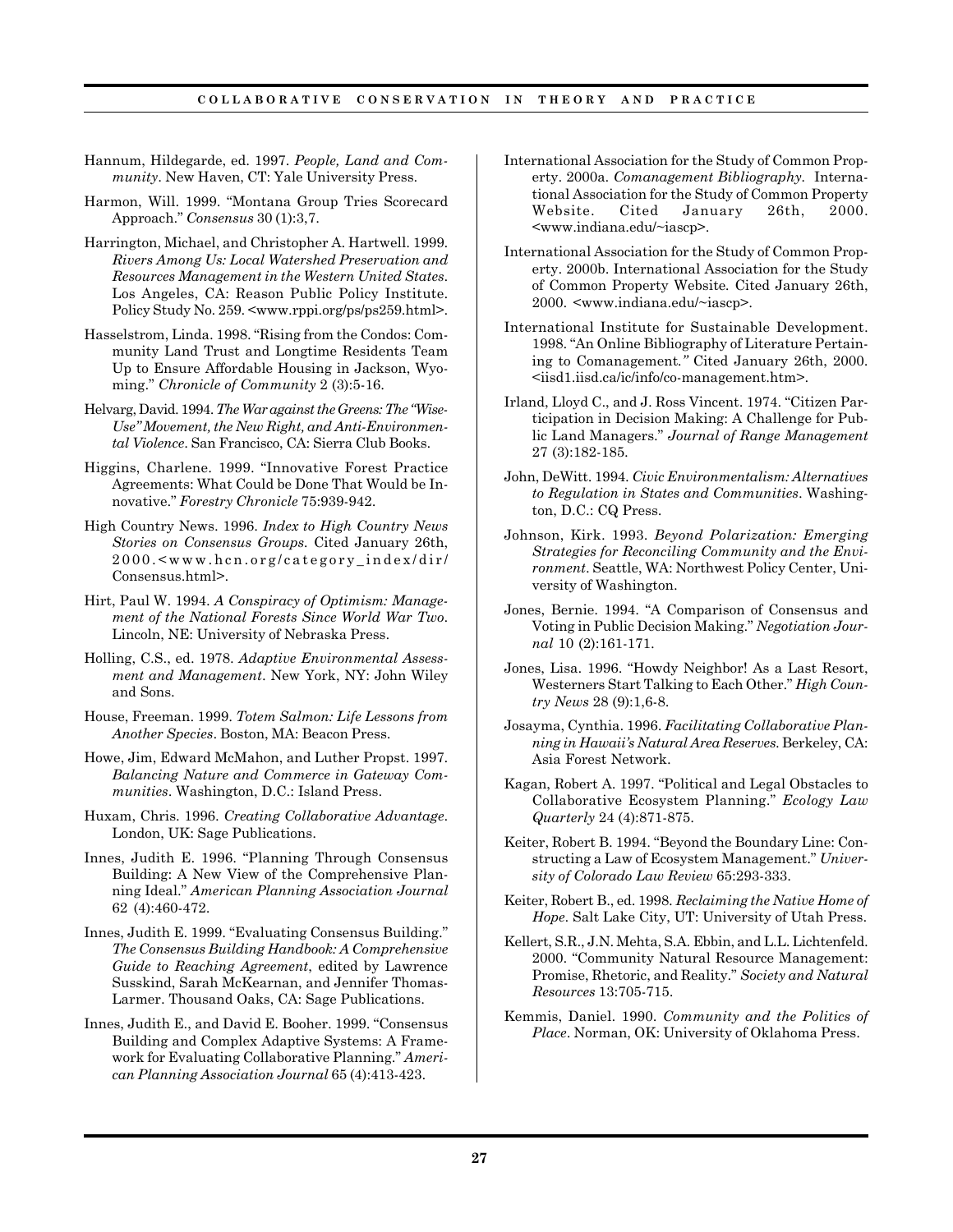- KenCairn, Brett. 1995. "A Community-based Approach to Forest Management in the Pacific Northwest: A Profile of the Applegate Partnership." *Natural Resources and Environmental Issues* 5:43-52.
- KenCairn, Brett. 1996. "Peril on Common Ground: The Applegate Experiment." *A Wolf in the Garden: The Land Rights Movement and the New Environmental Debate*, edited by Philip D. Brick and R. McGreggor Cawley. Landham, MD: Rowman and Littlefield Publishers.
- KenCairn, Brett. 1998. "Criteria for Evaluating Community-based Conservation/Natural Resources Partnership Initiatives." *A Report from Troutdale: Community-based Strategies in Forest Stewardship and Sustainable Economic Development*, edited by Consultative Group on Biological Diversity. San Francisco, CA: Consultative Group on Biological Diversity.
- Kenney, Douglas S. 1999a. "Are Community-based Watershed Groups Really Effective? Confronting the Thorny Issue of Measuring Success." *Chronicle of Community* 3 (2):33-37.
- Kenney, Douglas S. 1999b. "Historical and Sociopolitical Context of the Western Watersheds Movement." *Journal of the American Water Resources Association* 35 (3):493-503.
- Kenney, Douglas S. 2000. *Arguing About Consensus: Examining the Case Against Western Watershed Initiatives and Other Collaborative Groups Active in Natural Resources Management*. Boulder, CO: Natural Resources Law Center, University of Colorado School of Law.
- Kenney, Douglas S., and William B. Lord. 1999. *Analysis of Institutional Innovation in the Natural Resources and Environmental Realm*. Boulder, CO: Natural Resources Law Center, University of Colorado School of Law.
- Kenney, Douglas S., Sean T. McAllister, William H. Caile, and Jason S. Peckham. 2000. *The New Watershed Source Book*. Boulder, CO: Natural Resources Law Center, University of Colorado School of Law.
- Keystone Center. 1996. *The Keystone National Policy Dialogue on Ecosystem Management: Final Report*. Keystone, CO: The Keystone Center.
- Kingsley, G. Thomas, Joseph B. McNeely, and James O. Gibson. 1996. *Community Building: Coming of Age*. Washington, D.C.: The Urban Institute.
- Kingsley, G. Thomas. 1996. "Perspectives on Devolution." *Journal of the American Planning Association* 62 (4):419-426.
- Kitzhaber, John. 1998. *Enlibra Speech.* Phoenix, AZ. Speech to the Western Governors' Association Conference, December 4th.
- Knight, Richard L., and Peter B. Landres, eds. 1998. *Stewardship Across Boundaries*. Washington, D.C.: Island Press.
- Knopp, Timothy B., and Elaine S. Caldbeck. 1990. "The Role of Participatory Democracy in Forest Management." *Journal of Forestry* 88 (5):13-18.
- Korten, David C., and Rudi Klauss, eds. 1994. *People-centered Development: Contributions Towards Theory and Planning Frameworks*. West Hartford, CT: Kumarian Press.
- Krannich, Richard S., and Michael D. Smith. 1998. "Local Perceptions of Public Land Management in the Rural West: Towards Improved Understanding of the 'Revolt in the West.'" *Society and Natural Resources* 11 (7):677-695.
- Krist, John. 1998. "Seeking Common Ground." *Ventura County Star*, Dec 14-23.
- Krist, John. 1999. "Seeking Common Ground: Water Lubricates Armistice among Traditional Foes in California." *Chronicle of Community* 3 (3):12-23.
- Krueger, William C. 1992. "Building Consensus for Rangeland Uses." *Rangelands* 14 (1):38-40.
- Kruse, Carol. 1995. *Measuring the Potential Success of Natural Resources Conflict Resolution Decisions*. Master's Thesis, Department of Geography and Recreation, University of Wyoming.
- Kruse, J., D. Klein, S. Braund, L. Moorehead, and B. Simeone. 1998. "Comanagement of Natural Resources: A Comparison of Two Caribou Management Systems." *Human Organization* 57:447-458.
- Kunde, James E., and Jill E. Rudd. 1988. "The Role of Citizens Groups in Policy Conflicts." *Mediation Quarterly* 20:33-44.
- Kusel, Jonathan. 1996. "Well-being in Forest Dependent Communities, Part I: A New Approach." *Sierra Nevada Ecosystem Project: Final Report to Congress, Vol. II*. Davis, CA: University of California, Centers for Water and Wildland Resources.
- Kusel, Jonathan, Sam C. Doak, Susan Carpenter, and Victoria E. Sturtevant. 1996a. "The Role of the Public in Adaptive Management." *Sierra Nevada Ecosystem Project: Final Report to Congress, Vol. II*. Davis, CA: University of California, Centers for Water and Wildland Resources.
- Kusel, Jonathan, Gerry J. Gray, and Maia J. Enzer, eds. 1996b. *Proceedings of the Lead Partnership Group, Northern California/Southern Oregon Roundtable on Communities of Place, Partnerships, and Forest Health*. Washington, D.C.: American Forests/Forest Community Research.
- Lavigne, Peter M., ed. 1995. *Proceedings of the Watershed Innovators Workshop*. Portland, OR: River Network.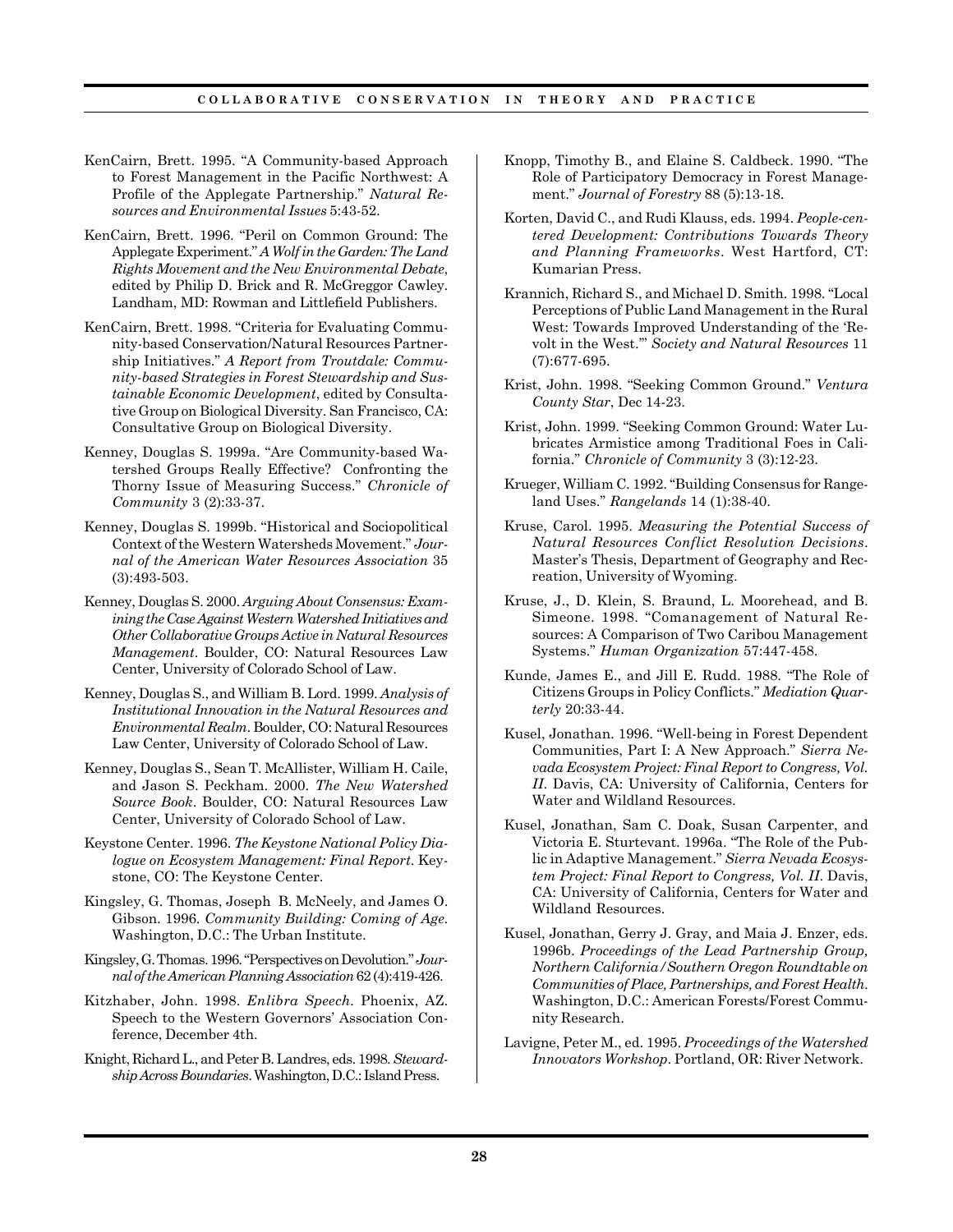- Lawrence, Rick L., Steven E. Daniels, and George H. Stankey. 1997. "Procedural Justice and Public Involvement in Natural Resources Decision Making." *Society and Natural Resources* 10 (6):577-589.
- Leach, Melissa, Robin Mearns, and Ian Scoones. 1997. "Challenges to Community-based Sustainable Development." *Institute of Developmental Studies Bulletin* 28 (4):4-14.
- Lee, Kai N. 1993. *Compass and Gyroscope: Integrating Science and Politics for the Environment*. Washington, D.C.: Island Press.
- Lee, Robert G., Donald R. Field, and William R. Burch, eds. 1990. *Community and Forestry: Continuities in the Sociology of Natural Resources*. Boulder, CO: Westview Press.
- London, Scott. 1995. *Collaboration and Community.* Pew Partnership for Civic Change. Cited January 26th, 2000. <www.scottlondon.com2>.
- Luscher, Kathy. 1996. *Starting Up: A Handbook for New River and Watershed Organizations*. Portland, OR: River Network.
- Lynch, Sheila. 1996. "The Federal Advisory Committee Act: An Obstacle to Ecosystem Management by Federal Agencies?" *Washington Law Review* 71:431-459.
- Malone, C. R. 2000. "Ecosystem Management Policies in State Government of the USA." *Landscape and Urban Planning* 48:57-64.
- Martinson, Kristen. 1998. "Working with the Human Element in Sustainability Programs." *Journal of Forestry* 96 (3):31-32.
- Mathews, Forrest David. 1994. *Politics for People: Finding a Responsible Public Voice*. Urbana, IL: University of Illinois Press.
- Mathews, Freya, ed. 1996. *Ecology and Democracy*. Portland, OR: Frank Cass Publishers.
- Mattessich, Paul W., and Barbara R. Monsey. 1992. *Collaboration: What Makes It Work: A Review of Research Literature on Factors Influencing Successful Collaboration*. St. Paul, MN: Amherst H. Wilder Foundation.
- Mazaika, Rosemary. 1999. "The Grande Ronde Model Watershed Program: A Case Study." *Administrative Theory and Praxis* 21 (1):62-75.
- Mazza, Patrick. 1997. "Cooptation or Constructive Engagement? Quincy Library Group's Effort to Bring Together Loggers and Environmentalists Under Fire." *Cascadia Planet*, 8/20. <www.tnews.com/text/ quincy\_library.html>.
- McCann, Joseph E. 1983. "Design Guidelines for Social Problem-solving Interventions." *Journal of Applied Behavioral Sciences* 19 (2):177-192.
- McCarthy, James. 1998. "Environmentalism, Wise Use and the Nature of Accumulation in the Rural West." *Remaking Reality: Nature at the Millennium*, edited by Bruce Braun, and Noel Castree. New York, NY: Routledge.
- McCay, Bonnie J., and James M. Acheson. 1987. *The Question of the Commons: The Culture and Ecology of Communal Resources*. Tucson, AZ: The University of Arizona Press.
- McCloskey, M. 1996. "The Skeptic: Collaboration Has Its Limits." *High Country News* 28 (9):7.
- McCloskey, Michael. 1998. "Local Communities and the Management of Public Forests." *Ecology Law Quarterly* 25 (4):624-629.
- McGuire, Michael, Barry Rubin, Robert Agranoff, and Craig Richards. 1994. "Building Development Capacity in Nonmetropolitan Communities." *Public Administration Review* 54 (5):426-433.
- McHarg, W. Herbert. 1995. "The Federal Advisory Committee Act: Keeping Interjurisdictional Ecosystem Management Groups Open and Legal." *Journal of Energy, Natural Resources and Environmental Law* 15:437-472.
- McKinney, Matthew. 1999. "Governing Western Resources: A Confluence of Ideas." *Rendezvous: The Humanities in Montana* 2 (2):4-11.
- McLain, Rebecca J., and Eric Jones. 1997. *Challenging "Community" Definitions in Sustainable Natural Resources Management: The Case of Wild Mushroom Harvesting in the USA*. London, UK: International Institute for Environment and Development. Gatekeeper Series No. 68.
- McLain, Rebecca J., and Robert G. Lee. 1996. "Adaptive Management: Promises and Pitfalls." *Environmental Management* 20 (4):437-448.
- McMullin, Steve L., and Larry A. Nielsen. 1991. "Resolution of Natural Resources Allocation Conflicts Through Effective Public Involvement." *Policy Studies Journal* 19:553-559.
- Merideth, Robert, and Rachel Yaseen. 2000. "Using Role-Play Simulations to Teach Environmental Decision Making and Conflict Resolution Techniques." *Environmental Practice* 2: 139-145
- Modavi, Neghin. 1996. "Mediation of Environmental Conflicts in Hawaii: Win-win or Co-optation?" *Sociological Perspectives* 39 (2):301-316.
- Mohai, Paul. 1987. "Public Participation and Natural Resources Decision-making: The Case of the RARE II Decisions." *Natural Resources Journal* 27(1):123-55.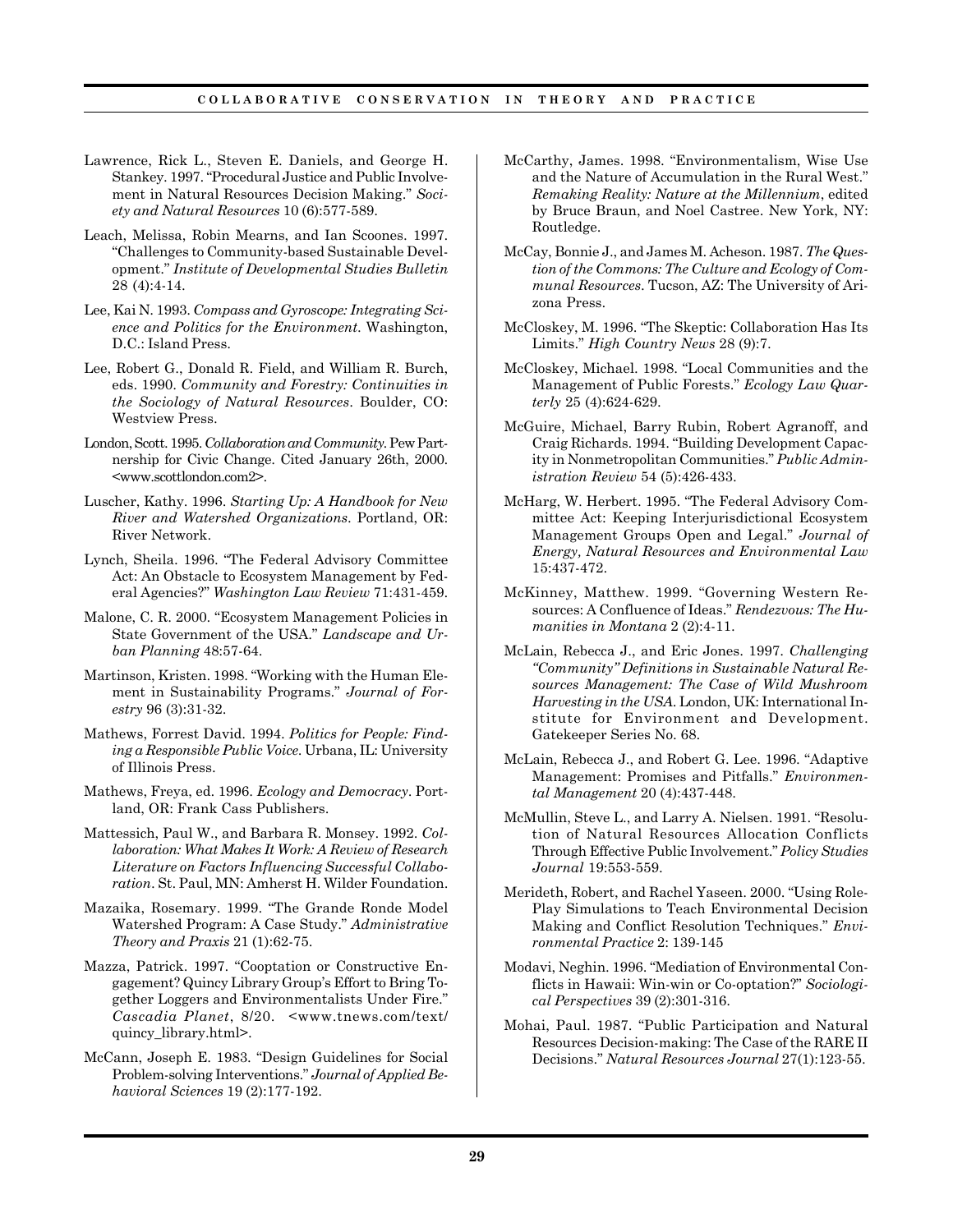- Montana Consensus Council. 1995. *Solving Community Problems by Consensus: A Celebration of Success Stories*. Helena, MT: Montana Office of the Governor.
- Montana Consensus Council. 1998. *Resolving Public Disputes: A Handbook on Building Consensus*. Helena, MT: Montana Consensus Council.
- Moore, Carl, Gianni Longo, and Patsy Palmer. 1999. "Visioning." *The Consensus Building Handbook: A Comprehensive Guide to Reaching Agreement*, edited by Lawrence Susskind, Sarah McKearnan, and Jennifer Thomas-Larmer. Thousand Oaks, CA: Sage Publications.
- Moore, Susan A. 1994. *Interaction Processes and Resolution of Environmental Disputes: Case Studies from Public Land Planning in the U.S. and Australia*. Ph.D. Dissertation, University of Washington, Seattle, WA.
- Moote, Ann, Alex Conley, Karen Firehock, and Frank Dukes. 2000. *Assessing Research Needs: A Summary of a Workshop on Community-based Collaboratives.* Tucson, AZ: The Udall Center for Studies in Public Policy, The University of Arizona.
- Moote, Margaret A. 1996. *Partnership Handbook: A resource guidebook for community-based partnership groups addressing natural resource, environmental, or land use issues*. Vol. 2000. Tucson, AZ: Water Resources Center, The University of Arizona. <http:// ag.arizona.edu/partners>.
- Moote, M. A., and M. P. McClaran. 1997. "Viewpoint: Implications of Participatory Democracy for Public Land Planning." *Journal of Range Management* 50 (5):473- 481.
- Moote, Margaret A., Mitchel P. McClaran, and Donna K. Chickering. 1997. "Theory in Practice: Applying Participatory Democracy Theory to Public Land Planning." *Environmental Management* 21 (6):877-889.
- Morone, James A. 1990. *The Democratic Wish: Popular Participation and the Limits of American Government*. New York, NY: Basic Books.
- Morris, Douglas D. 1996. "Giving Sabers to a 'Toothless Tiger': The Federal Advisory Committee Act." *Environmental Law* 26 (1):393-417.
- Moseley, Cassandra. 1999. *New Ideas, Old Institutions: Environment, Community and State in the Pacific Northwest*. Ph.D. Dissertation, Department of Political Science, Yale University, New Haven.
- Natural Resources Law Center. 1996. *The Watershed Source Book*. Boulder, CO: Natural Resources Law Center, University of Colorado School of Law.
- Nelson, Robert H. 1995. *Public Lands and Private Rights: The Failure of Scientific Management*. Lanham, MD: Rowman & Littlefield Publishers.
- Nelson, Robert H. 1999. "Public Lands: A System in Crisis." *Forum for Applied Research and Public Policy* 14 (2):64-72.
- Nickelsburg, Stephen M. 1998. "Mere Volunteers? The Promise and Limits of Community-based Environmental Protection." *Virginia Law Review* 84:1371-1409.
- Norris-York, Dover A. 1996. "The Federal Advisory Committee Act: Barrier or Boon to Effective Natural Resources Management?" *Environmental Law* 26 (1):419-446.
- Oregon State Extension Service. 1998. *Watershed Stewardship: A Learning Guide*. Corvallis, OR: Oregon State Extension Service.
- Osherenko, Gail. 1998. "Can Comanagement Save Arctic Wildlife?" *Environment* 30 (6): 7-13, 29-34
- Ostrom, Elinor. 1990. *Governing the Commons: The Evolution of Institutions for Collective Action*. New York, NY: Cambridge University Press.
- Ostrom, Elinor. 1993. "A Communitarian Approach to Local Governance." *National Civic Review* 82(3):226-33.
- Ostrom, Elinor, Roy Gardner, and James Walker. 1994. *Rules, Games and Common-Pool Resources*. Ann Arbor, MI: The University of Michigan Press.
- O'Toole, Randal. 1988. *Reforming the Forest Service*. Washington, D.C.: Island Press.
- O'Toole, Randal. 1999. "New Directions for Public Lands." *Forum for Applied Research and Public Policy* 14 (2):73- 76.
- Ozawa, Connie P. 1991. *Recasting Science: Consensual Procedures in Public Policy Making*. Boulder, CO: Westview Press.
- Paddock, Todd W. 1999. "Home or Bioreserve? The Nature Conservancy, Local Residents, and the Fate of a Place." *American Sociological Association*.
- Pateman, Carole. 1970. *Participation and Democratic Theory*. Cambridge, UK: University Press.
- Paulson, Deborah D. 1998. "Collaborative Management of Public Rangeland in Wyoming: Lessons in Co-management." *Professional Geographer* 50 (3):301-315.
- Paulson, Deborah D., and Katherine M. Chamberlin. 1998. *Guidelines and Issues to Consider in Planning a Collaborative Process*. Laramie, WY: Institute for Environment and Natural Resources, University of Wyoming. <www.uwyo.edu/enr/ienr/DPReport.html>.
- Peluso, Nancy Lee, Craig R. Humphrey, and Louise P. Fortmann. 1994. "The Rock, the Beach and the Tide Pool: People and Poverty in Natural Resource-dependent Areas." *Society and Natural Resources* 7 (1):23-28.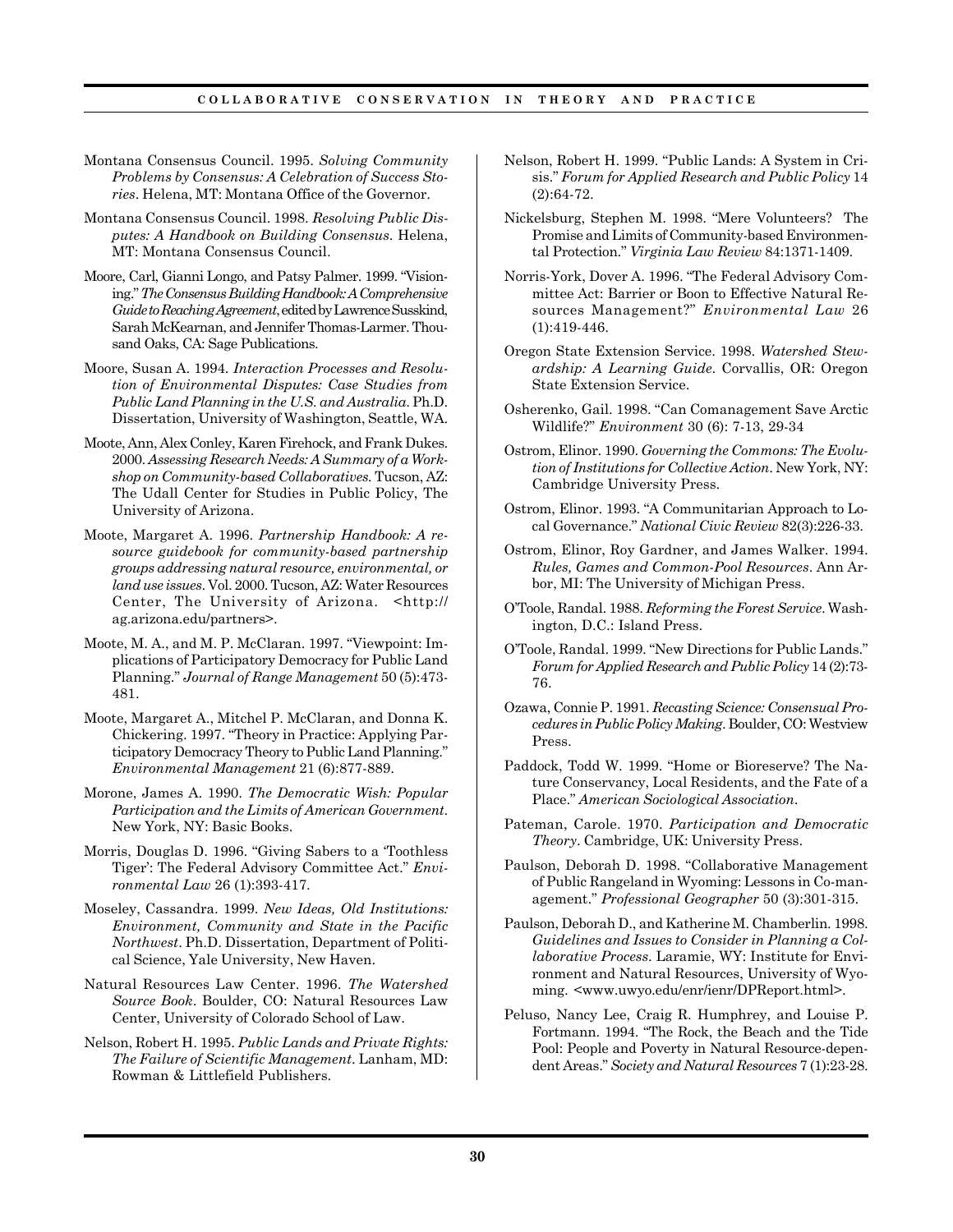- Peluso, Nancy Lee, Matt Turner, and Louise Fortmann. 1994. *Introducing Community Forestry: Annotated Listing of Topics and Readings*. Rome, Italy: Food and Agriculture Organization. <ftp.fao.org/fo/fon/fonp/cfu/  $fn-e12.pdf$ .
- Pinkerton, Evelyn, ed. 1989. *Co-operative Management of Local Fisheries: New Directions for Improved Management and Community Development*. Vancouver, BC, Canada: University of British Columbia Press.
- Poffenberger, Mark, ed. 1996. *Communities and Forest Management*. Washington, D.C.: International Union for the Conservation of Nature.
- Potapchuck, W.R., and C.G. Polk. 1994. *Building the Collaborative Community*. Washington, D.C.: Program for Community Problem Solving, National Civic League.
- Press, Daniel. 1994. *Democratic Dilemmas in the Age of Ecology*. Durham, NC: Duke University Press.
- Preston, Mike, and Carla Garrison. 1999. *The Ponderosa Pine Forest Partnership: Community Stewardship in Southwestern Colorado*. Cortez, CO: Montezuma County Federal Lands Program.
- Putnam, Robert D. 1995. "Bowling Alone: America's Declining Social Capital." *Journal of Democracy* 6 (1):65- 78.
- Renn, Ortwin, Thomas Webler, Horst Rakel, Peter Dienel, and Branden Johnson. 1993. "Public Participation in Decision Making: A Three-step Procedure." *Policy Sciences* 26:189-214.
- Rescher, Nicholas. 1993. *Pluralism: Against the Demand for Consensus*. New York, NY: Oxford University Press.
- Richard, Tim, and Sam Burns. 1998. "Beyond 'Scoping': Citizens and San Juan National Forest Managers, Learning Together." *Journal of Forestry* 96 (4):39-43.
- Richard, Tim, and Sam Burns. 1998. *Ponderosa Pine Forest Partnership: Forging New Relationships to Restore a Forest*. Durango, CO: Fort Lewis College Office of Community Services.
- Ringgold, Paul C. 1998. *Land Stewardship Contracting in the National Forests: A Community Guide to Existing Authorities*. Washington, D.C.: Pinchot Institute for Conservation.
- Roseland, M. 2000. "Sustainable Community Development: Integrating Environmental, Economic, and Social Objectives." *Progress in Planning* 54:73-132.
- Rudd, M. A. 2000. "Live Long and Prosper: Collective Action, Social Capital and Social Vision." *Ecological Economics* 34:131-144.
- Rural Sociological Society Task Force on Persistent Rural Poverty. 1993. *Persistent Poverty in Rural America*. Boulder, CO: Westview Press.
- Sagoff, Mark. 1988. *The Economy of the Earth: Philosophy, Law, and the Environment*. Cambridge, UK: Cambridge University Press.
- Sample, V. Alaric. 1993. "A Framework for Public Participation in Natural Resource Decisionmaking." *Journal of Forestry* 91 (7):22-27.
- Sample, V. Alaric, Antony S. Cheng, Maia J. Enzer, and Margaret A. Moote. 1995. *Building Partnerships for Ecosystem Management on Mixed Ownership Landscapes: Regional Perspectives*. Washington, D.C.: The Forest Policy Center.
- Scharf, V. Lee. 1997. *Environmental Dispute Resolution: Annotated Bibliography, Essays and Guide*. Unpublished manuscript, available from the author at <Scharf.Lee@epamail.epa.gov>.
- Schneider, Anne L., and Helen M. Ingram. 1997. *Policy Design for Democracy*. Lawrence, KS: University Press of Kansas.
- Schweke, William, and Jenni Weinreb. 1997. *Building Healthy Communities: Resources for Compatible Development*. Washington, D.C.: Corporation for Enterprise Development.
- Selin, Steve, and Deborah Chavez. 1995. "Developing a Collaborative Model for Environmental Planning and Management." *Environmental Management* 19 (2):189-195.
- Selin, S., M.A. Schuett, and D.S. Carr. 1997. "Has Collaborative Planning Taken Root in the National Forests?" *Journal of Forestry* 95 (5):25-28.
- Shands, William E. 1991. "Reaching Consensus on National Forest Use." *Forum for Applied Research and Public Policy* 6 (3):18-23.
- Shannon, Margaret. 1990. "Building Trust: The Formation of a Social Contract." *Community and Forestry: Continuities in the Sociology of Natural Resources*, edited by Robert G. Lee, Donald R. Field, and William R. Burch. Boulder, CO: Westview Press.
- Shannon, Margaret A. 1993. "Community Governance: An Enduring Institution of Democracy." *Multiple Use and Sustained Yield: Changing Philosophies for Federal Land Management?*, edited by the U.S. House of Representatives Committee on Interior and Insular Affairs. Washington, D.C.: U.S. Government Printing Office.
- Shelly, Steve. 1998. "Making a Difference on the Ground: Colorado's Ponderosa Pine Partnership Shows How it Can Be Done." *Chronicle of Community* 3(1):37-9.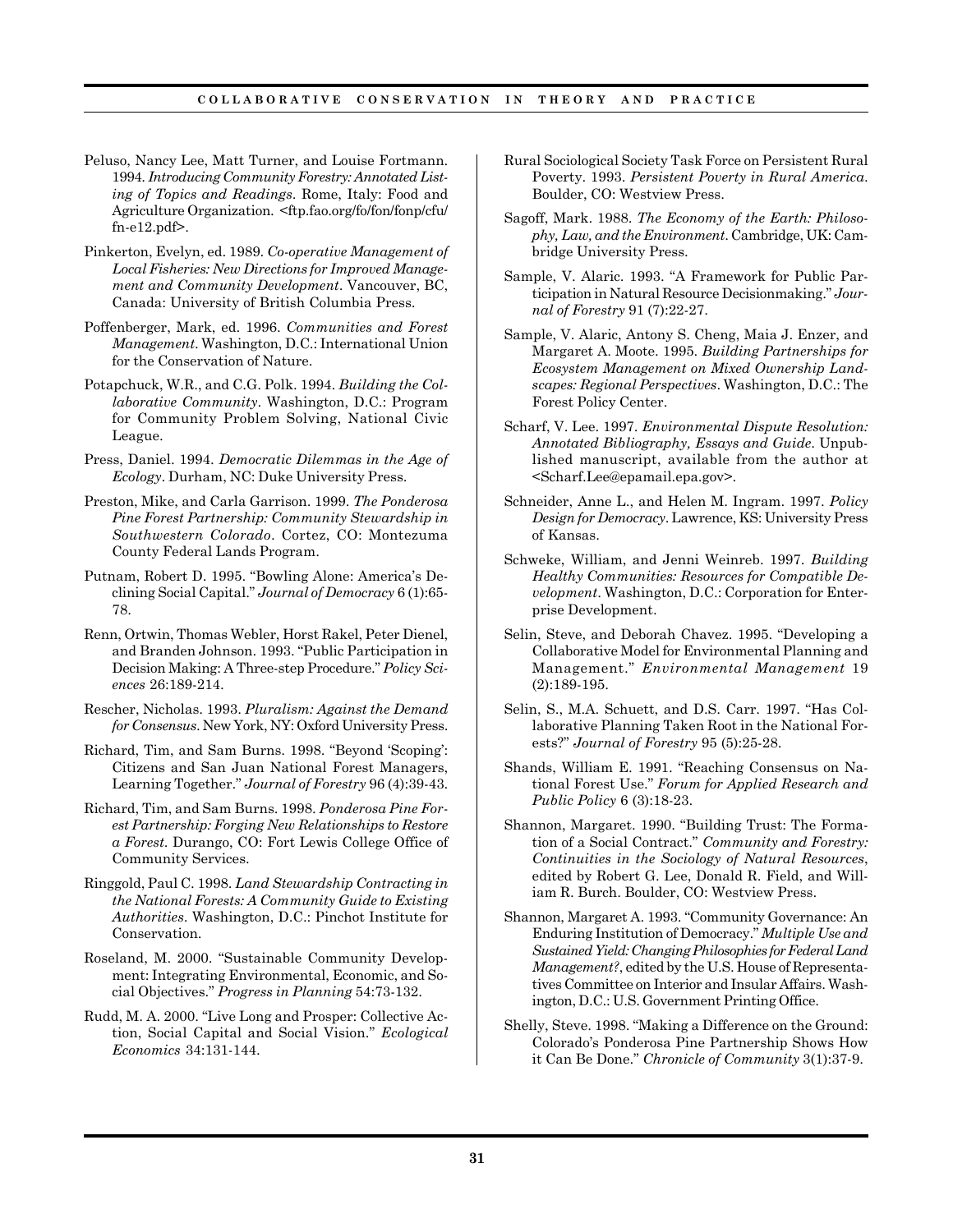- Singleton, Sara. 1998. *Constructing Cooperation: The Evolution of Institutions of Comanagement.* Ann Arbor, MI: The University of Michigan Press.
- Sipe, Neal G. 1998. "An Empirical Analysis of Environmental Mediation." *Journal of the American Planning Association* 64 (3):275-285.
- Sirmon, Jeff, William E. Shands, and Chris Liggett. 1993. "Communities of Interests and Open Decisionmaking." *Journal of Forestry* 91 (7):17-21.
- Smith, Melinda. 1999. "The Catron County Citizens' Group: A Case Study in Community Collaboration." *The Consensus Building Handbook: A Comprehensive Guide to Reaching Agreement*, edited by Lawrence Susskind, Sarah McKearnan, and Jennifer Thomas-Larmer. Thousand Oaks, CA: Sage Publications.
- Southern Utah Wilderness Association. 1994. "Why One Advocacy Group Steers Clear of Consensus Efforts." *High Country News* 26 (10).
- Spencer, C. 1999. "Linking Forest Employment and Forest Ecosystem Objectives in the Pacific Northwest." *Community Development Journal* 34:47-57.
- Sturtevant, V.E., and J.I. Lange. 1995. *Applegate Partnership Case Study: Group Dynamics and Community Context*. Ashland, OR: Southern Oregon State College (for the U.S. Forest Service Pacific Northwest Research Station).
- Susskind, Lawrence, and Jeffrey L Cruikshank. 1987. *Breaking the Impasse: Consensual Approaches to Resolving Public Disputes*. New York, NY: Basic Books.
- Susskind, Lawrence, Sarah McKearnen, and Jennifer Thomas-Larmer, eds. 1999. *The Consensus Building Handbook: A Comprehensive Guide to Reaching Agreement*. Thousand Oaks, CA: Sage Publications.
- Switzer, Jacqueline Vaughn. 1997. *Green Backlash: The History and Politics of Environmental Opposition in the U.S.* Boulder, CO: Lynne Rienner Publishers.
- Tarnow, K., P. Watt, and D. Silverberg. 1996. *Collaborative Approaches to Decision Making and Conflict Resolution for Natural Resource and Land Use Issues: A Handbook for Land Use Planners, Resource Managers and Resource Management Councils*. Salem, OR: Oregon Department of Land Conservation and Development.
- Thibaut, John, and Laurens Walker. 1975. *Procedural Justice: A Psychological Analysis*. New York, NY: Halsted Press.
- Turner, M.D. 1999. "Conflict, Environmental Change, and Social Institutions in Dryland Africa: Limitations of the Community Resource Management Approach." *Society and Natural Resources* 12:643-657.
- Tyler, Tom R. 1989. "The Psychology of Procedural Justice: A Test of the Group-value Model." *Journal of Personality and Social Psychology* 57 (5):830-838.
- Tyler, Tom R., Steven L. Blader. 2000. *Cooperation in Groups: ProceduralJjustice, Social Identity, and Behavioral Engagement*. Philadelphia, PA: Psychology Press/Taylor & Francis.
- U.S. Forest Service. 1998a. *Pathways to Collaboration*. Washington, D.C.: USDA Forest Service pamphlet FS-623.
- U.S. Forest Service. 1998b. *Report of the Collaborative Stewardship Team.* Washington, D.C.: USDA Forest Service. <www.r8web.com:80/news/steward.htm>.
- Uphoff, Norman Thomas, Milton J. Esman, and Anirudh Krishna. 1998. *Reasons for Success: Learning from Instructive Experiences in Rural Development*. West Hartford, CT: Kumarian Press.
- Van de Wetering, Sarah B. 1996. "Doing It the Moab Way: A Public Land Partnership at Sand Flats (UT)." *Chronicle of Community* 1 (1):5-16.
- Van de Wetering, Sarah B. 1997. "'Enlightened Self Interest': Wyoming Experiments with Coordinated Resource Management." *Chronicle of Community* 1 (2):17-25.
- Van de Wetering, Sarah B. 1999. "A Seamless Canyon: Zion National Park and Springdale, Utah, Discover the Powers of Partnership." *Chronicle of Community* 3 (2):5-14.
- Vargas, C.M. 2000. "Community Development and Microenterprises: Fostering Sustainable Development." *Sustainable Development* 8:11-26.
- Waddock, S.A. 1989. "Understanding Social Partnerships: An Evolutionary Model of Partnership Organizations." *Administration and Society* 21 (1):78-100.
- Walsh, J. 1996. *Stories of Renewal: Community Building and the Future of Urban America*. New York, NY: The Rockefeller Foundation.
- Walters, Carl. 1986. *Adaptive Management of Renewable Resources*. New York, NY: Macmillan.
- Weber, Edward. 2000. "A New Vanguard for the Environment: Grass-roots Ecosystem Management as a New Environmental Movement." *Society and Natural Resources* 13 (3):237-259.
- Weber, Edward P. 1998. *Pluralism by the Rules: Conflict and Collaboration in Environmental Regulation*. Washington, D.C.: Georgetown University Press.
- Weber, Edward P. 1999. "The Question of Accountability in Historical Perspective: From Jackson to Contemporary Grass-roots Ecosystem Management." *Administration and Society* 31 (4):451-494.